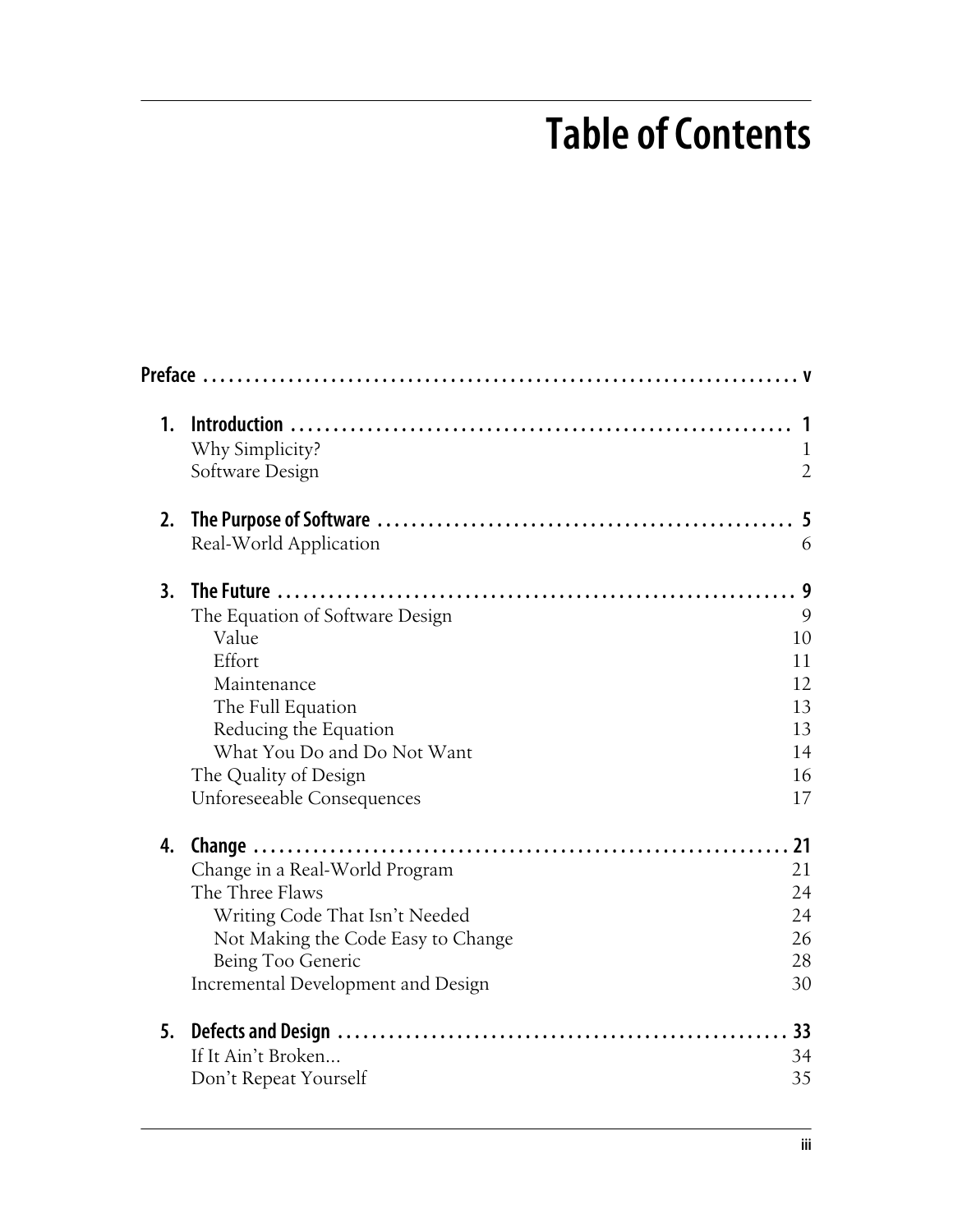| 6. |                                                | 37 |
|----|------------------------------------------------|----|
|    | Simplicity and the Equation of Software Design | 39 |
|    | Simplicity Is Relative                         | 39 |
|    | How Simple Do You Have to Be?                  | 41 |
|    | <b>Be Consistent</b>                           | 43 |
|    | Readability                                    | 44 |
|    | Naming Things                                  | 45 |
|    | Comments                                       | 46 |
|    | <b>Simplicity Requires Design</b>              | 46 |
| 7. |                                                | 49 |
|    | Complexity and Purpose                         | 51 |
|    | <b>Bad Technologies</b>                        | 52 |
|    | Survival Potential                             | 53 |
|    | Interoperability                               | 53 |
|    | Attention to Quality                           | 54 |
|    | Other Reasons                                  | 54 |
|    | Complexity and the Wrong Solution              | 54 |
|    | What Problem Are You Trying to Solve?          | 55 |
|    | Complex Problems                               | 55 |
|    | <b>Handling Complexity</b>                     | 56 |
|    | Making One Piece Simpler                       | 58 |
|    | Unfixable Complexity                           | 58 |
|    | Rewriting                                      | 59 |
| 8. |                                                |    |
| A. |                                                |    |
| B. |                                                |    |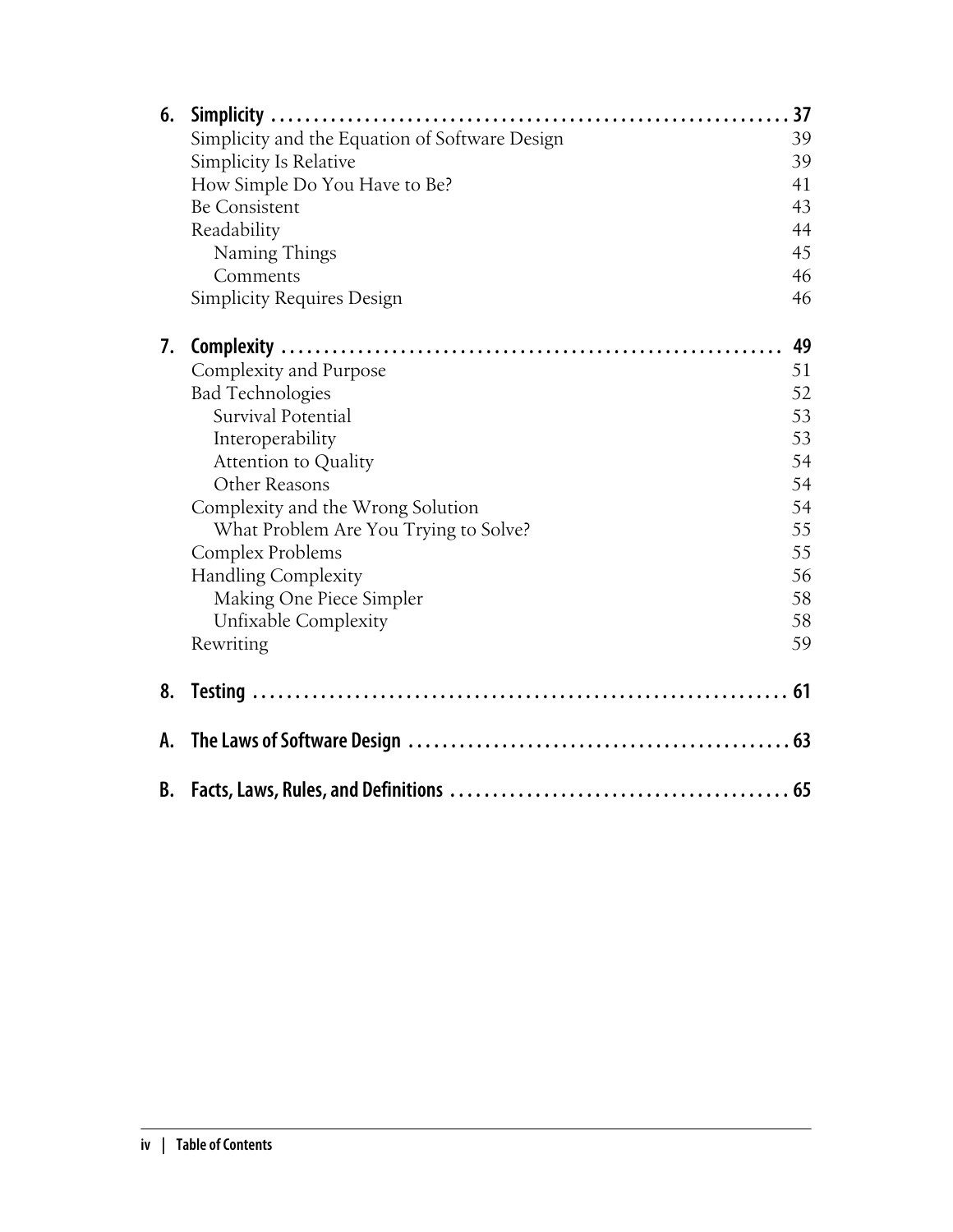# **Preface**

Many years ago, I was given a unique opportunity. I started doing volunteer software development for an open-source project called "Bugzilla" that had famously messy code. It had reached what is usually considered the "point of no return" in software development—due to the complexity of the system, it was so hard to modify that all new feature work had slowed to a crawl. Most of the developers were throwing their hands up in the air and walking away from the project in frustration. After all, they were volunteers—they didn't have to deal with bad code if they didn't want to.

However, Bugzilla had been around for six years at that point, and it had millions of users. It was one of the backbones of open-source development on the Web—nearly every major open-source project was using it to keep track of the bugs they needed to fix in their software. Some companies—like Mozilla, the makers of Firefox—were using Bugzilla to keep track of every single task that every employee in the company was doing. If Bugzilla died as a project, it would have been a severe blow to the world of open-source development and in a smaller way, to the software industry as a whole.

So obviously, it had to survive. But how could we possibly do that? Normally at this point in the software development lifecycle, organizations tend to re-write their software. But due to developer attrition, we didn't have the resources to re-write. We barely had the resources to maintain the existing code!

So partially born out of necessity, but even more so out of an idealism that abhors throwing away an entire system just to re-write an identical one, I took on a crusade to fix up Bugzilla's existing code instead of re-writing it. I and a small group of new developers on the project re-architected the existing system piece by piece and shipped slightly improved new versions every few months. We were still writing new features while we did this, but always in a way that made the code better, not messier.

And it worked. Boy did it work. After three years of fixing up the code this way, we were pumping out features at twice the rate we used to with 1/4th the developers the project used to have (before they all gave up on the old messy code). With an allvolunteer part-time team, no budget at all, and no marketing whatsoever, we remained one of the top products in our field against competitors with massive developer staffs and multimillion-dollar revenue streams.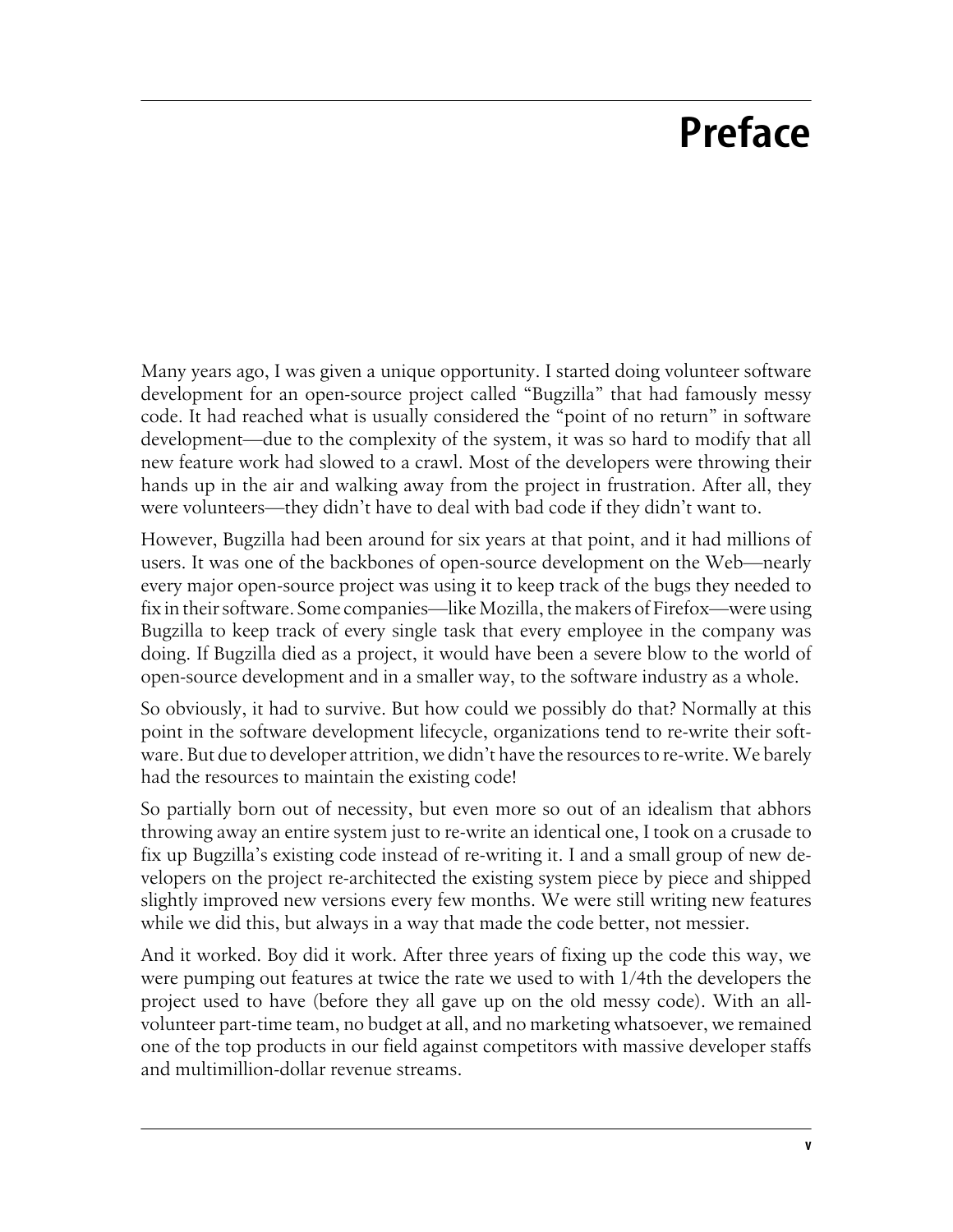So how did we manage to do this? Well, for many years before I started working on the Bugzilla Project, I had been developing the seeds of a software development philosophy that wasn't just a new method of managing developers, but instead consisted of a series of universal laws—ideas that could be applied to every software project, in every language, that would resolve any situation developers might find themselves in. The problem, I figured, was that there were too many opinions in the world of software and not enough facts. If I could just figure out what the most universal and fundamental facts about software development were, then a lot of other problems would be laid to rest.

The Bugzilla Project was my primary test bed for figuring out these facts, and once they were determined, they made an unbelievable difference in the quality of the code and the success of the product.

It's not enough just to test out an idea on one product and call it a fact, though, no matter how successful it may be. So once I had a good idea what these facts were, I started brand-new personal projects to see the difference they would make there, and they worked just as well. Then I started to interview programmers about the situations at their organizations and the history of their software. I wanted to see if I could find counter-examples to these facts, and I found none. Instead, I learned that I could predict the end of nearly every software development story simply by hearing it halfway through, using the facts I'd discovered.

All of this is still not enough, of course. I tried out the ideas on several other real-world projects and found them equally true there as they were on Bugzilla. I presented my ideas to thousands of developers to see if anybody could come up with a counterexample from their experience, and nobody ever did. I looked up numerous experiments that had been done with software development—not to see the conclusions, which were often erroneous, but simply to see if the *data* that researchers had tracked backed up these ideas, and it completely did. I studied the history of software development and the trajectories of famous software projects to see if they matched these ideas, and they did. There is, as far as I am aware, no piece of experience or data anywhere in the history of software development that contradicts what I am about to tell you in this book.

Now, of course, I'm not saying that what is in this book is perfect. I'm just saying that it works. As far as I have been able to, I have proven that each of the ideas contained herein will improve any software project that they are applied to. Now that the ideas are formalized, I'd love to do some stronger science on them in better-crafted experiments, but until then I think they are practical enough to deliver to you as they are. I truly believe that they are the universal laws of software development, that they represent actual natural functionings of the universe in which we live, and that they have the potential to help make every software project simpler, saner, and more successful.

The strangest thing about these ideas is that they're incredibly simple. In fact, when you read some of them, you may think that they are so simple as to be stupid. It's not that people haven't known many of these ideas—it's that they didn't know they were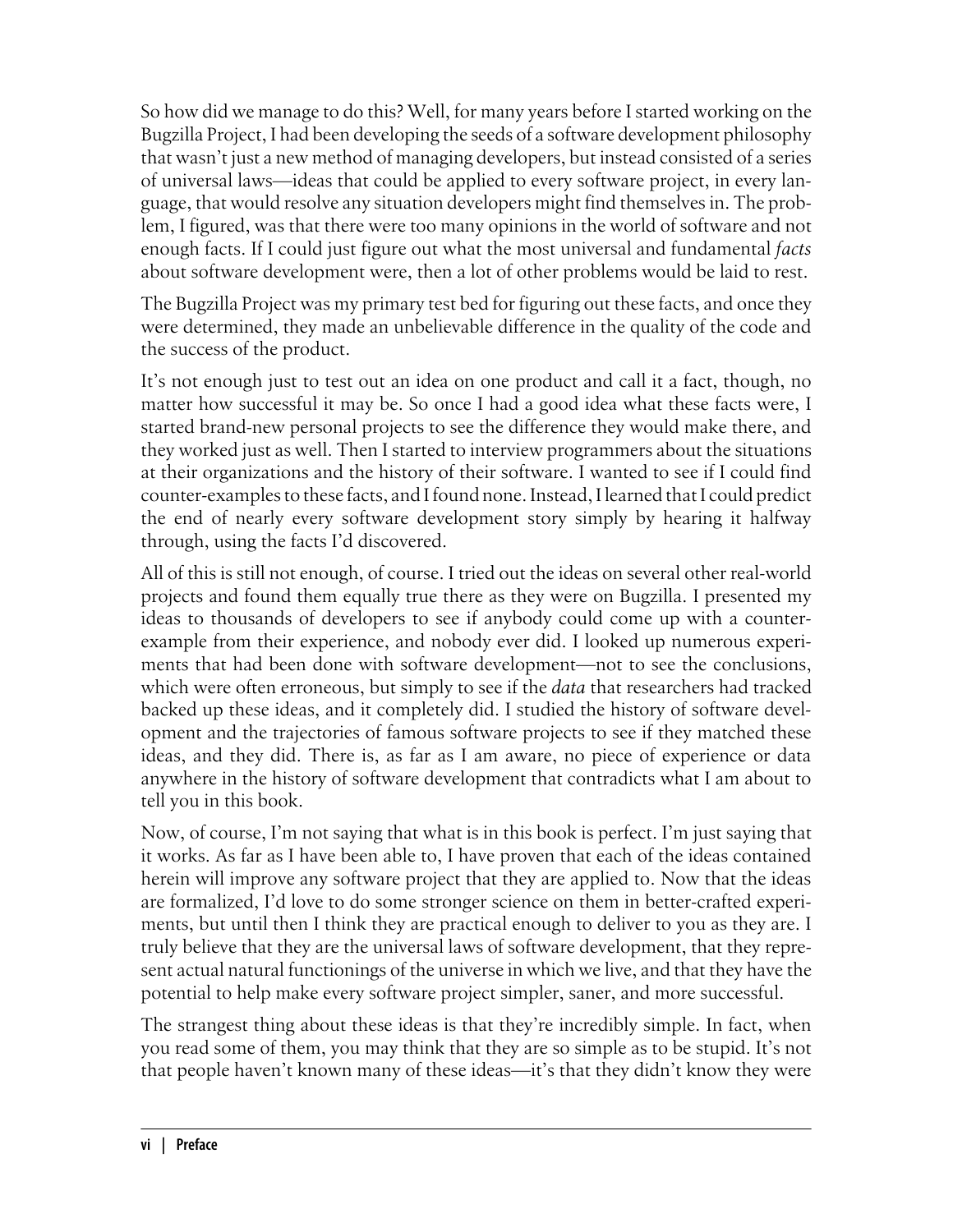laws. Once you start thinking with these ideas as the fundamental basis for all good software development decisions, as unshakable truths from which all best practices are derived, that's when you start to realize their true value.

And even if you did know these ideas—maybe every single idea in this book—think about it this way: what if all new programmers could learn all of these ideas without having to go through all the hard experiences you had to have? There are so many new programmers coming into the field right now that some companies are in a continuous confusion of bad practices resulting from inexperience. What if new developers didn't need to have all those bad experiences just to learn the fundamentals of practical software engineering? Well, I hope that is what this book represents—the opportunity for all developers, both highly experienced and brand new, to gain the most important understandings about software that there are to be had. Because here's the first fact I'm going to give you, one of the last ones I discovered:

#### The difference between a bad programmer and a good programmer is understanding.

That is, bad programmers don't understand what they are doing, and good programmers do. Believe it or not, it really is that simple. The more you understand what you are doing, the better you can do it. It applies to programming just the same as every other field in the world, except that it's more important in programming because writing software is almost purely a mental activity where understanding is everything.

Now, I'm not saying that all of the ideas in this book are going to instantly solve your problems for you, or tell you exactly what to do in your specific situation. Instead, this book will give you new ways to think about software development. It's up to you to use those ways of thinking to solve your own problems based on what's best for your situation. Only you can actually know enough about what's going on with your software to make correct specific decisions about it. This book just contains general principles to help guide you in making those decisions.

Even if you aren't a programmer, you may still find this book useful for several reasons:

- It is an excellent educational tool to use in software organizations.
- It will allow you to more effectively understand why software engineers want to do certain things, or why software should be developed in a certain way.
- It can help you communicate your ideas effectively to software engineers, by helping you understand the fundamental principles on which good software engineers base their decisions.

Ideally, everybody who works in the software industry should be able to read and understand this book, even if they don't have a lot of programming experience, or even if English is not their native language. Having more technical understanding will help in grasping some of the concepts, but most require no programming experience whatsoever to understand.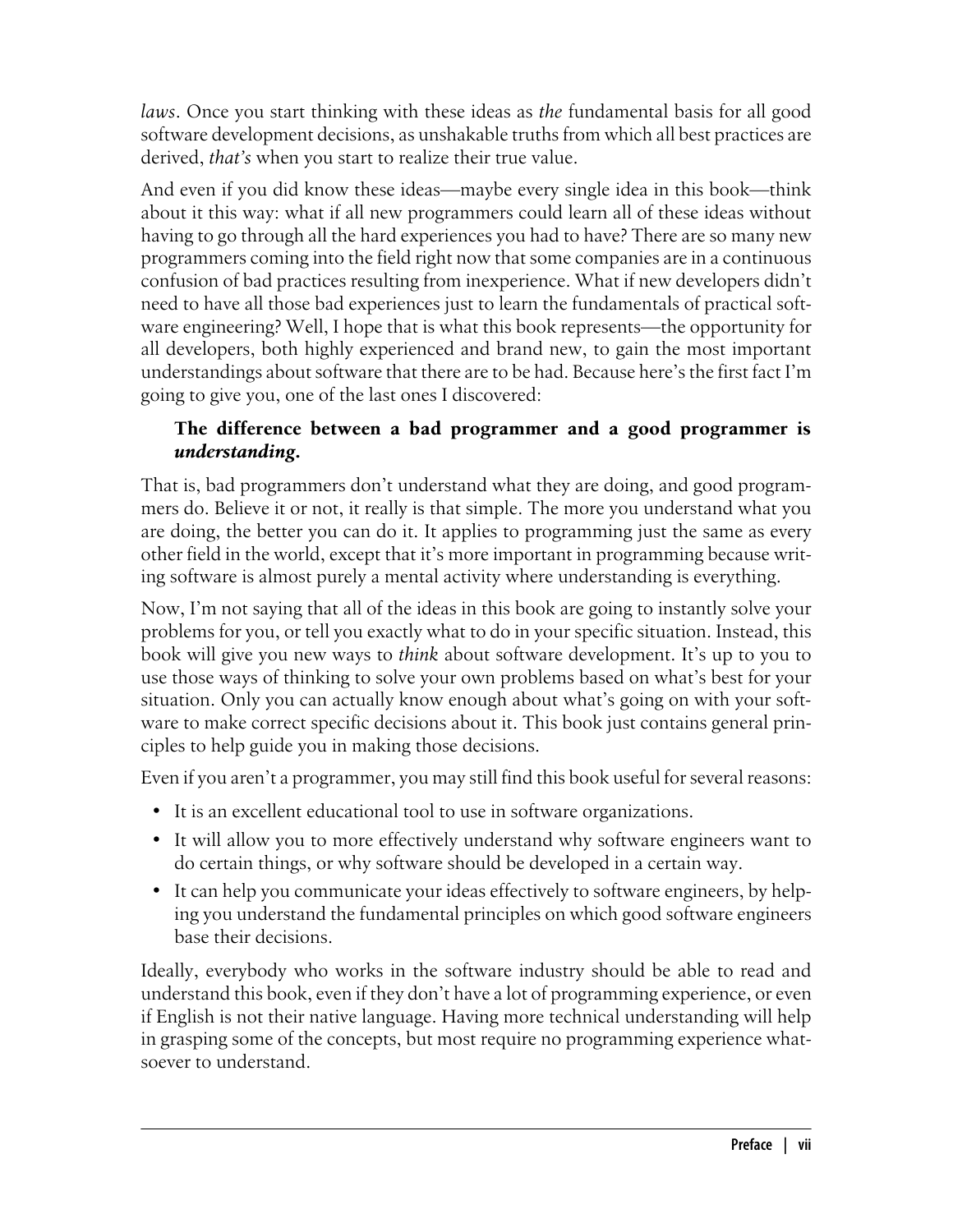You'll notice, in fact, that even though this book is about software development, it contains almost no program code. How can that be? Well, the idea is that these principles should apply to any software project, in any programming language. You shouldn't have to know some specific programming language just to understand things that apply to all programming, everywhere. Instead, real-world examples and analogies are used throughout the book to help you get a better understanding of each principle, as it is presented.

Most of all, I hope that this book helps you, helps your software, and helps bring sanity, order, and simplicity into the field of software development.

# **Definitions, Facts, Rules, and Laws**

This book contains a series of definitions, facts, rules, and laws for software development. Most of these are offset as indented, bold paragraphs in the text to highlight their importance.

- Definitions tell you what something is and how you would use it.
- Facts are just true statements about something. Any true piece of information is a fact.
- Rules are statements that give you true advice, cover something specific, and help guide decisions, but do not necessarily help you predict what will happen in the future or figure out other truths. They usually tell you whether or not to take some action.
- Laws are facts that will always be true, and that cover a broad area of knowledge. They help you figure out other important truths and allow you to predict what will happen in the future.

Out of all of these, the laws are the most important. In this book, you will know that something is a law because the text will explicitly say so. If you aren't sure what category some piece of information falls into, Appendix B lists every major piece of information in the book and labels it clearly as a law, a rule, a definition, or just a plain-old fact.

# **Conventions Used in This Book**

The following typographical conventions are used in this book:

Italic

Indicates new terms, URLs, email addresses, filenames, and file extensions.

### Constant width

Used for program listings, as well as within paragraphs to refer to program elements such as variable or function names.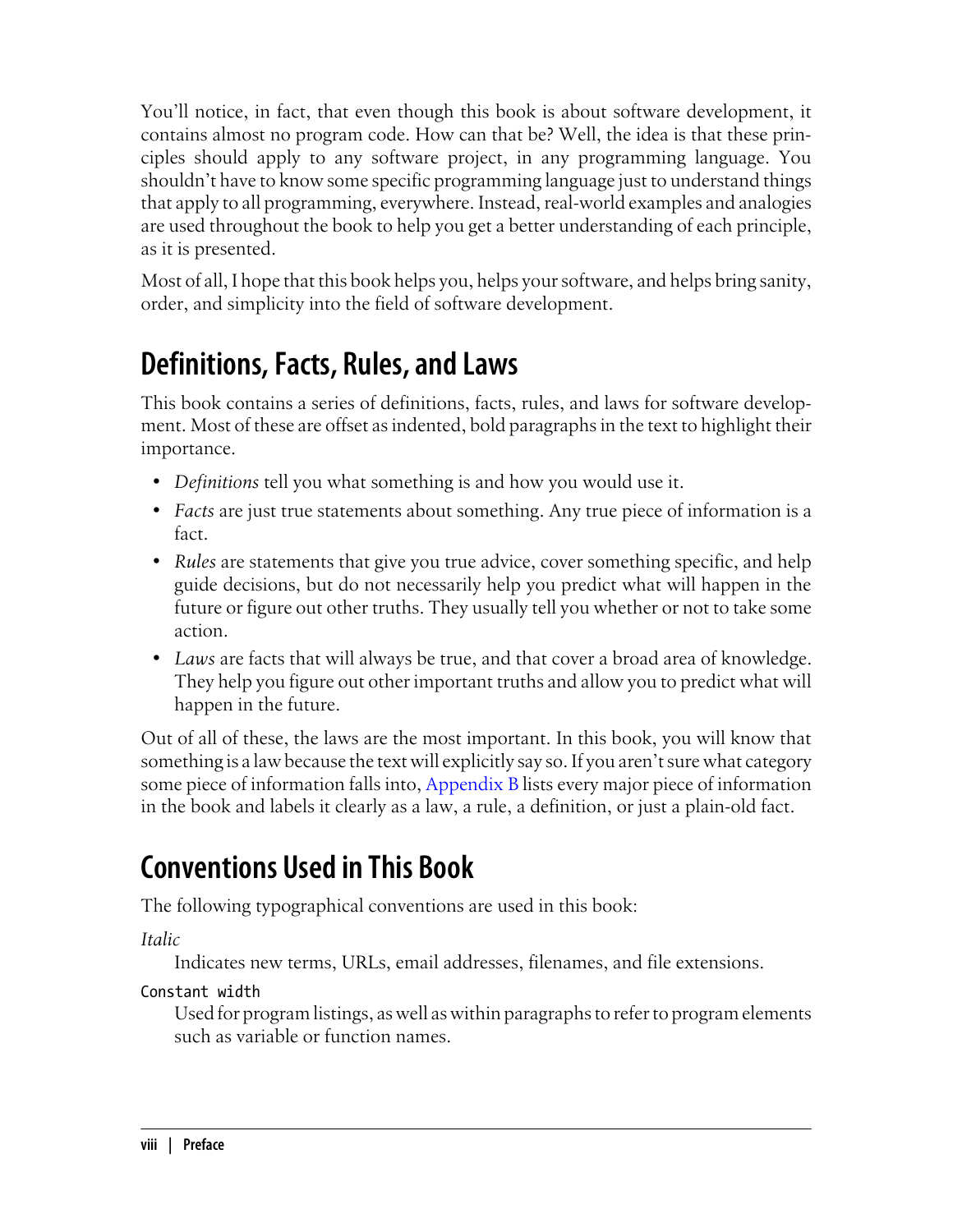

This icon signifies a tip, suggestion, or general note.

# **Attribution and Permissions**

This book is here to help you get your job done. If you reference limited parts of it in your work or writings, we appreciate, but do not require, attribution. An attribution usually indicates the title, author, publisher, and ISBN. For example: "Code Simplicity: The Fundamentals of Software by Max Kanat-Alexander (O'Reilly). Copyright 2012 Max Kanat-Alexander, 978-1-4493-1389-0."

## **How to Contact The Author**

I have a blog and website at http://www.codesimplicity.com/ where you can see my latest thoughts about software development, make contributions, contact me for speaking engagements, submit comments and corrections, or just send me your thoughts on software development in general.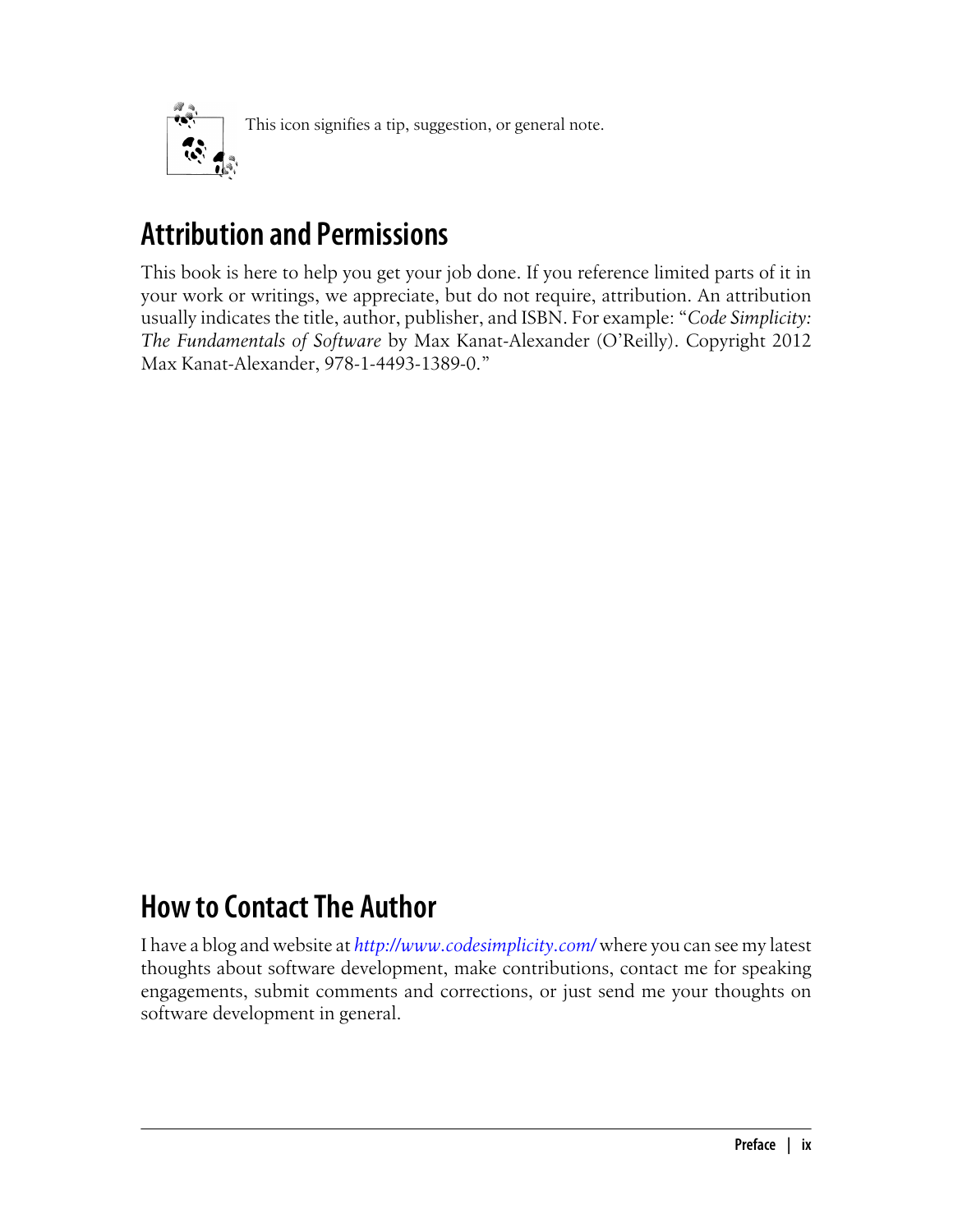# **Acknowledgments**

My editors, Andy Oram and Jolie Kanat, have been an invaluable resource. Andy's feedback was both insightful and brilliant. Jolie's insistence and support were ultimately what got this book published, and her editing work on the early drafts was appreciated.

My copyeditor, Rachel Head, has a remarkable talent for clarifying and improving everything.

Elissa Shevinsky's post-publication review changed the tone and flow of this book significantly for the better.

All the programmers that I've worked with and talked with in the open source community also deserve thanks—particularly my fellow developers on the Bugzilla Project who helped me try out all the ideas in this book on a real, live software system over the course of many years.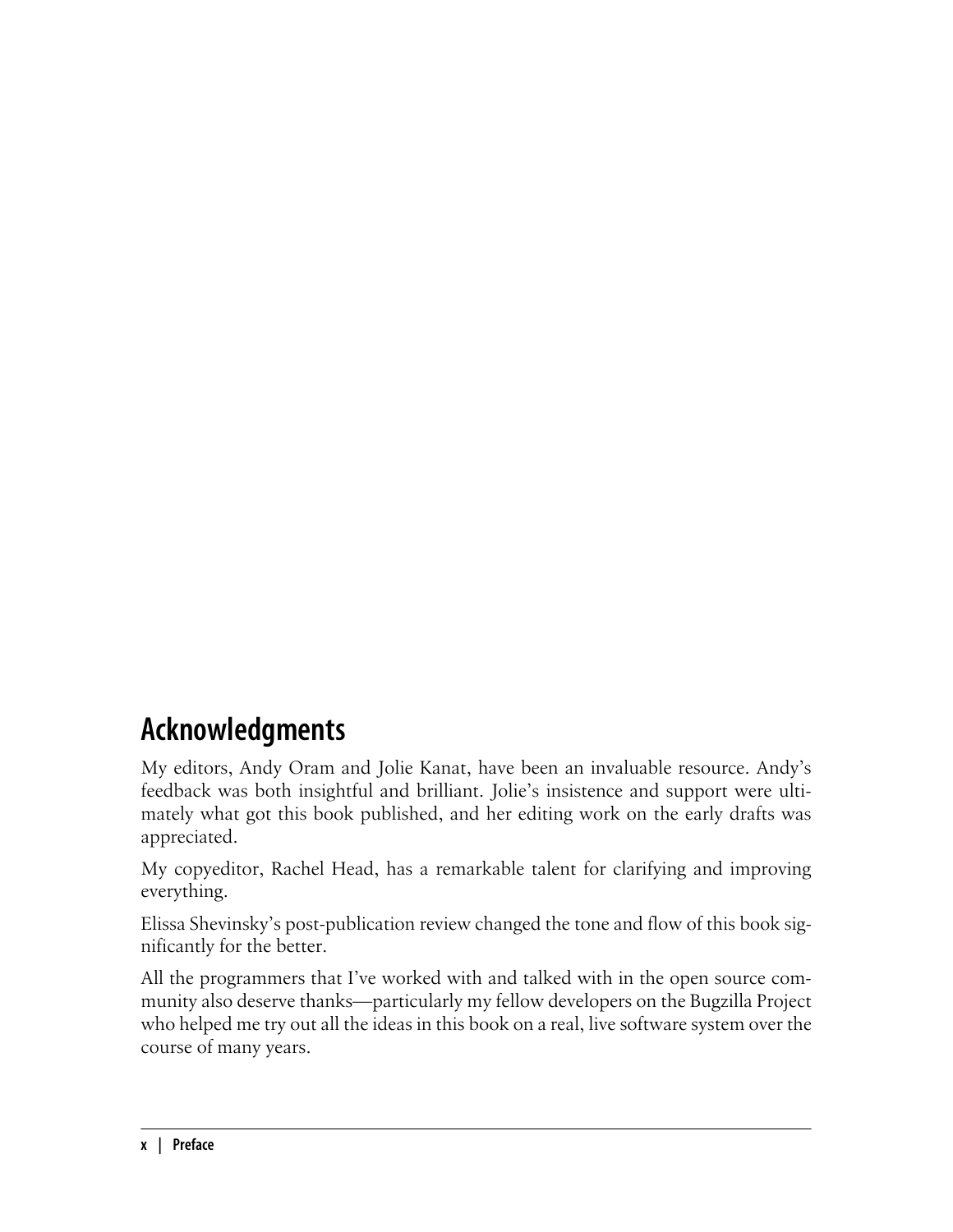The comments and feedback I've received on my blog throughout the years have helped me shape the form and content of this book. Everyone who has participated there deserves thanks, even those who simply encouraged me or let me know they'd read an article.

On a personal level, I am tremendously grateful to Jevon Milan, Cathy Weaver, and everybody who works with them. In a very real sense, they are responsible for my being able to write this book. And finally, my hat's off to my friend Ron, without whom this book would not have even been possible.

# **Content Updates**

### **June 13, 2012**

- Re-wrote Preface and Chapter 1.
- Eliminated a chapter that used to live between Chapters 1 and 2 which wasn't necsesary to the content.
- Removed parts of what is now Chatper 2 to make it shorter.
- Fixed some formatting issues and the wording of some rules.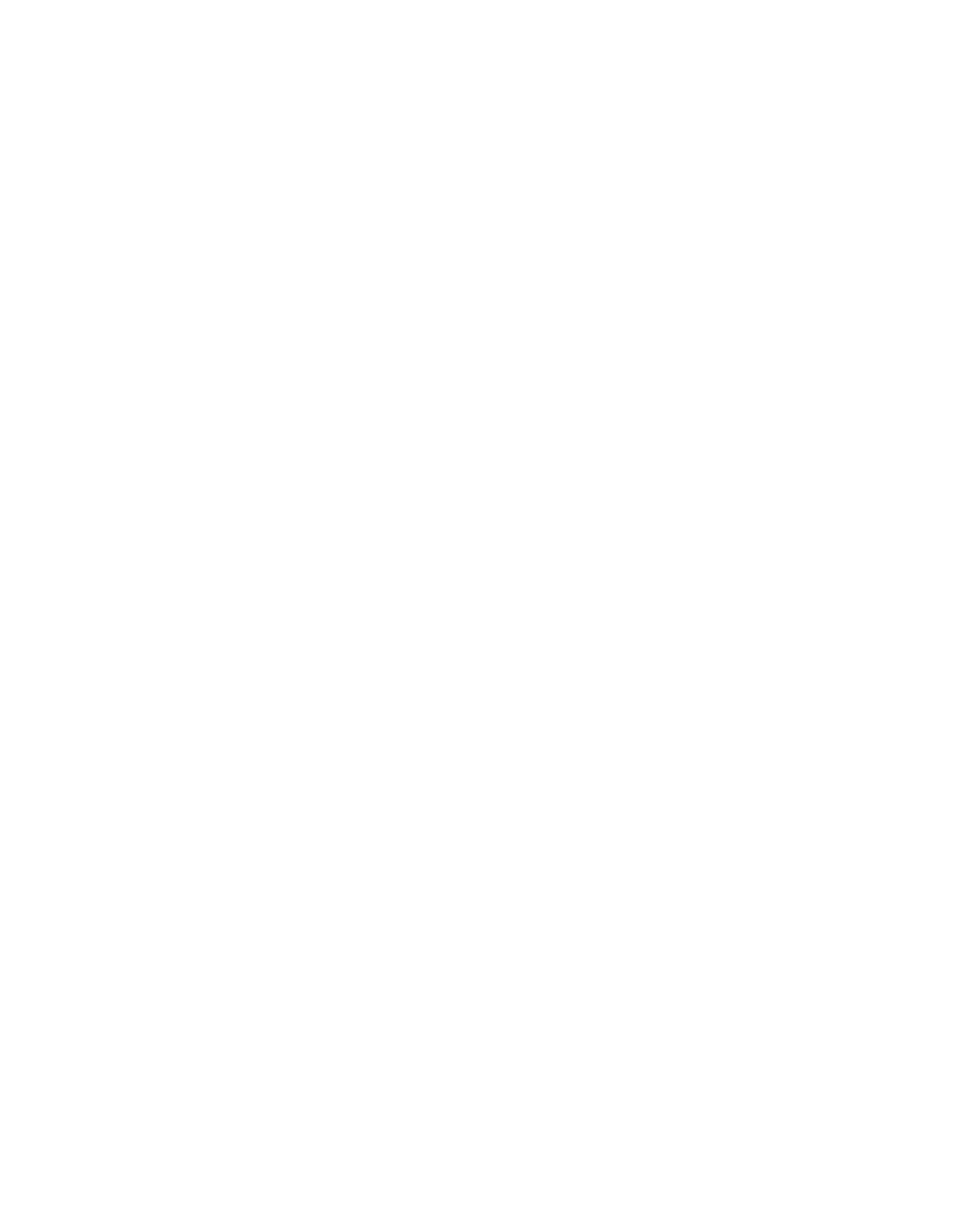# **CHAPTER 1 Introduction**

All of us have been taught that software is "a series of instructions given to the computer," and this is true. However, there is no field in which a set of instructions and the result of those instructions are so closely linked as they are in the field of software development. In other fields, people write instructions and then hand them off to others, often waiting a long time to see them carried out. But when we write code, there is nobody between us and the computer. The result is *exactly* what the instructions said to do, without question. The quality of the end result is dependent entirely upon the quality of the machine, the quality of our ideas, and the quality of our code.

Of these three factors, the quality of the code is the largest problem faced by software projects today. As a result, most of this book is focuses on improving code quality. I do touch on ideas and machines as well in a few places, but mostly the focus is on improving the structure and quality of the instructions that we are giving to the machine.

However, it's important to remember that we are doing so purely because we desire a better result. Nothing in this book forgives a poor result—the entire reason that we focus on improving code is because improving the code is the most important problem we must solve in order to improve the result.

# **Why Simplicity?**

If any appliance in my house malfunctioned as often as my computer does, I would return it. Users (and sometimes even programmers) have become used the idea that "software just has bugs." People seem to just accept that systems will bloat over time, becoming unmaintainable and unstable monstrosities that eventually have to be thrown away and re-written.

But none of this is inevitable. Instability, bloat, and various other code problems don't arise out of some natural law of the universe that requires all software to suck.

Instead, they arise almost entirely out of complexity.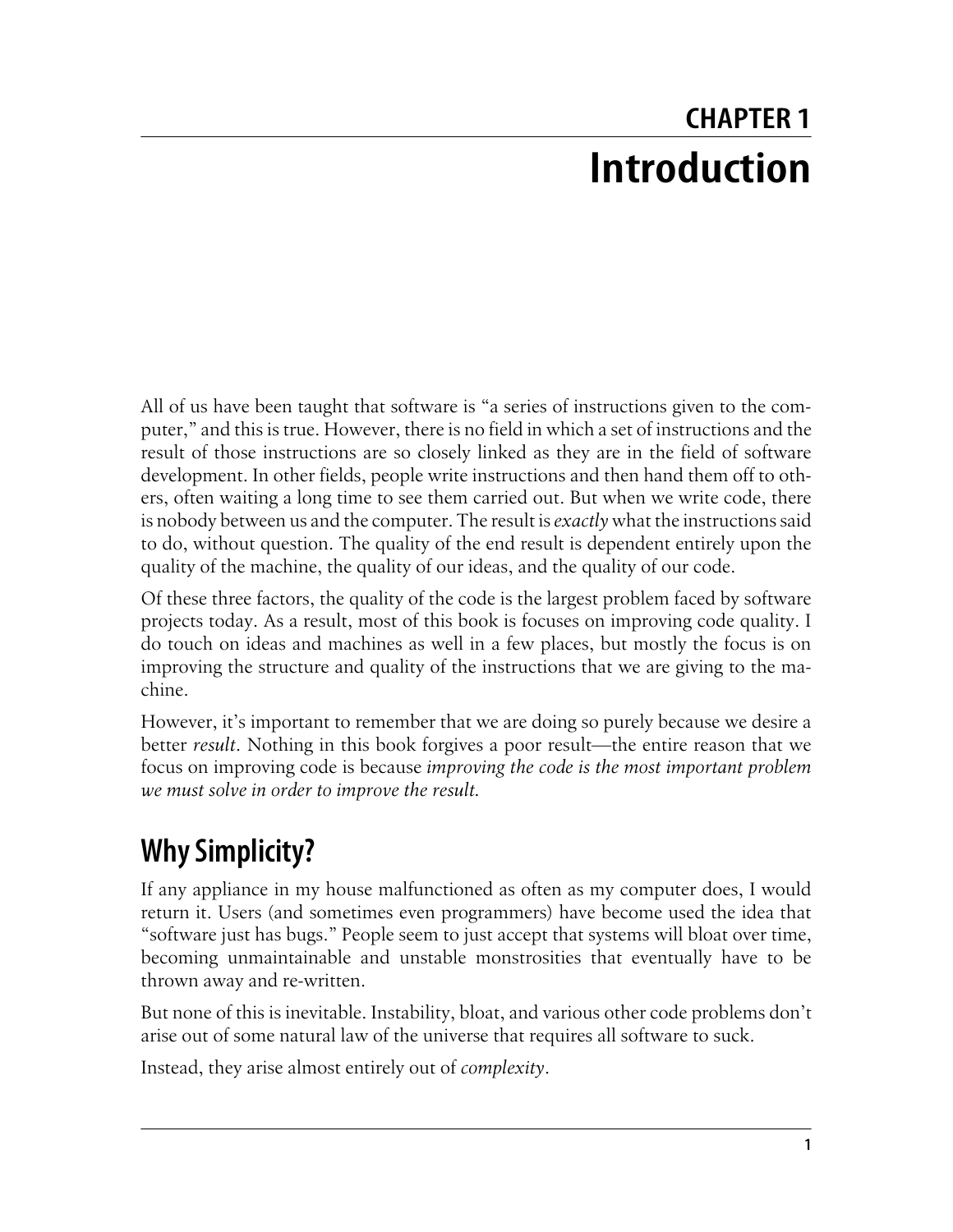When we start off, our software systems are small and easy to maintain. But they all grow, in time. The average software system becomes large enough that no human being could hope to hold all of its code in their mind at once. This isn't good or bad, it's just a fact. Effective software systems are, as a whole, inherently complex. The only hope we have for working with these systems is to keep the individual pieces simple, so that when we look at those pieces, we can comprehend them. Programming, in essence, must become the act of reducing complexity to simplicity.

If individual developers *don't* simplify the pieces of the code they work on, then those pieces become hard to understand. That makes them hard to debug, hard to modify, and hard to add features to. If too many pieces of the system become complex, the system as a whole can no longer be maintained. This is where nearly all the problems of modern software development arise from—individual developers adding complexity to the system instead of taking it away.

A good programmer should do everything in his power to make what he writes simple for other programmers to use and comprehend.

### **Misconceptions About Simplicity**

Sometimes this idea of simplicity is misunderstood to mean that programs should not have a lot of code, or shouldn't use advanced technologies. But that's not true. Sometimes a lot of code actually leads to simplicity; it just means more writing and more reading, which is fine. And usually, advanced technologies lead to more simplicity, even though learning them takes time.

Some people believe that writing simple code takes more time than quickly writing something that "does the job." There is no data of which I am aware that validates this idea. Serious software development nearly always has long timelines—weeks or months at the shortest. When you add complexity into your program, you're slowing yourself down tomorrow. Every study that I have read (and all of my personal experience) concludes that writing simple code ultimately gets the job done faster, even when you think that complexity is a shortcut.

# **Software Design**

A lot of this book is about software design, the process of planning out the structure of your code.



Whenever you see the word "design" in this book, it refers to software design, not visual design, user interface design, or some other sort of design.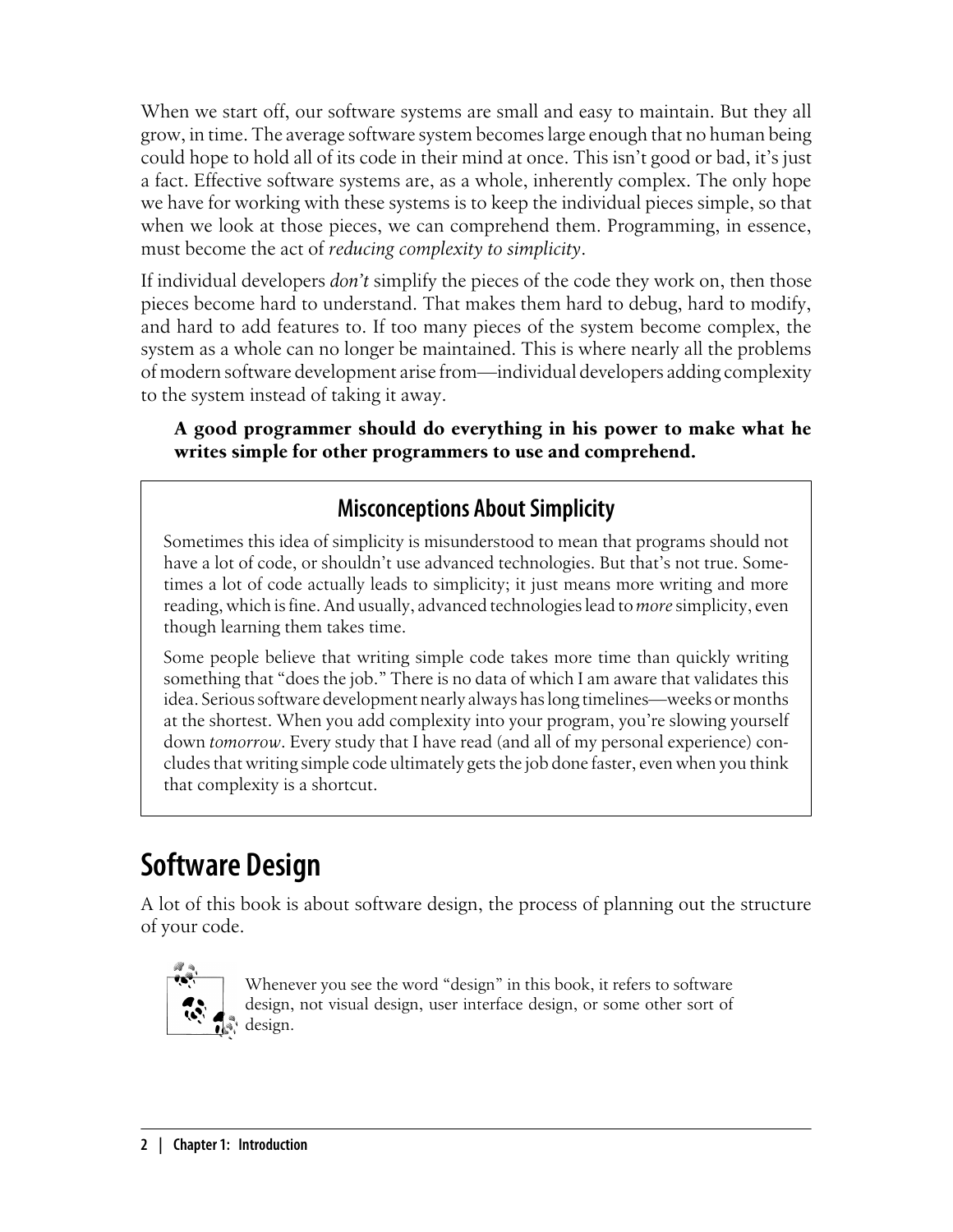There's always some amount of design involved in software, even if it's just a quick decision before your fingers hit the keyboard. On a team of programmers, every person is involved in design. The lead developer is in charge of designing the overall architecture of the entire program. The senior programmers are in charge of designing their own large areas. And the junior programmers are in charge of designing their parts of the program, even if they're as simple as one part of one file. There is even a certain amount of design involved in writing a single line of code.

#### Everybody who writes software is a designer.

Every single person on a software team is responsible for making sure that their own code is well designed. Nobody who is writing code for a software project can ignore software design, at any level.

However, this does not mean that design is a democracy. You *must not* design by committee. The result will be an actively bad design—one which makes things more complex instead of simpler. Instead, all developers should have the authority to make good design decisions in their own areas. If they make poor or mediocre decisions, these should be overridden by a senior developer or the lead programmer, who should have veto power over the designers below them.<sup>1</sup> But otherwise, responsibility for the design of code should rest with the people who are actually working on it.

A designer should always be willing to listen to suggestions and feedback, because programmers are usually smart people who have good ideas. But after considering all the data, any given decision must be made by an individual, not by a group of people.

<sup>1.</sup> If you are the one overriding a decision, attempt to educate the other programmer when you do it. Show how or why your decision is better than hers. If you do this, over time you will have to override that programmer less and less. Some programmers never learn, though—if after several months or years of such education a programmer continues to make numerous bad decisions, he should be removed from your team. However, most programmers are very clever people who pick things up rapidly, so this is rarely a concern.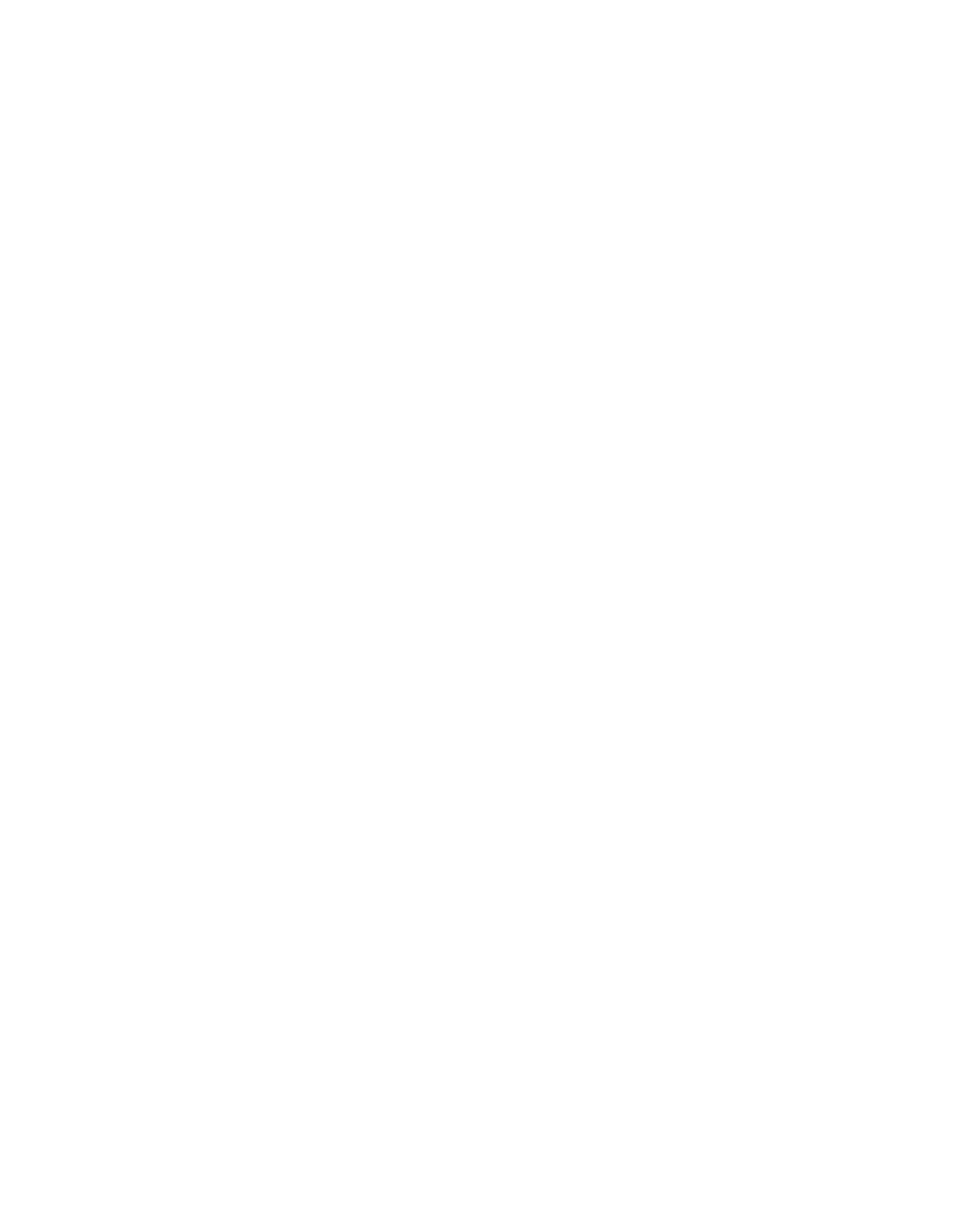# **CHAPTER 2 The Purpose of Software**

Before we can dive into the laws of software development, we have to understand what direction we're heading in with them. What's the yardstick for determining whether they work or not? Well, ideally we would have some purpose in mind. Then we could say that our ideas are valid to the degree that they accomplish that purpose.

Thus, what we need is a statement of the purpose of software itself. Not the personal purposes of the developers writing it, or the reasons the organization has for hiring programmers, but the actual purpose of software as a whole. Then we can see if our laws and rules help achieve that purpose.

Is it possible to derive a single statement of purpose that would fit all software? Well, I believe that I have.

### The purpose of software is to help people.<sup>1</sup>

We can break this down to a more specific purpose for individual pieces of software. For example, a word processor exists to help people write things, and a web browser exists to help people browse the Web.

Some pieces of software exist only to help specific groups of people. For example, there are many pieces of accounting software that exist to help accountants; these target only that specific group of people.

What about software that helps animals or plants? Well, its purpose is really to help people help animals or plants.

The important thing here is that software is never there to help inanimate objects. Software does not exist to help the computer, it always exists to help people. Even when you're writing libraries, you're writing to help programmers, who are people. You are never writing to help the computer.

<sup>1.</sup> This fact (the purpose of all software) is more important than a law. In English, there is no simple word for this type of fact. We could perhaps call it a "senior law," even though it doesn't quite fit the criteria for a law (for example, it doesn't predict the future). For simplicity's sake, the appendixes at the end of this book list this fact as a law, and otherwise we just refer to it as "the Purpose of Software."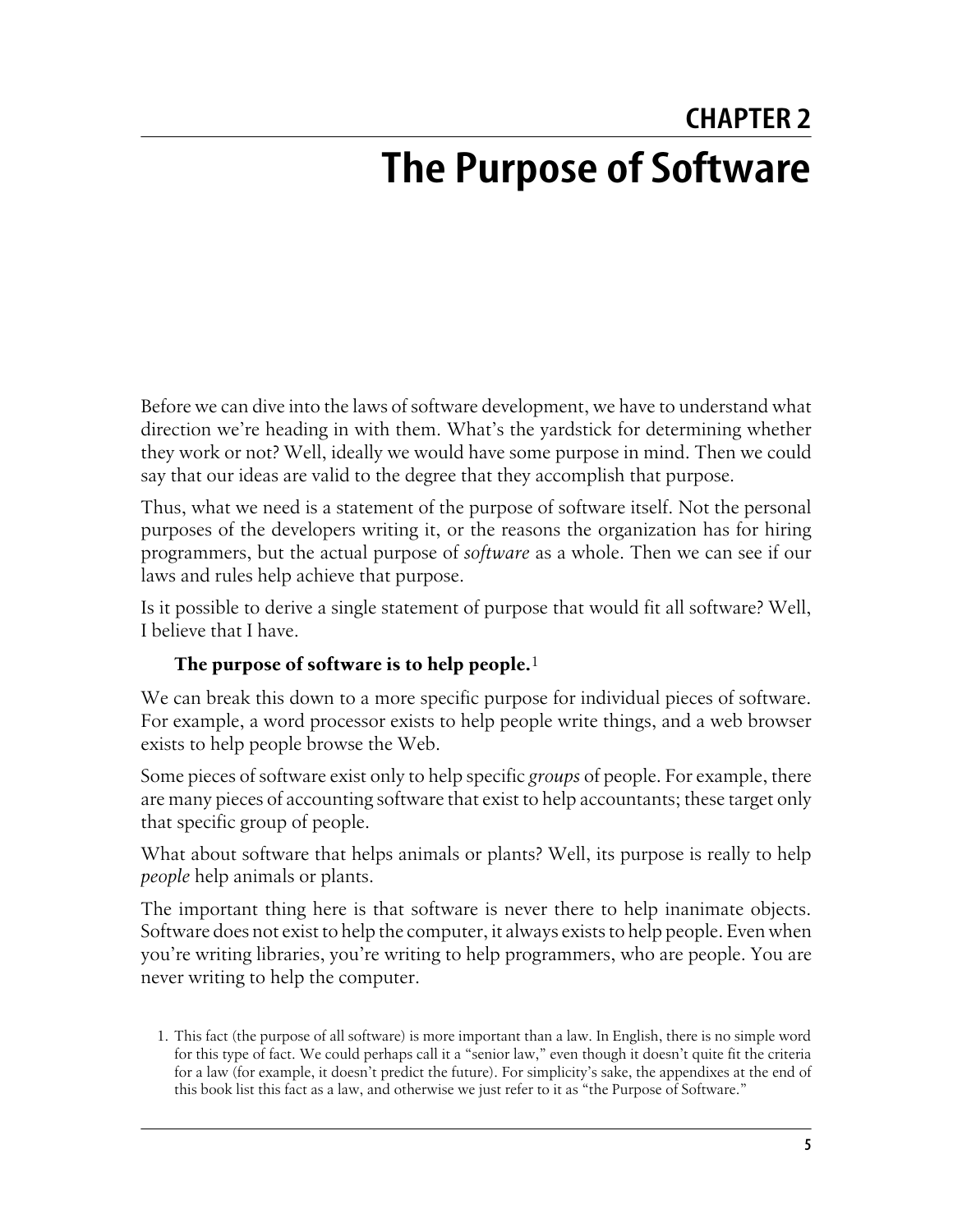Now, what does "help" mean? In some ways, it's subjective—that which helps one person may not help another. But the word does have a dictionary definition, so it's not completely up to each individual what the word itself means. Webster's New World Dictionary of the American Language defines "help" as:

to make it easier for (a person) to do something; aid; assist. Specifically...to do part of the work of; ease or share the labor of.

There are many things you could help with—organizing a schedule, writing a book, planning a diet, anything. What you help with is up to you, but the purpose is always to help.

The purpose of software is not "to make money" or "to show off how intelligent I am." Anybody writing with those as their only purposes is violating the purpose of software and is quite likely to get into trouble. Granted, those are ways of "helping" yourself, but that's a pretty limited scope of help, and designing with only those purposes in mind is likely to lead to lower-quality software than genuinely designing to help people do what they need or want to do.2

People who cannot conceive of helping another person will write bad software—that is, their software won't help people very much. In fact, it might be theorized (as a guess, based on observation of many programmers over time) that your potential ability to write good software is limited only by your ability to conceive of helping another.

Overall, when we are making decisions about software, our guiding principle can be how we can help. (And remember, there are varying degrees of help—one can help a lot or a little, many people or just a few.) You can even prioritize feature requests this way. Which feature will help people the most? That feature should be given the highest priority. There's more to know about prioritizing features, but "How much does it help our users?" is a good, basic question to ask about any proposed change to your software system.

In general, this purpose—to help people—is the most important thing to keep in mind when designing software, and defining it allows us now to create and understand real laws for software design.

# **Real-World Application**

How can we apply the purpose of software to our projects in the real world? Well, let's say we're writing a text editor for programmers. The first thing we need to do is determine the purpose of our software. It's best to keep it simple, so let's say the purpose is

2. Note that "to make money" can certainly be one of your personal purposes or a purpose of your organization—there's nothing wrong with making money. It just shouldn't be the purpose of your software. In any case, the amount of money you make is likely to be directly related to how much your software helps people. In fact, the two primary factors that determine the income of a software company are probably the business skill of your organization (including administration, management, marketing, and sales) and how much your software helps people.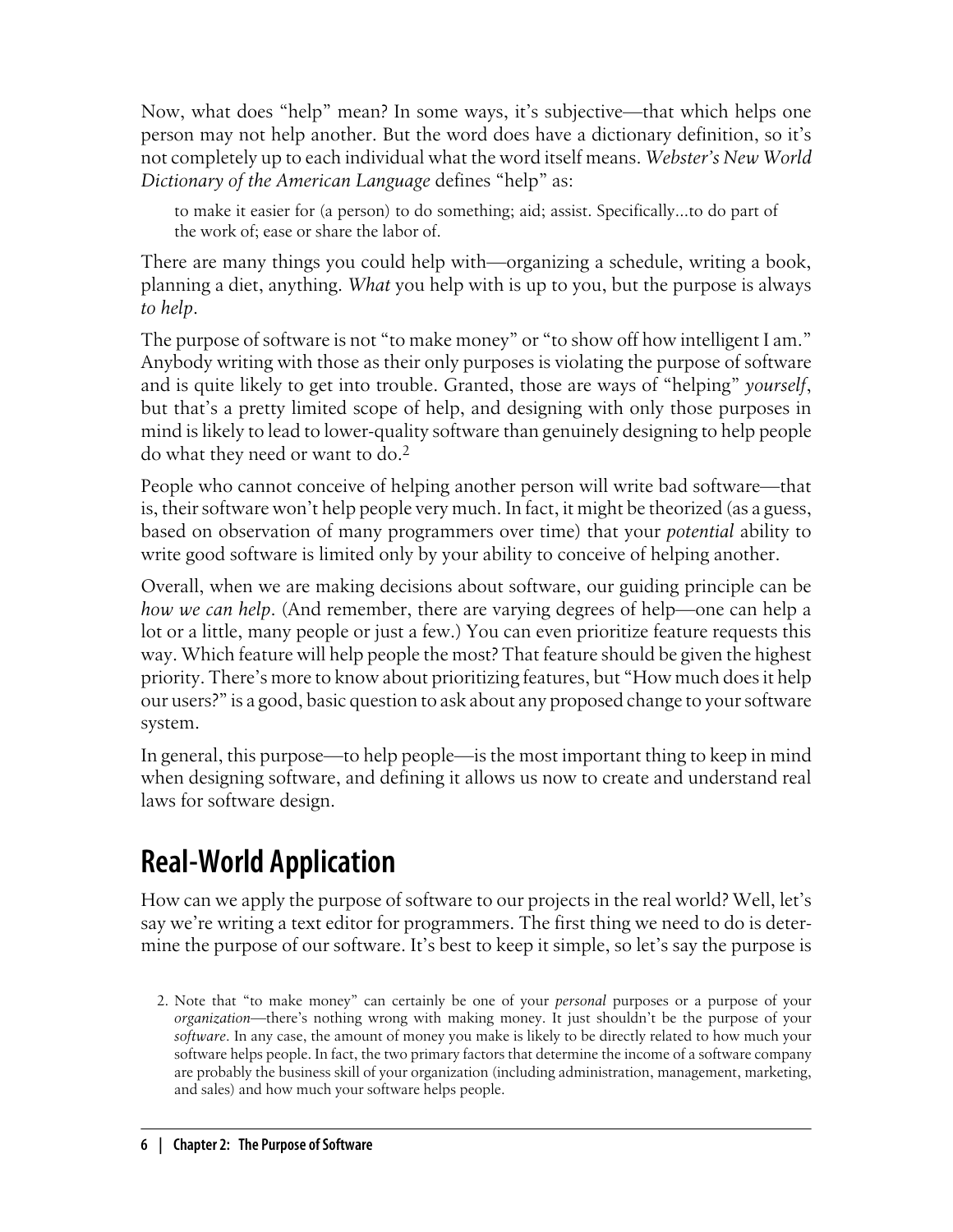"to help programmers edit text." It's fine to be more specific than that, and sometimes it's helpful, but if the group can't agree on a specific purpose, at least come up with a simple one like this.

Now that we have the purpose, let's look at all of our feature requests. For each one we can ask ourselves, "How would this feature help programmers edit text?" If the answer is "It wouldn't," we can immediately cross that feature off our list. Then, for each of the remaining features, we can write down the answer as a short sentence. For example, suppose somebody asks us to add keyboard shortcuts for common actions. We could say "This helps programmers edit text because it allows them to interact with the program more quickly without taking a long break from typing." (You don't actually have to write these things down, if that doesn't seem practical for your situation —just having some idea of the answer for yourself is enough.)

There are also several other useful reasons to ask this question:

- It helps resolve uncertainties about the feature's description or how it should be implemented. For example, the answer above about keyboard shortcuts tells us that the implementation must be *fast*, because that's the value users get out of it.
- It helps the team come to an agreement about the value of a feature. Some people may not like the idea of keyboard shortcuts, but everybody should be able to agree that the answer above explains why they are valuable. In fact, some developers may even have a better idea of how to fulfill that user's need (interacting with the text editor more quickly) without keyboard shortcuts. That's fine! If the answer leads us to a better feature idea, we should implement that instead. The answer tells us what's really needed, not just what the user thought he wanted.
- Answering the question will make it obvious that some features are more important than others. This helps the project leaders prioritize work.
- At the worst, if our text editor has become bloated with too many features over time, the answer can help us decide which features should be removed.

We could also make a list of bugs, which we could look over and ask the opposite question: "How does this bug hinder programmers' editing of text?" Sometimes the answer is obvious, so it doesn't really need to be written down. For example, if the program crashes when you try to save a file, you don't need to explain why that's bad.

There are numerous other ways to apply the purpose of software in daily work; these are just a few examples.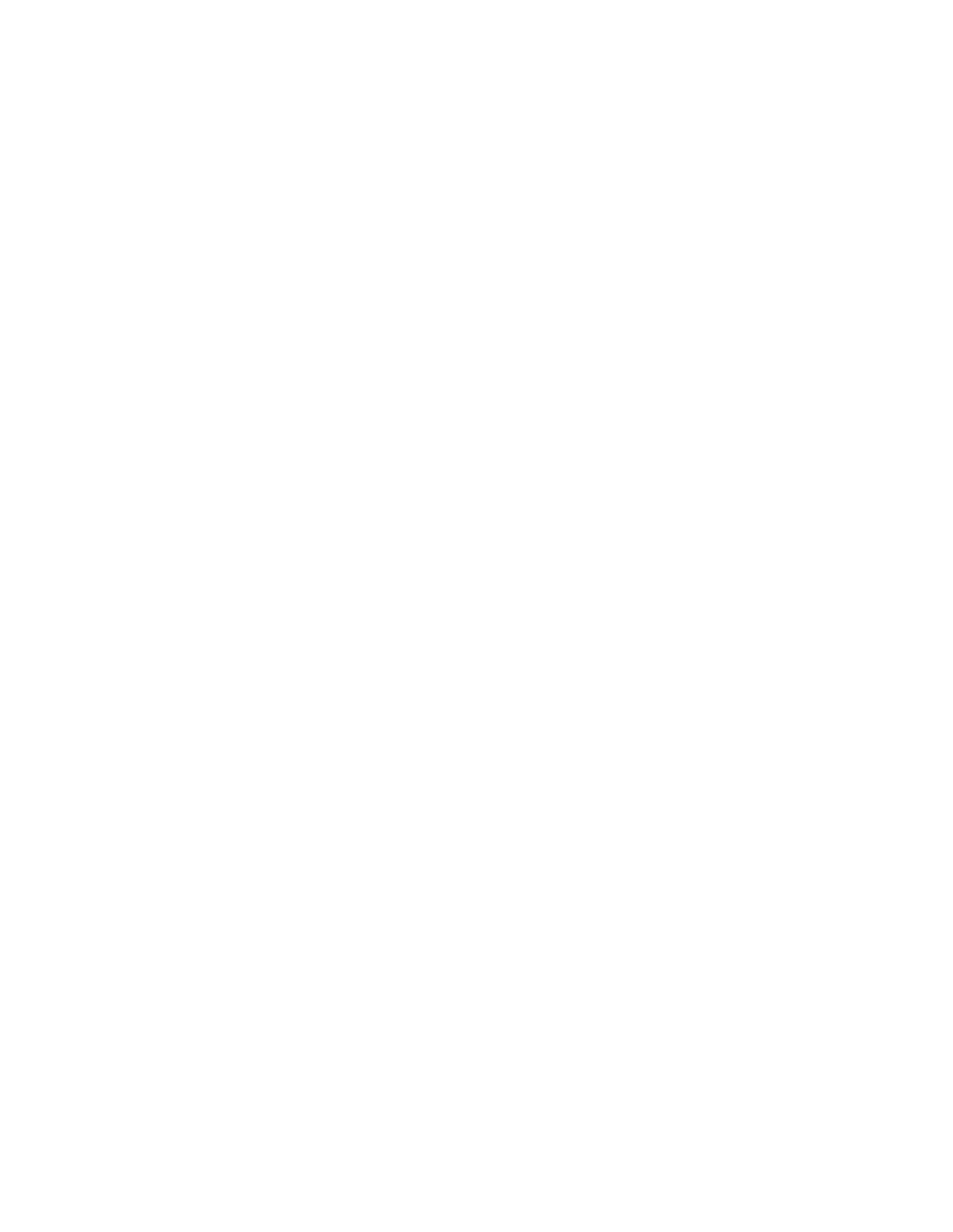# **CHAPTER 3 The Future**

The primary question that faces software designers is "How do I make decisions about my software?" When faced with many possible directions you could go in, which option is the best? It's never a question of which decision would be *absolutely right* versus which decision would be *absolutely wrong*. Instead, what we want to know is, "Given" many possible decisions, which of those decisions are better than others?" It's a matter of ranking decisions, and then choosing the best decision out of all the possibilities. For example, a designer might ask himself, "There are 100 different features we could work on today, but we only have the manpower to work on two. Which ones should we work on first?"

# **The Equation of Software Design**

The above question, and indeed every question of this nature in software design, is answered by this equation:

$$
D = \frac{V}{E}
$$

where:

D

Stands for the desirability of a change. How much do we want to do something?

V

Stands for the value of a change. How valuable is this change? Usually, you would determine this by asking "How much does this help our users?" although there are other methods of determining value as well.

E

Stands for the effort involved in performing the change. How much work will the change require?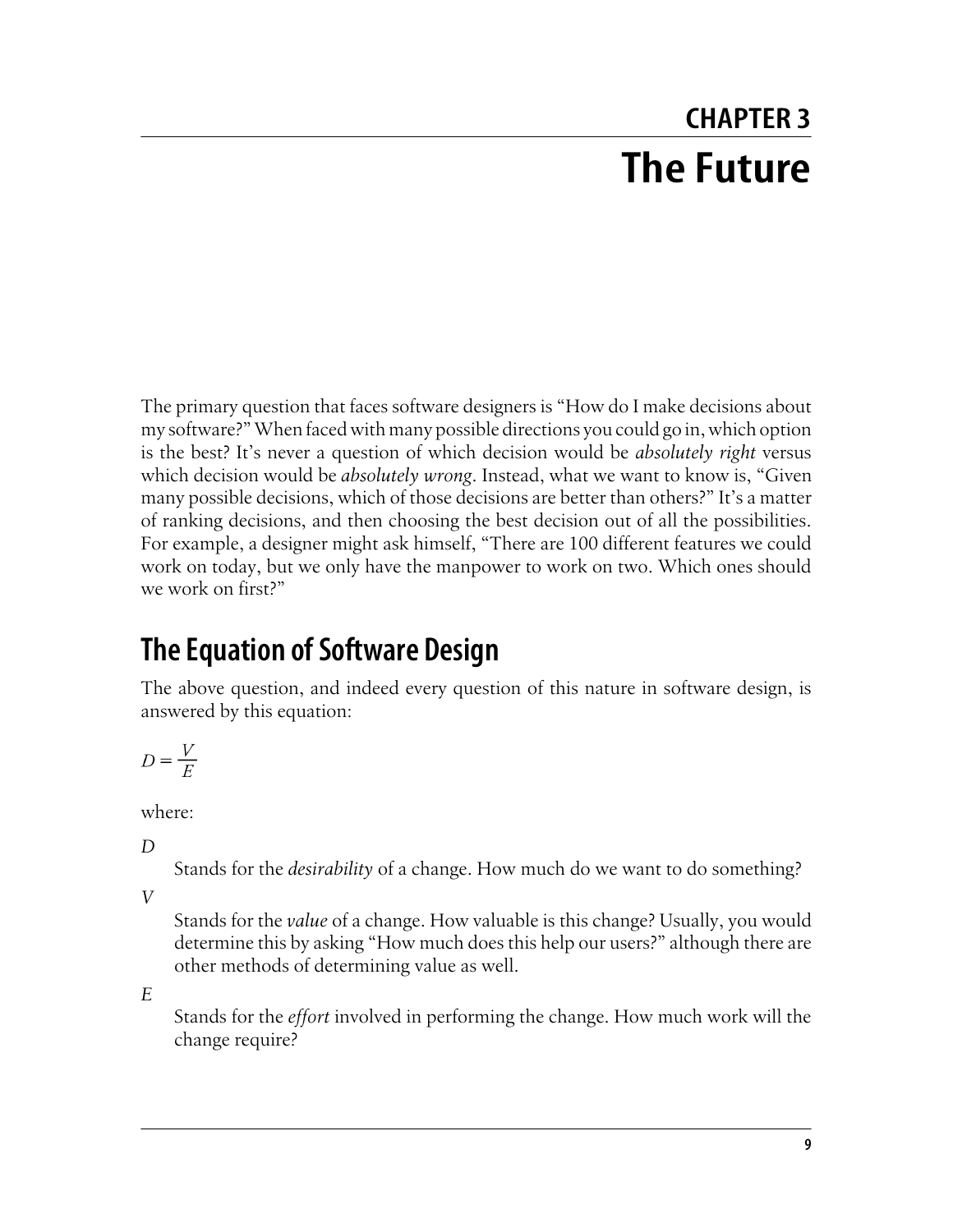Essentially, this equation says:

### The desirability of any change is directly proportional to the value of the change and inversely proportional to the effort involved in making the change.

It doesn't say whether a change is *absolutely* right or wrong; instead, it tells you how to rank your options. Changes that will bring a lot of value and require little effort are "better" than those that will bring little value and require a lot of effort.

Even if your question is "Should we stay the same and not change?" this equation tells you the answer. Ask yourself "What is the value of staying the same?" and "What is the effort involved in staying the same?" and compare that to the value of changing and the effort involved in changing.

### **Value**

What do we mean by "value" in the equation? The simplest definition of value would be:

### The degree to which this change helps anybody anywhere.

The most important people to help are your users. However, writing in features that will help you support yourself financially is also a form of value—it's valuable to you. In fact, there are many ways a change can have value; these are just two examples.

Sometimes, determining the actual, precise numerical value of any particular change is difficult. For example, say your software helps people lose weight. How do you measure the exact value of helping somebody lose weight? You can't, really. But you can know with precision that some features of the software will help people lose weight a lot and some features won't help people lose weight *at all*. So, you can still rank changes by their value.

Understanding the value of each possible change comes mostly from experience as a developer and from doing proper research with users to find out what will help them the most.

### **Probability of value and potential value**

Value is actually composed of two factors: the probability of value (how likely it is that this change will help a user), and the *potential* value (how much this change will help a user during those times when it does help that person).

For example:

• A feature that could save somebody's life, even if there is only a one in a million chance of it being needed, is still a highly valuable feature. It has a high potential value (saving a life), even though it has a low probability of value.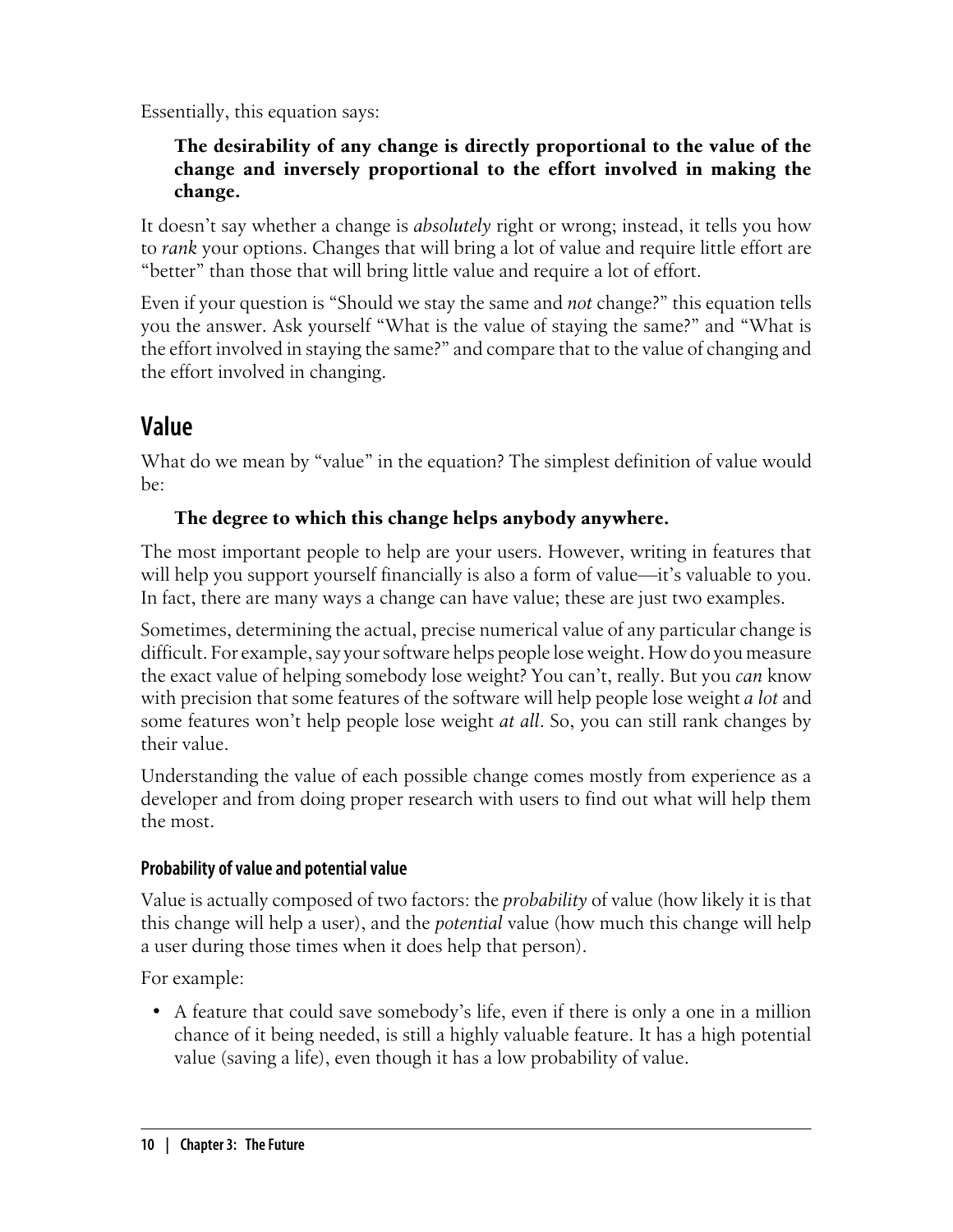As another example, in a spreadsheet program you might add a feature that helps blind people enter numbers into the system. Only a small percentage of people are blind, but without this feature, they couldn't use your software *at all*. Again, this feature is valuable because it has a very high potential value, despite affecting only a small group of users (a low probability of value).

- If there is a feature that will make 100% of your users smile, that is also a valuable feature. It has a very minor potential value (making people smile), but it affects a very large number of users, so it has a high probability of value.
- On the other hand, if you implement a feature that has just a one in a million chance of making somebody smile, that's not very valuable. That's a feature with low potential value and a low probability of value.

So, when considering value, you also have to consider:

- How *many* users (what percentage) will this change be valuable to?
- What is the *probability* that this feature will be valuable to a user? Or, stated another way: how *often* will this feature be valuable?
- When it is valuable, *how* valuable will it be?

### **Balance of harm**

Some changes may cause some harm in addition to the help they bring. For example, some users may be annoyed if your software shows them ads, even if those ads help support you as a developer.

Calculating a change's value includes considering how much harm it may do, and balancing that against the help it brings.

### **The value of having users**

Features that have no users have no immediate value. These could include features that users can't find, features that are too difficult to use, or features that simply don't help anybody. They may have value in the future, but they have no value now.

This also means that in most cases, you must actually release your software in order for it to be valuable. A change that takes too long to make can actually end up having zero value, because it doesn't get released in time to help people effectively. It can be important to take release schedules into account when determining the desirability of changes.

### **Effort**

Effort is a little easier to put into numbers than value is. Usually, you can describe effort as "a certain number of hours of work by a certain number of people." "One hundred person-years" is an example of a commonly heard numerical measurement for effort,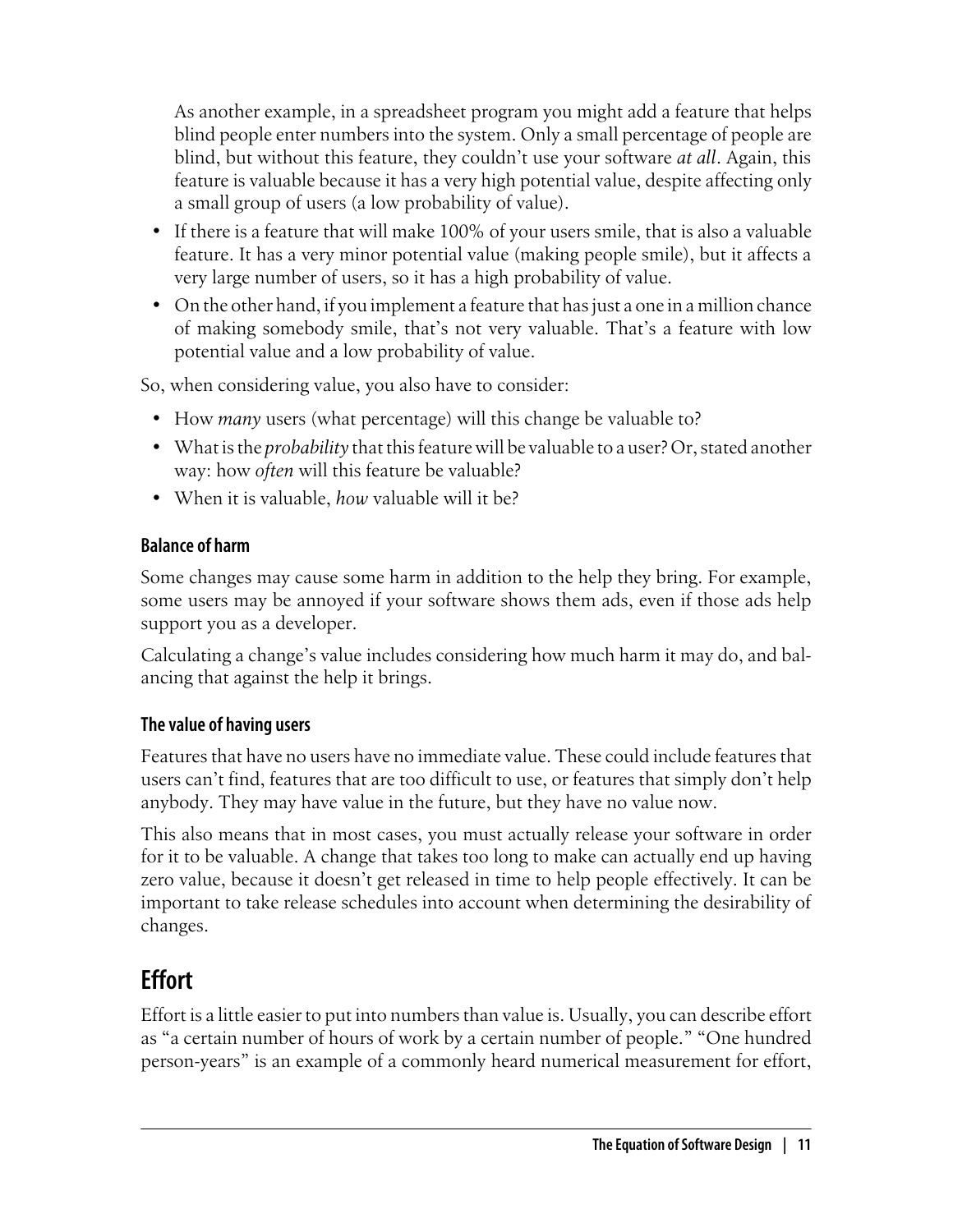representing 100 years of work by 1 person, 1 year of work by 100 people, 2 years of work by 50 people, etc.

However, even though effort *can* be put into numbers, measuring it in practical situations is very tricky—perhaps impossible. Changes can have many hidden costs that can be hard to predict, such as the time you will spend in the future fixing any bugs the changes introduce. But if you are an experienced software developer, you can still rank changes by how much effort they will probably require, even if you don't know the exact numbers for each.

When considering the effort involved in a change, it's important to take into account all the effort that might be involved, not just the time you're going to spend programming. How much research will it take? How much communication will all of the developers have to do with each other? How much time will you spend thinking about the change?

In short, every single piece of time connected with a change is part of the effort cost.

### **Maintenance**

The equation as we have it so far is very simple, but it is missing an important element —time. Not only do you have to implement a change, but you also have to maintain it over time. All changes require maintenance. This is very obvious with some changes if you're writing a program to do people's taxes, you're going to have to update it for the new tax laws every year. But even changes that don't immediately seem to have a long-term maintenance cost will have one, even if it's just the cost of having to make sure that that code still works when you're testing it next year.

We must also consider value both now and in the future. When we implement some change to our system, it will help our current users, but it may also help all our future users. It may even affect the total number of future users, thus changing how much our software as a whole helps people.

Some features even change in value over time. For example, having a tax program understand the year 2009 tax laws is valuable in 2009 and 2010, but not so valuable once 2011 comes around. That's a feature that becomes less valuable over time. Some features also become more valuable over time.

So, looking at this realistically, we see that effort actually involves both the effort of implementation and the effort of maintenance, and value involves both the value now and the value in the future. In equation form, this looks like:

$$
E = E_{i} + E_{n}
$$

 $V = V_{n} + V_{f}$ 

where: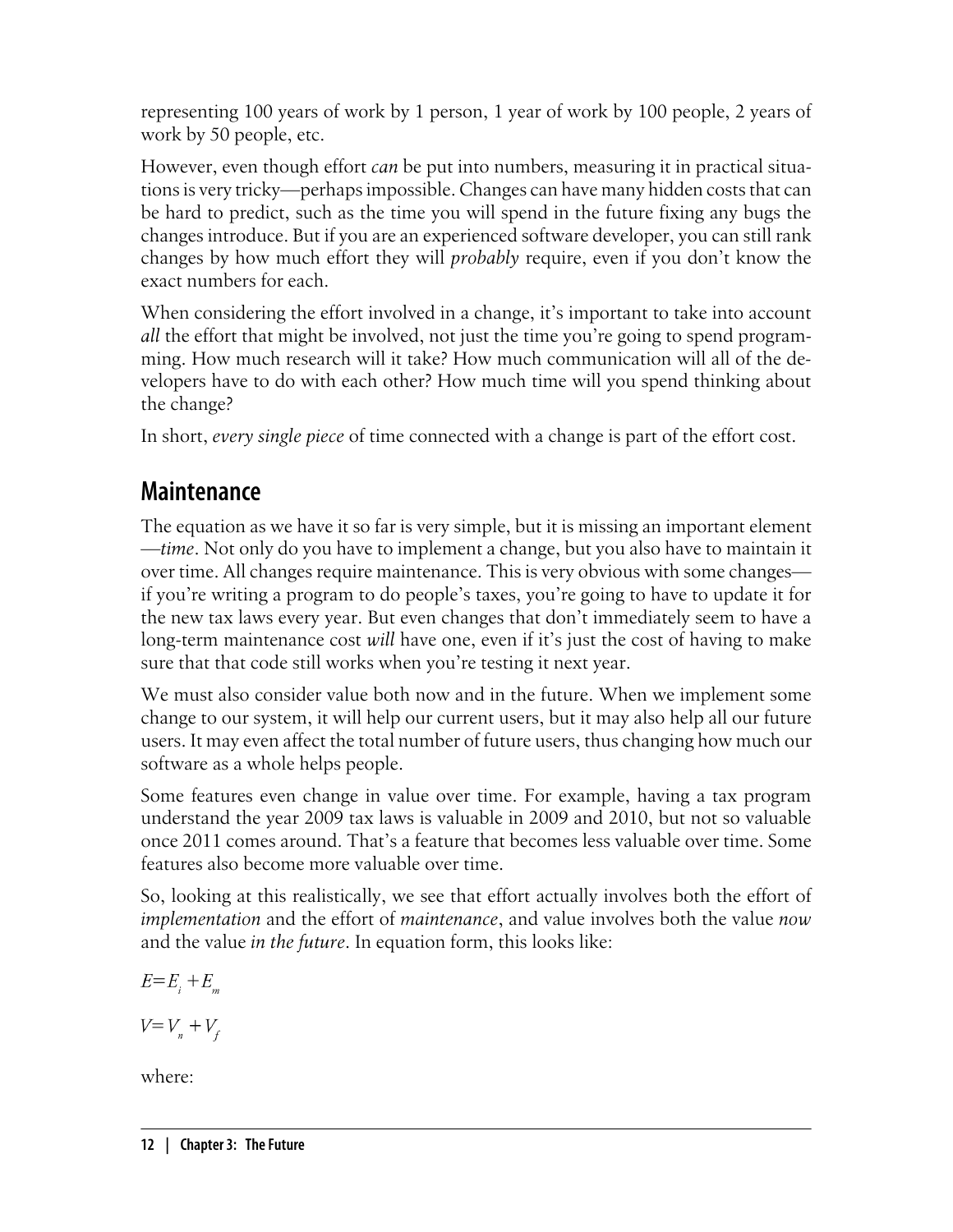$E_i$ 

Stands for the effort of implementation.

 $E_m$ 

Stands for the effort of maintenance.

 $V_n$ 

Stands for value now.

 $V_f$ 

Stands for future value.

### **The Full Equation**

With everything plugged in, the full equation looks like this:

$$
D = \frac{V_n + V_f}{E_i + E_m}
$$

Or, in English:

### The desirability of a change is directly proportional to the value now plus the future value, and inversely proportional to the effort of implementation plus the effort of maintenance.

This is the primary law of software design. However, there is a bit more to know about it.

### **Reducing the Equation**

"Future value" and "effort of maintenance" both depend on time, which causes interesting things to happen with the equation when we apply it to a real-world situation. To demonstrate these, let's pretend we can use money to solve the equation for both value and effort. "Value" will be measured by how much money the change will make us. "Effort" will be measured in terms of how much money it will cost us to implement the change. You should not use the equation this way in the real world, but for the sake of our example, it's going to simplify things.

So, let's say we have a change we want to make where the equation looks like this:

 $D = \frac{$10,000 + $1000/day}{$1,000 + $100/day}$ 

In other words, this change costs \$1,000 to implement (effort of implementation, bottom left) and gets us \$10,000 immediately (value now, top left). Then, each day after that, it makes us \$1,000 (future value, top right) and it costs \$100 to maintain (effort of maintenance, bottom right).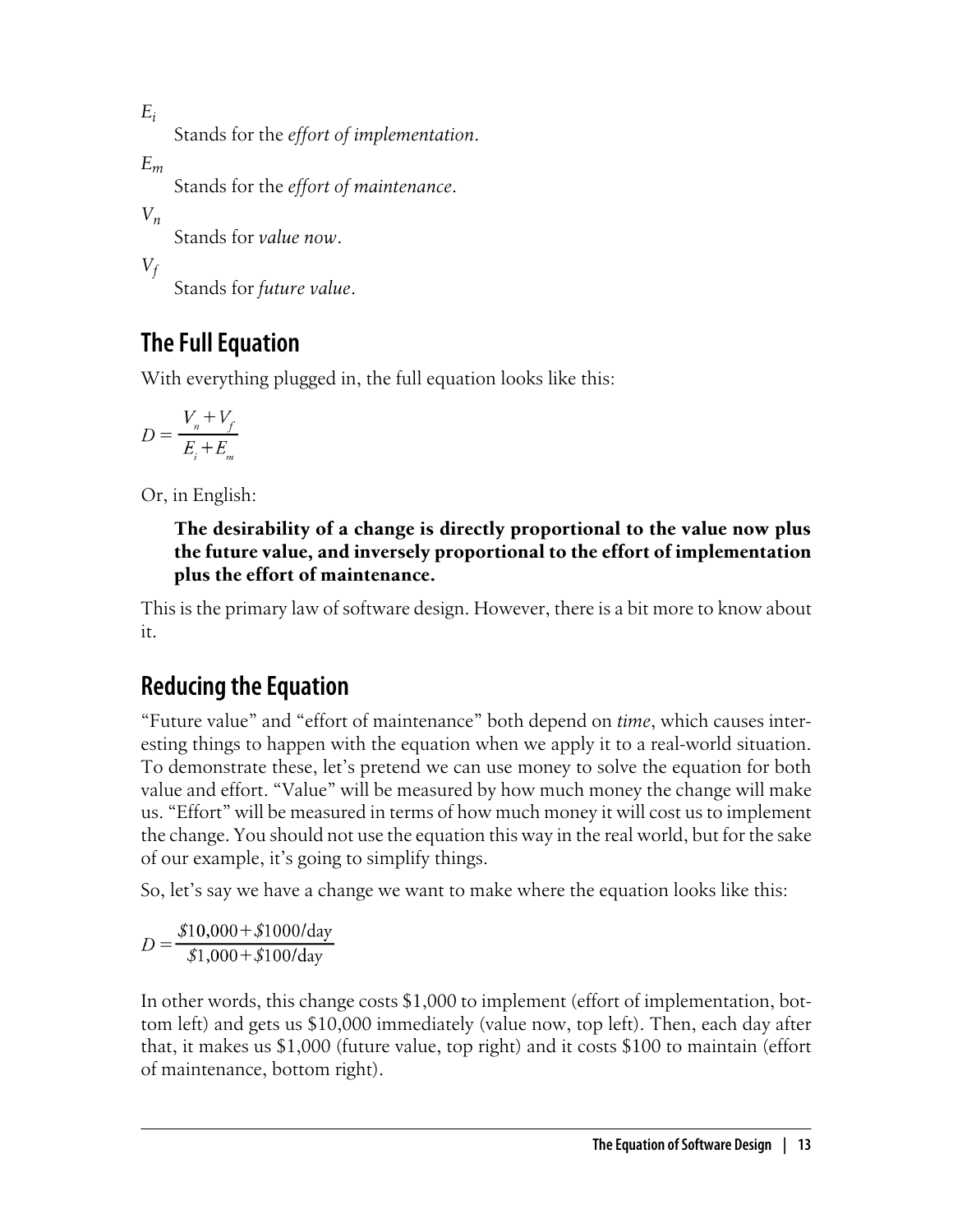After 10 days, the accumulated future value totals \$10,000, and the effort of maintenance totals \$1,000. That's equal to the original "value now" and cost of implementation, after just 10 days.

After 100 days, the future value totals \$100,000, and the maintenance effort comes to \$10,000.

After 1,000 days, the total future value reaches \$1,000,000 and the effort of maintenance totals \$100,000. At this point, the original "value now" and cost of implementation look pretty tiny in comparison. As time goes on, they will become even less significant, eventually disappearing from importance entirely. Thus, as time goes on our equation reduces to this:1

$$
D = \frac{V_f}{E_m}
$$

And in fact, nearly all decisions in software design reduce entirely to measuring the future value of a change versus its effort of maintenance. There are situations in which the present value and the implementation effort are large enough to be significant in a decision, but they are extremely rare. In general, software systems are maintained for so long that the value now and the effort of implementation are guaranteed to become insignificant in almost all cases when compared to the long-term future value and effort of maintenance.

### **What You Do and Do Not Want**

The primary lesson to learn here is that we want to avoid situations where, for a given change, the effort of maintenance will eventually outweigh the future value. For example, imagine that you implement a change where the effort and value look like this across five days:

| Day          | Effort    | Value     |  |
|--------------|-----------|-----------|--|
| 1            | \$10      | \$1,000   |  |
| <sup>2</sup> | \$100     | \$100     |  |
| 3            | \$1,000   | \$10      |  |
| 4            | \$10,000  | \$1       |  |
| 5            | \$100,000 | \$0.10    |  |
| <b>Total</b> | \$111,110 | \$1111.10 |  |

1. Optional note for mathematicians: If you have studied calculus, you may have realized that we're starting to analyze the limit of the equation as time approaches infinity. In general, you should be thinking of the Equation of Software Design as though it were an infinite series with a limit, not just a static equation. However, for simplicity's sake, it is written here as a static equation.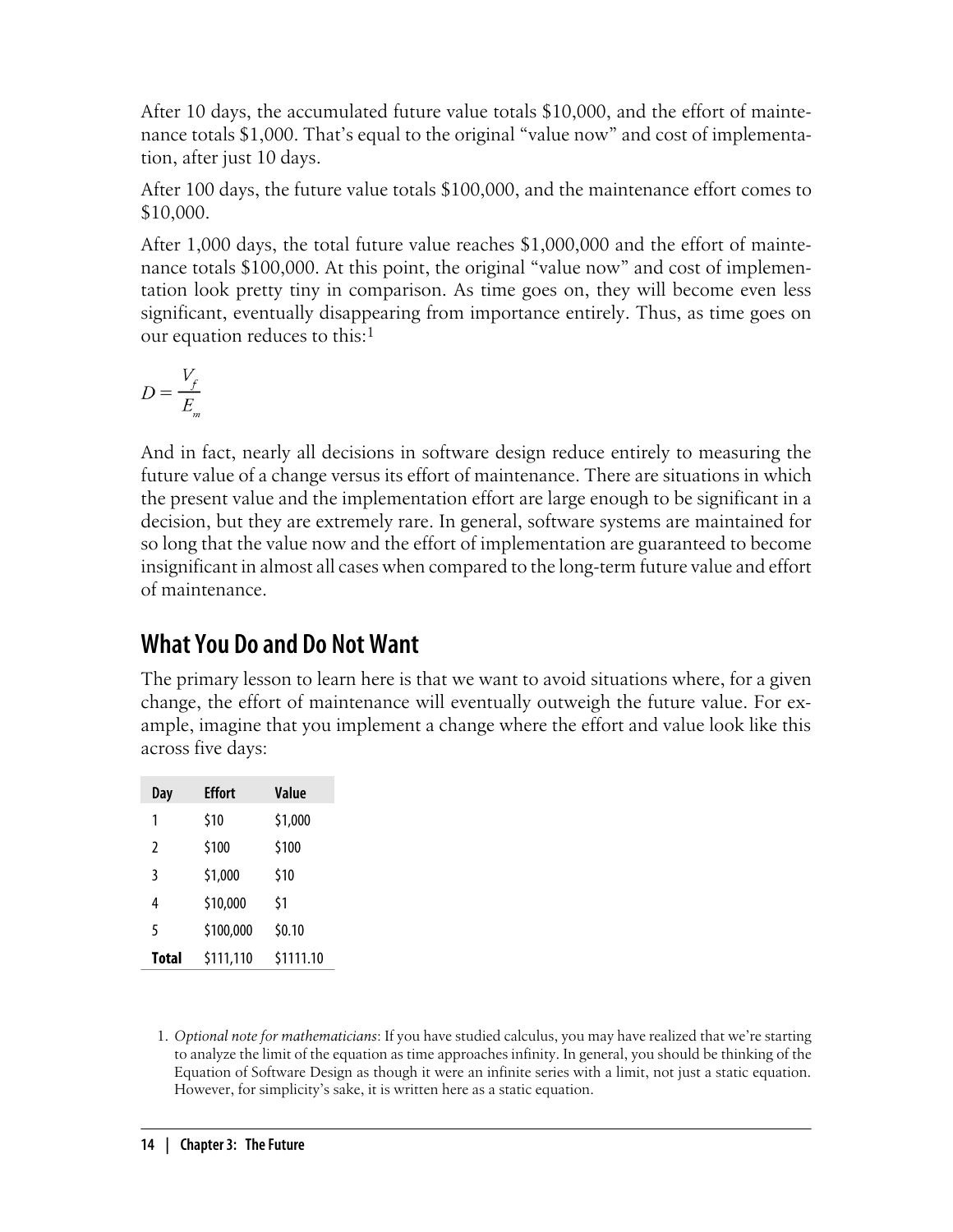Clearly, that is a terrible, terrible change that you never should have made. If things keep going at that rate, you won't be able to maintain the system at all—it will become infinitely expensive and the value you're gaining each day will become \$0.

Any situation in which the effort of maintenance increases faster than the value is going to get you into trouble, even if it looks okay at first:

| Day   | Effort   | Value    |  |
|-------|----------|----------|--|
| 1     | \$1000   | \$1000   |  |
| 2     | \$2000   | \$2000   |  |
| 3     | \$4000   | \$3000   |  |
| 4     | \$8000   | \$4000   |  |
| Total | \$15,000 | \$10,000 |  |

The ideal solution—and the only way to guarantee success—is to design your systems such that the effort of maintenance *decreases* over time, and eventually becomes zero (or as close to it as possible). As long as you can do that, it doesn't matter how large or small the future value becomes; you don't have to worry about it. For example, these tables show desirable situations:

| Day   | Effort  | Value    |  |
|-------|---------|----------|--|
| 1     | \$1,000 | \$0      |  |
| λ     | \$100   | \$10     |  |
| 3     | \$10    | \$100    |  |
| 4     | \$0     | \$1,000  |  |
| 5     | \$0     | \$10,000 |  |
| Total | \$1,110 | \$11,110 |  |
|       |         |          |  |

| Day   | Effort | Value |  |
|-------|--------|-------|--|
| 1     | \$20   | \$10  |  |
| 2     | \$10   | \$10  |  |
| 3     | \$5    | \$10  |  |
| 4     | \$1    | \$10  |  |
| 5     | \$0    | \$10  |  |
| Total | \$36   | \$50  |  |

Changes with a higher future value are still more desirable, but as long as every decision has a maintenance cost that approaches zero over time, you can't get yourself into a dangerous future situation.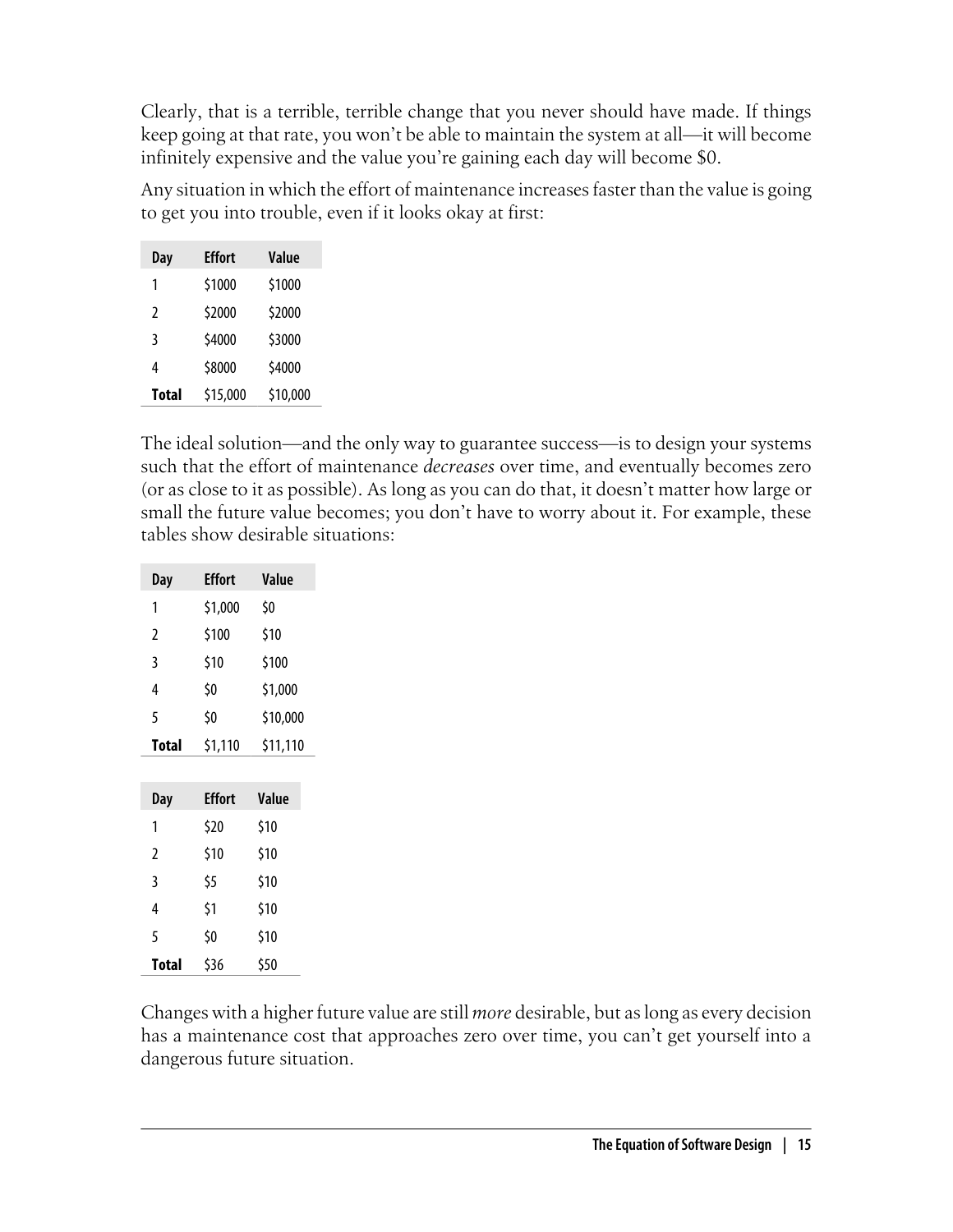Theoretically, as long as the future value is always larger than the maintenance effort, the change is still desirable. So, you could make some change where the maintenance effort and the future value both increased, as long as the future value kept on being large enough to outweigh the effort of maintenance:

| Day          | Effort       | Value |  |
|--------------|--------------|-------|--|
| 1            | \$1          | \$0   |  |
| 2            | \$2          | \$2   |  |
| 3            | \$3          | \$4   |  |
| 4            | \$4          | \$6   |  |
| 5            | \$5          | \$8   |  |
| <b>Total</b> | \$15<br>\$20 |       |  |

Such a change isn't bad, but it is more desirable to make a change whose maintenance effort decreases, even if it has a larger effort of implementation. If the effort of maintenance decreases, the change actually becomes more and more desirable over time. That makes it a better choice than other possibilities.

Often, designing a system that will have decreasing maintenance effort requires a significantly larger effort of implementation—quite a bit more design work and planning are required. However, remember that the effort of implementation is nearly always an insignificant factor in making design decisions, and should mostly be ignored.

In short:

### It is more important to reduce the effort of maintenance than it is to reduce the effort of implementation.

That is one of the most important things there is to know about software design.

But what causes maintenance effort? How do we design systems whose maintenance effort decreases over time? That is the subject of the majority of the rest of this book. But before we get to that, we have to examine the future a little bit more.

# **The Quality of Design**

It is very easy to write software that helps one person, right now. It is much more difficult to write software that helps millions of people now and continues to do so decades into the future. But where is most of the programming effort going to be, and when will most of those users be using the software? Right now, or in those decades to come?

The answer is that there will be far more programming work to be done—and far more users to help—in the future than in the present. Your software will have to compete and exist in the future, and the effort of maintenance and number of users will grow.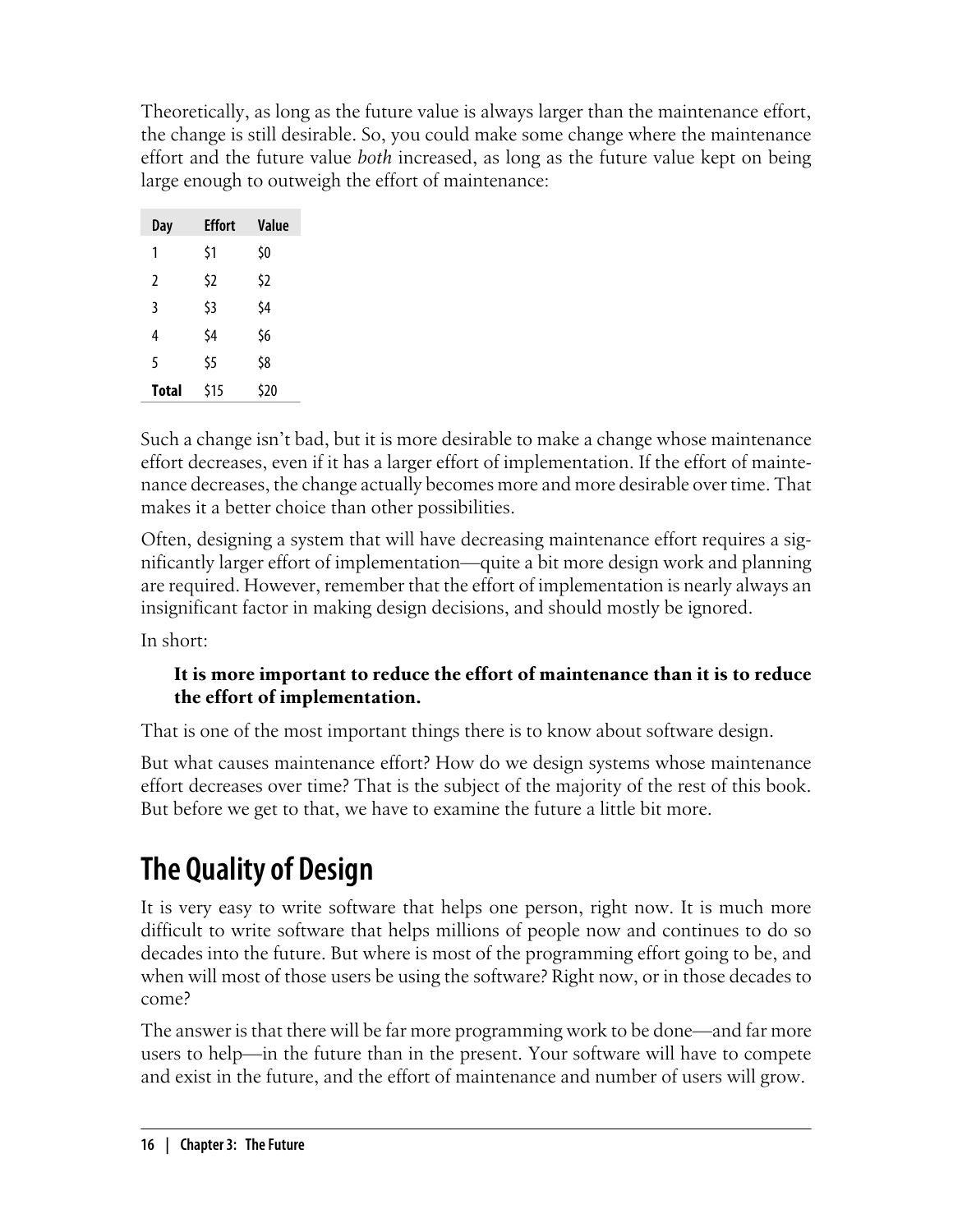When we ignore the fact that there is a future and make things that "just work" in the present, our software becomes hard to maintain in the future. When software is hard to maintain, it's hard to make it continue to help people (one of our goals in software design). If you can't add new features and you can't fix problems, you eventually end up with "bad software." It stops helping its users, and it's full of bugs.

This leads us to the following rule:

### The quality level of your design should be proportional to the length of future time in which your system will continue to help people.

If you are writing software that will be used for only the next few hours, you don't have to put too much effort into its design. But if your software might be used for the next 10 years (and this happens far more often than you might expect, even if you think it's only going to be used for the next 6 months), then you have to put a lot of work into the design. When in doubt, design your software like it's going to be used for a long, long time: don't lock yourself into any one method of doing things, keep it flexible, don't make any decisions you can't ever change, and put a lot of attention on design.

## **Unforeseeable Consequences**

So, when we design software, the future should be our primary focus. However, one of the most important things to know about any kind of engineering is this:

### There are some things about the future that you do not know.

In fact, when it comes to software design, you just can't know *most* things about the future.

### The most common and disastrous error that programmers make is predicting something about the future when in fact they cannot know.

For example, imagine that a programmer wrote a piece of software in 1985 that fixed broken floppy disks. It couldn't fix anything else—every single piece of it was totally dependent upon exactly how floppy disks worked. That software would now be obsolete, because people no longer use floppy disks. That programmer predicted "people will always use floppy disks"—something he *could not actually know*.

It may be possible to predict the short-term future, but the long-term future is largely unknown. The long term is also more important to us than the short term, because our design decisions will have more consequences in that longer period.



You are safest if you don't attempt to predict the future at all, and instead make all your design decisions based on immediately known present- $\vec{w}$  time information.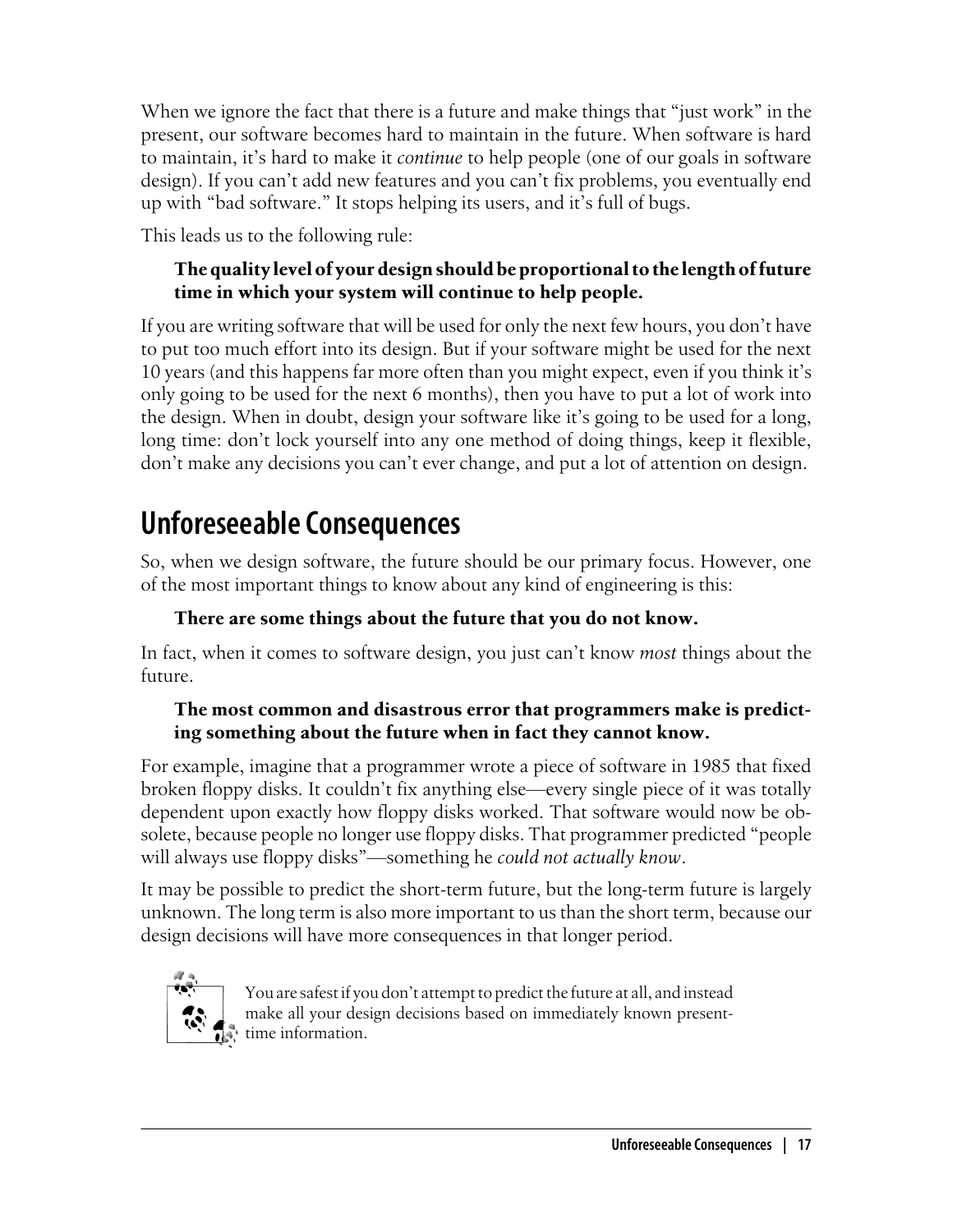Now, that may sound like the exact opposite of what we've been saying so far in this chapter, but it is not. The future is the most important thing to consider in making design decisions. But there is a difference between designing in a way that allows for future change and attempting to *predict* the future.

As an analogy, let's say that you have a simple choice between eating and starving to death. You don't have to predict the future in order to make that choice—you know that eating is the better decision. Why? Because it will keep you alive right now, and being alive makes for a better future than being dead. The future is important, and we want to consider it in our decisions. We choose to eat now because it makes for a better future. But the future doesn't have to be *predicted*—we don't have to say something specific like "I am eating now because tomorrow I will have to save a baby's life." No matter what happens tomorrow, it will be a *better* tomorrow if you eat now rather than starve to death.

Similarly, in software design we can make certain decisions based on information that we have now, for the purpose of making a better future (decreasing maintenance effort and increasing value), without having to predict the specifics of what's going to happen in that future.

There are limited exceptions—sometimes you know exactly what is going to happen in the short-term future, and you *can* make decisions based on that. But if you're going to do that, you must be very certain about that future, and it must be very near at hand. No matter how intelligent you are, there is simply no possible way to accurately predict long-term futures.

Let's take an example outside of the realm of programming: CDs, which were designed in 1979 to replace cassette tapes as the primary method of listening to music. Who could have predicted that 20 years later, DVDs would be made in the same size and shape so that manufacturers could make CD/DVD drives for computers? And who could have imagined the problems of spinning a CD 50 times faster than it was supposed to be spun, when it was read in a CD-ROM drive?

This is why, in any type of engineering—including the field of software development —we have "guiding principles." These are certain rules that, when we follow them, keep things working well no matter what happens in the future. That is what the laws and rules of software design are—our "guiding principles" as designers.

So yes, it's important to remember that there will be a future. But that doesn't mean you have to *predict* that future. Instead, it explains why you should be making decisions according to the laws and rules in this book—because they lead to good future software, no matter what that future brings.

It is not even possible to predict all the ways that a particular law or rule may help you in the future—but it will help, and you'll be glad you applied it in your work.

You're welcome to disagree with the laws, rules, and facts you read here. Please do come to your own conclusions about them. But you should be warned that if you don't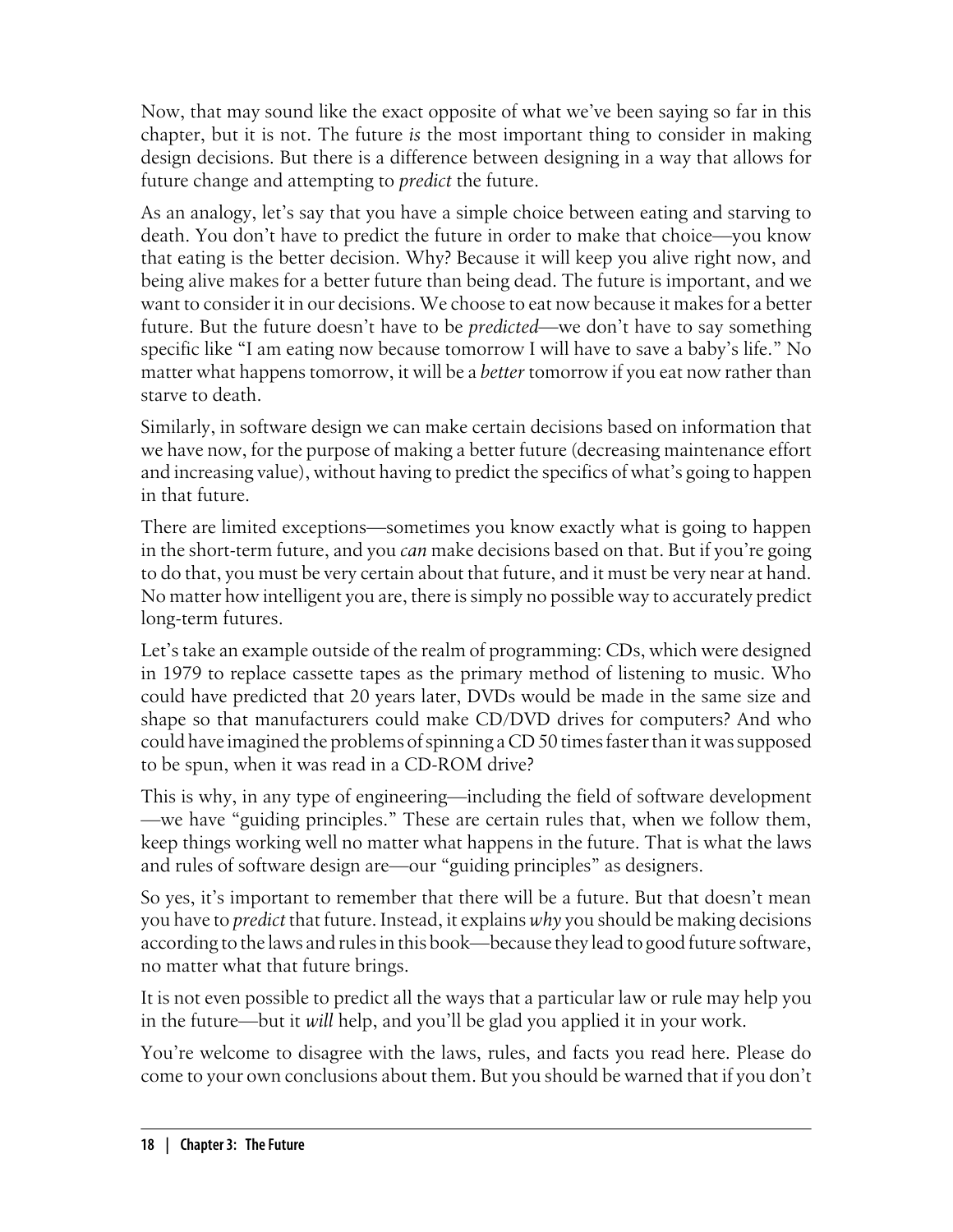follow them, you're probably going to end up in a mess of trouble somewhere down the line, in a future you can't predict.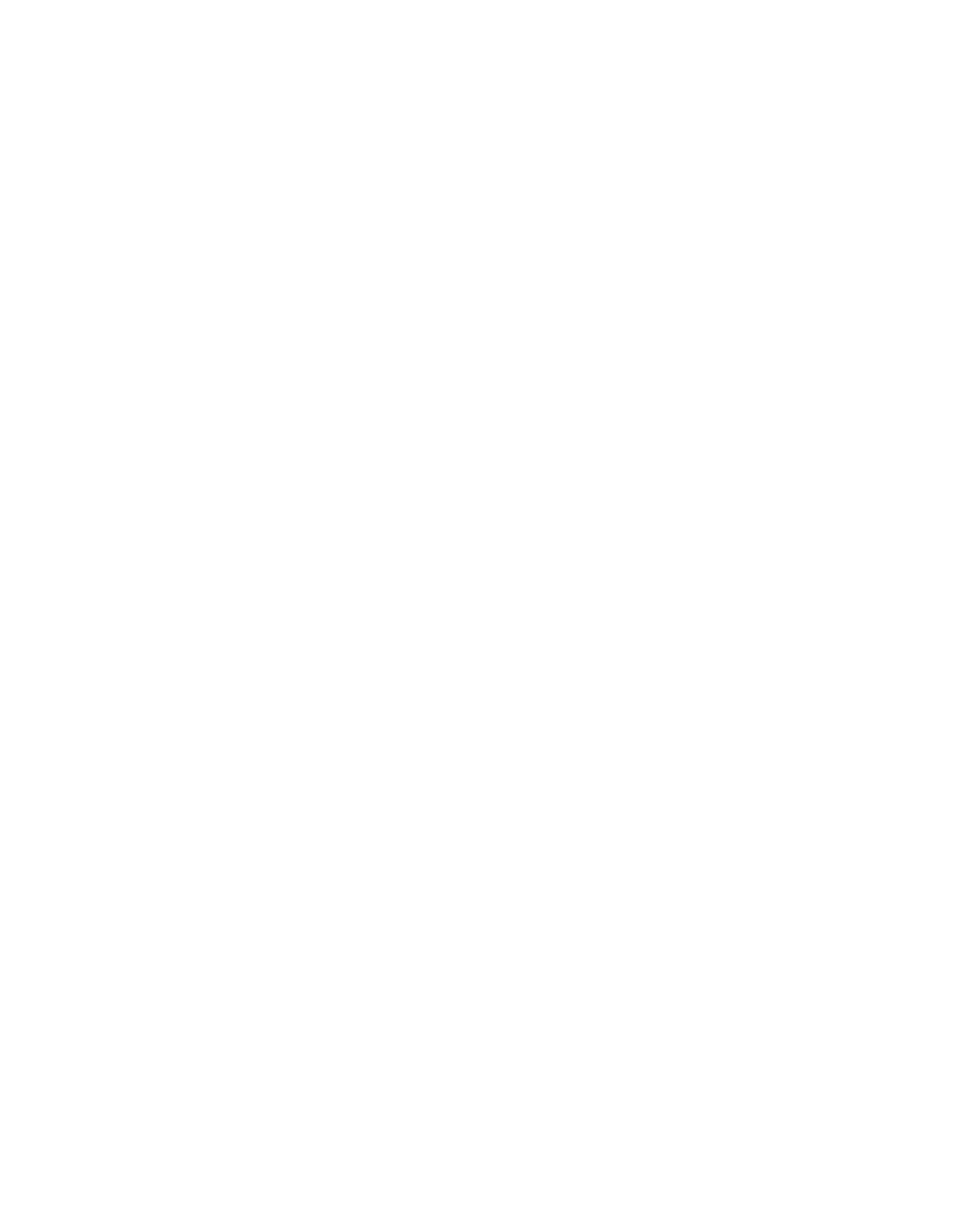# **CHAPTER 4 Change**

Now that we understand the importance of the future, and that there are some things we don't and can't know about it, what *can* we know about it?

Well, one thing you can be sure of is that as time goes on, the environment around your software is going to change. Nothing stays the same forever. This means that your software will have to change in order to adapt to the environment around it.

This gives us the Law of Change:

#### The longer your program exists, the more probable it is that any piece of it will have to change.

As you go into an infinite future, you start tending toward a 100% probability that every single piece of your program will have to change. In the next five minutes, probably no part of your program will have to change. In the next 10 days, a small piece of it might. In the next 20 years, probably a majority of it (if not all of it) will have to change.

It's hard to predict exactly what will change, and why. Maybe you wrote a program for 4-wheeled cars, but in the future everybody will drive 18-wheel trucks. Maybe you wrote a program for high school students, but high school education will get so bad that the students can't understand it anymore.

The point is, you don't have to try to predict what will change; you just need to know that things will change. Write your software so that it's as flexible as reasonably possible, and you'll be able to adapt to whatever future changes do come along.

## **Change in a Real-World Program**

Let's look at some data on how a real-world program changed over time. There are hundreds of files in this particular program, but the details for each file won't fit on this page, so four files have been chosen as examples. Details on these files are given in Table 4-1.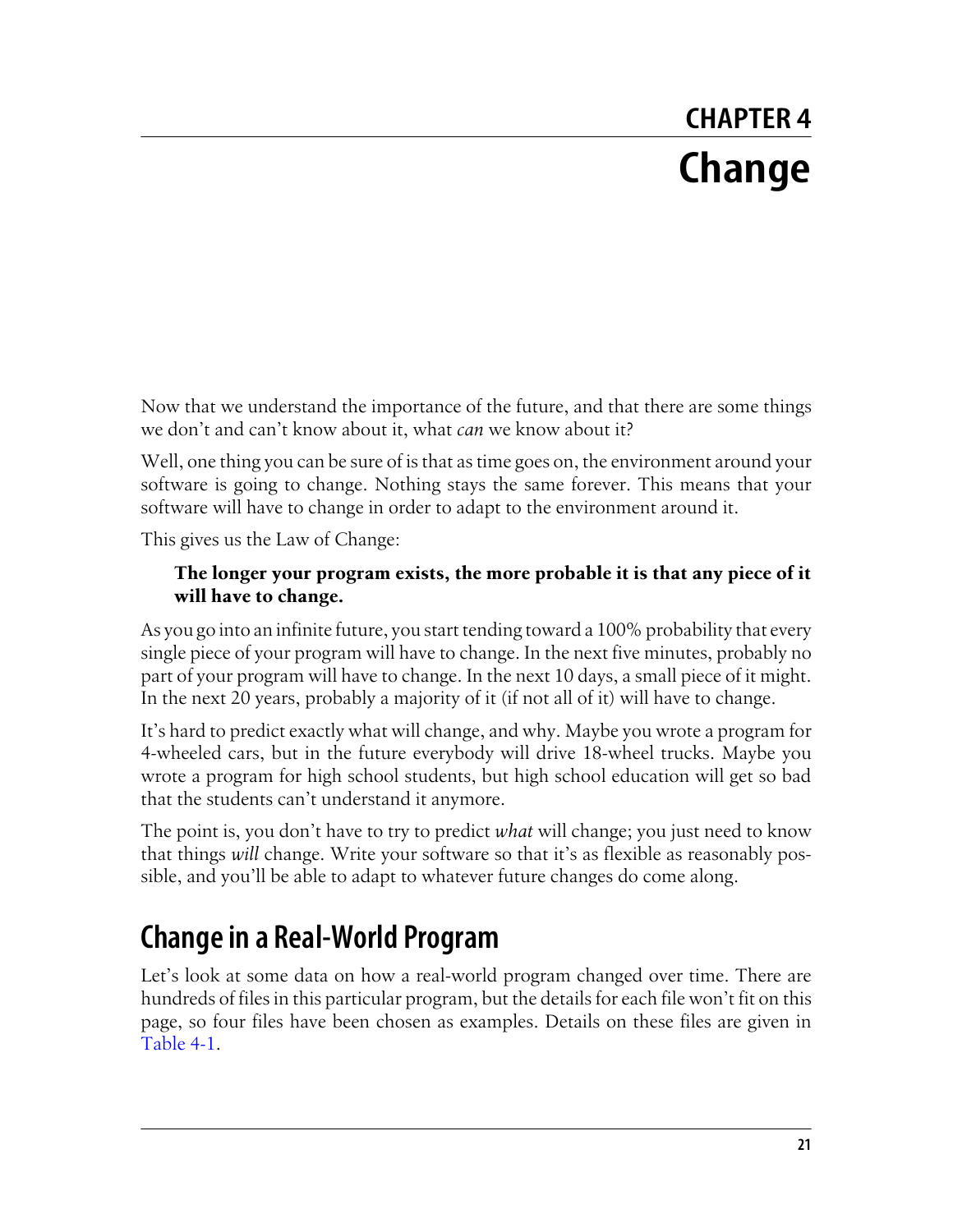|                         | File 1            | File 2            | File 3             | File 4             |
|-------------------------|-------------------|-------------------|--------------------|--------------------|
| <b>Period analyzed</b>  | 5 years, 2 months | 8 years, 3 months | 13 years, 3 months | 13 years, 4 months |
| <b>Lines originally</b> | 423               | 192               | 227                | 309                |
| <b>Unchanged lines</b>  | 271               | 101               | 4                  | 8                  |
| Lines now               | 664               | 948               | 388                | 414                |
| Grew by                 | 241               | 756               | 161                | 105                |
| <b>Times changed</b>    | 47                | 99                | 194                | 459                |
| Lines added             | 396               | 1,026             | 913                | 3,828              |
| <b>Lines deleted</b>    | 155               | 270               | 752                | 3,723              |
| <b>Lines modified</b>   | 124               | 413               | 1,382              | 3,556              |
| <b>Total changes</b>    | 675               | 1,709             | 3,047              | 11,107             |
| <b>Change ratio</b>     | 1.6х              | 8.9x              | 13x                | 36х                |

Table 4-1. Changes in files over time

#### In this table:

#### Period analyzed

The time period over which the file existed.

#### Lines originally

How many lines were in the file when it was originally written.

#### Unchanged lines

How many lines are the same now as they were when the file was originally written.

#### Lines now

How many lines there are in the file now, at the end of the analysis period.

#### Grew by

The difference between "Lines now" and "Lines originally."

#### Times changed

The total number of times a programmer made some set of changes to the file (where one set of changes involves changes to many lines). Usually one set of changes will represent one bug fix, one new feature, etc.

### Lines added

How many times, over the history of the file, a new line was added.

### Lines deleted

How many times, over the history of the file, an existing line was deleted.

### Lines modified

How many times, over the history of the file, an existing line was changed (but not newly added or deleted).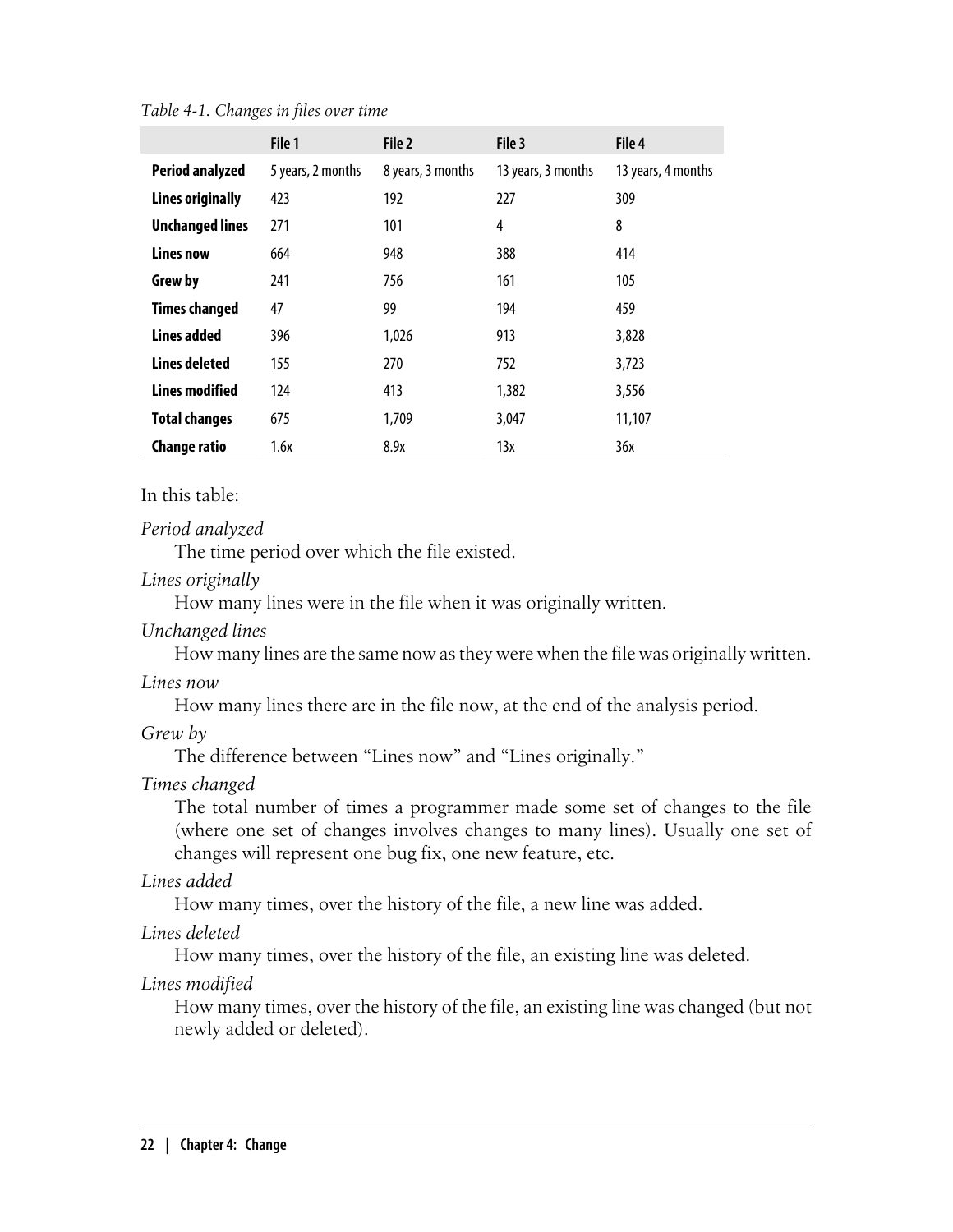Total changes

The sum of the "Lines added," "Lines deleted," and "Lines modified" counts for that file.

Change ratio

How much larger "Total changes" is than "Lines originally."

When we refer to "lines" in the above descriptions, that includes every line in the files: code, comments, documentation, and empty lines. If you were to do the analysis without counting comments, documentation, and empty lines, one major difference you would see is that the "Unchanged lines" count would become much smaller in proportion to the other numbers. (In other words, the unchanged lines are nearly always comments, documentation, or empty lines.)

The most important thing to realize from this table is that a lot of change happens in a software project. It becomes more and more likely that any particular line of code will change as time goes on, but you can't predict exactly what is going to change, when it's going to change, or how much it will have to change. Each of these four files changed in very different ways (you can see this even just looking at the numbers), but they all changed a significant amount.

There are a few other interesting things about the numbers, as well:

- Looking at the change ratio, we see that more work was put into changing each file than writing it originally. Obviously, line counts aren't a perfect estimate of how much work was actually done, but they do give us a general idea. Sometimes the ratio is huge—for example, file 4 had 36 times as many total changes as it did original lines.
- The number of unchanged lines in each file is small compared to its "Lines originally" count, and even smaller compared to its "Lines now" count.
- A lot of change can happen to a file even if it only gets a little bit bigger over time. For example, file 3 grew by only 161 lines over 13 years, but during that time the total changes count reached 3,047 lines.
- The total changes count is always larger than the lines now count. In other words, you're more likely to have changed a line in a file than to have a line in a file, once the file has been around for long enough.
- In file 3, the number of lines modified is larger than the number of lines in the original file plus the number of lines added. That file's lines have been modified more often than new lines have been added. In other words, some lines of that file have changed over and over. This is common on projects with a long lifetime.

The above points aren't all that could be learned here—there is a lot more interesting analysis that could be done on these numbers. You're encouraged to dig into this data (or work out similar numbers for your own project) and see what else you can learn.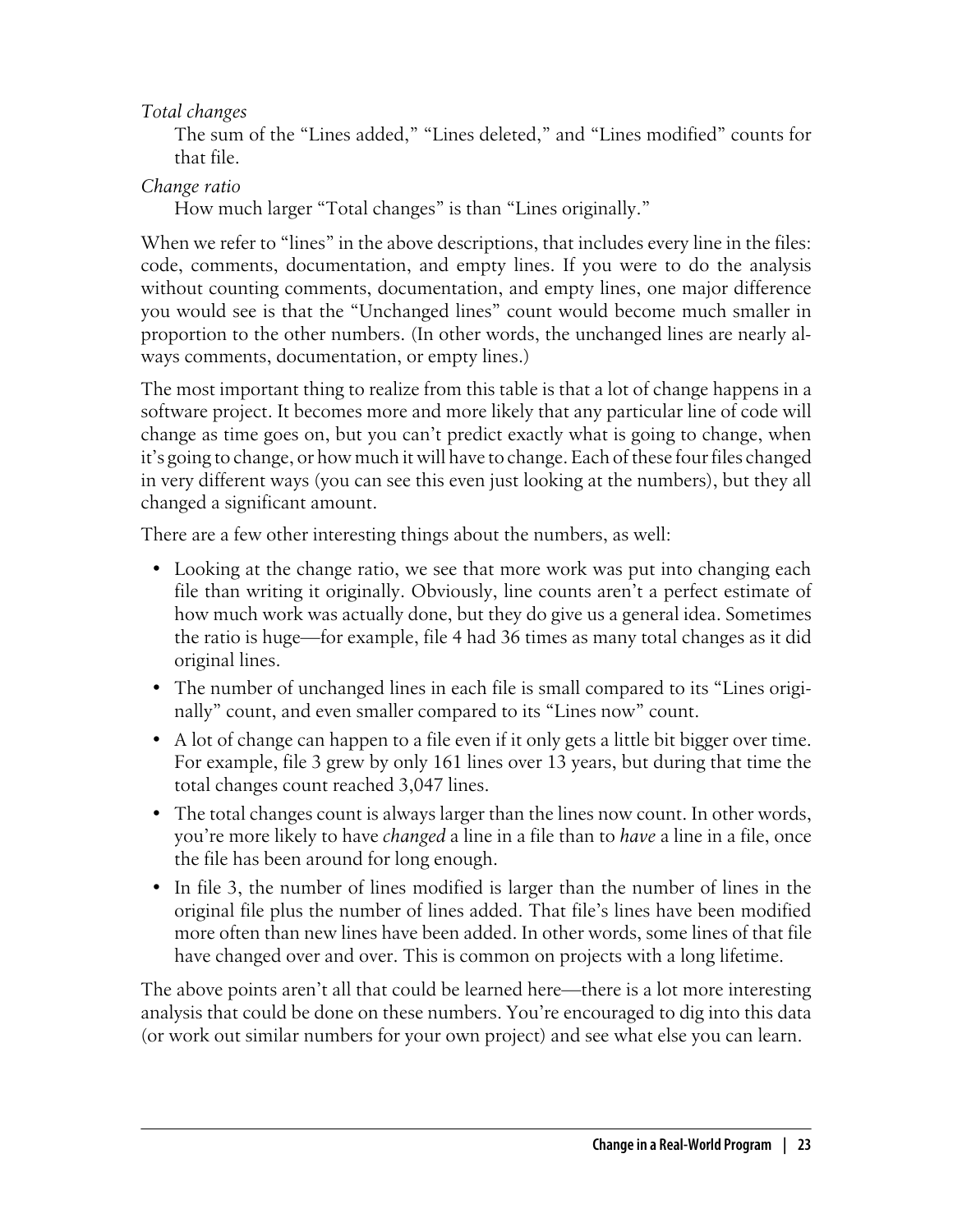

Another good learning experience is looking over the history of changes made to one particular file. If you have a record of every change made to files in your program, and you have one file that's been around for a long time, try looking at each change made over its lifetime. Think about if you could have predicted that change when the file was originally written, and consider whether the file could have been better written originally to make the changes simpler. Generally, try to understand each change and see if you can learn anything new about software development from doing so.

# **The Three Flaws**

There are three broad mistakes that software designers make when attempting to cope with the Law of Change, listed here in order of how common they are:

- 1. Writing code that isn't needed
- 2. Not making the code easy to change
- 3. Being too generic

### **Writing Code That Isn't Needed**

There is a popular rule in software design today called "You Ain't Gonna Need It," or YAGNI for short. Essentially, this rule states that you shouldn't write code before you actually need it. It's a good rule, but it's misnamed. You actually might need the code in the future, but since you can't predict the future you don't know how the code needs to work yet. If you write it now, before you need it, you're going to have to redesign it for your real needs once you actually start using it. So save yourself that redesign time, and simply wait until you need the code before you write it.

Another risk of writing code before you need it is that unused code tends to develop "bit rot." Since the code never runs, it might slowly become out of sync with the rest of your system and thus develop bugs, and you'll never know. Then, when you start to use it, you'll have to spend time debugging it. Or, even worse, you might trust the neverbefore-used code and not check it, and it may cause bugs for users. In fact, the rule here should actually be expanded to read:

#### Don't write code until you actually need it, and remove any code that isn't being used.

That is, you should also get rid of any code that is no longer needed. You can always add it back later if it becomes needed again.

There are lots of reasons people think that they should write code before it's needed, or keep around code that isn't being used. First off, some people believe they can get around the Law of Change by programming every feature that any user could ever possibly need, right now. Then, they think, the program won't have to be changed or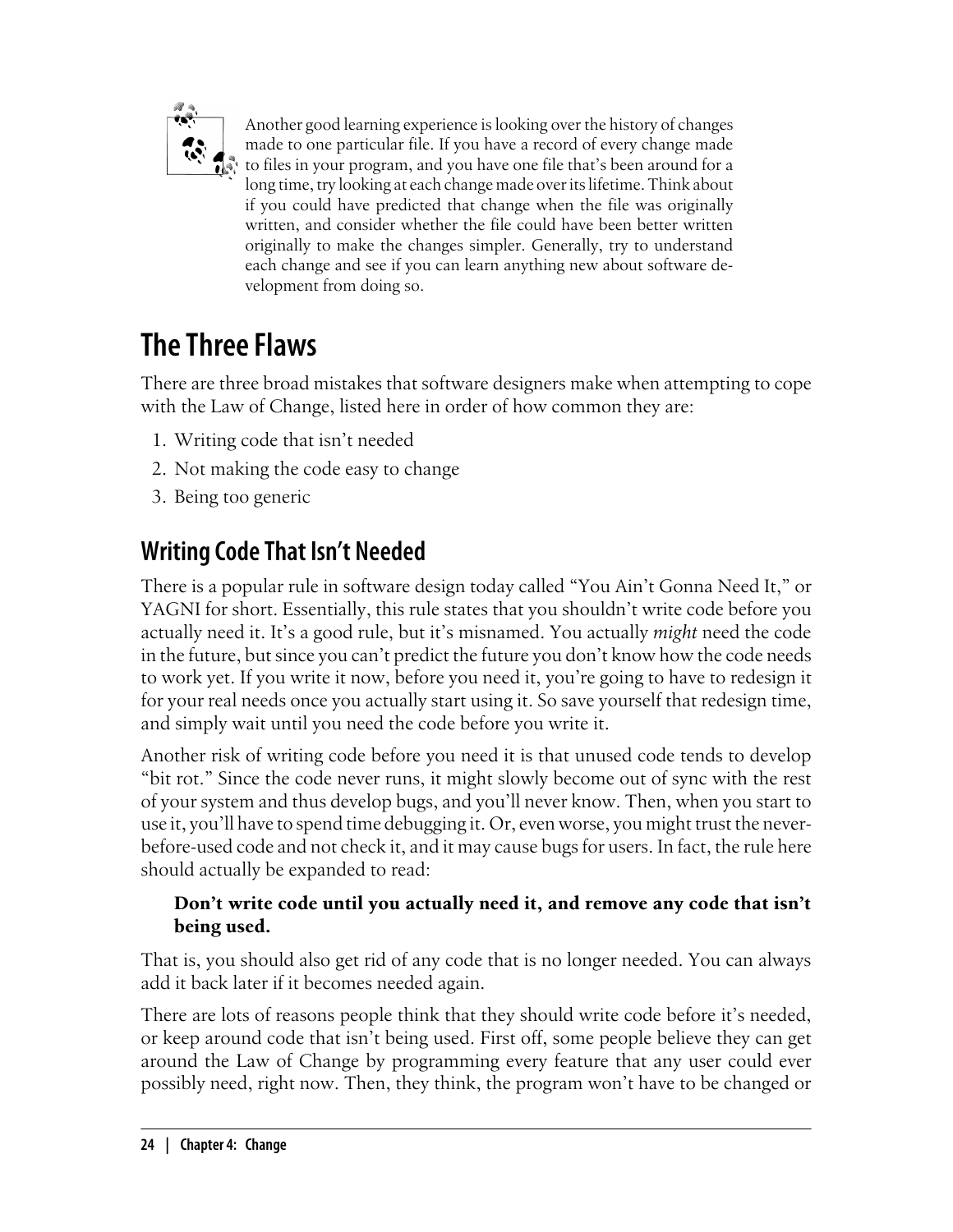improved in the future. But this is wrong. It's not possible to write a system that will never change, as long as that system continues to have users.

Others believe that they are saving themselves time in the future by doing some extra work now. In some cases that philosophy works, but not when you're writing code that isn't needed. Even if that code ends up being needed in the future, you will almost certainly have to spend time redesigning it, so you're actually wasting time.

### **Writing Unnecessary Code: A Real-World Example**

Once upon a time, a developer—let's call him Max (ahem)—mistakenly thought he could ignore this rule. In his program, there were drop-down boxes where users could pick a value. Every company that used the program could customize the list of choices displayed in each drop-down box. Some companies might want the choices to be names of colors. Others might want them to be names of cities. They could be anything. So, the list of valid choices needed to be stored somewhere that each company could modify it.

The obvious thing to do was just to store the list of values, and nothing else. After all, that's all that was needed. But Max decided to store two things: the list of values, and also information about whether each value was currently "active"—that is, if users could currently select that value, or if it was temporarily disabled.

However, Max never wrote any code to actually use the information about whether or not each field was active. All choices were active, all the time, no matter what the stored data said. He was sure that he was just about to write code to use the "active" information, though—maybe even tomorrow.

Several years passed, and the code to handle the "active" data didn't get written. Instead, the data just sat there, unused, confusing people and causing bugs. Numerous customers and developers wrote to Max, wondering why nothing happened when they manually edited the list of values and set choices as being inactive. One developer improperly assumed that the "active" field was in use and wrote a piece of code that used it, even though the rest of the system didn't use it. This got through to customers, and they started reporting strange bugs that took a lot of work to track down.

Eventually, some developer came along and said, "Today I will implement the ability to disable choices!" However, he discovered that the "active" field wasn't designed perfectly for his needs, so he had to do a fair bit of redesign work to implement his feature.

Net result: several bugs, lots of confusion, and extra work for the developer who did eventually actually need the code. And this was a relatively minor violation of the rule! Severe violations can have considerably worse consequences, including missed deadlines, major catastrophes, and possibly even the destruction of your software project.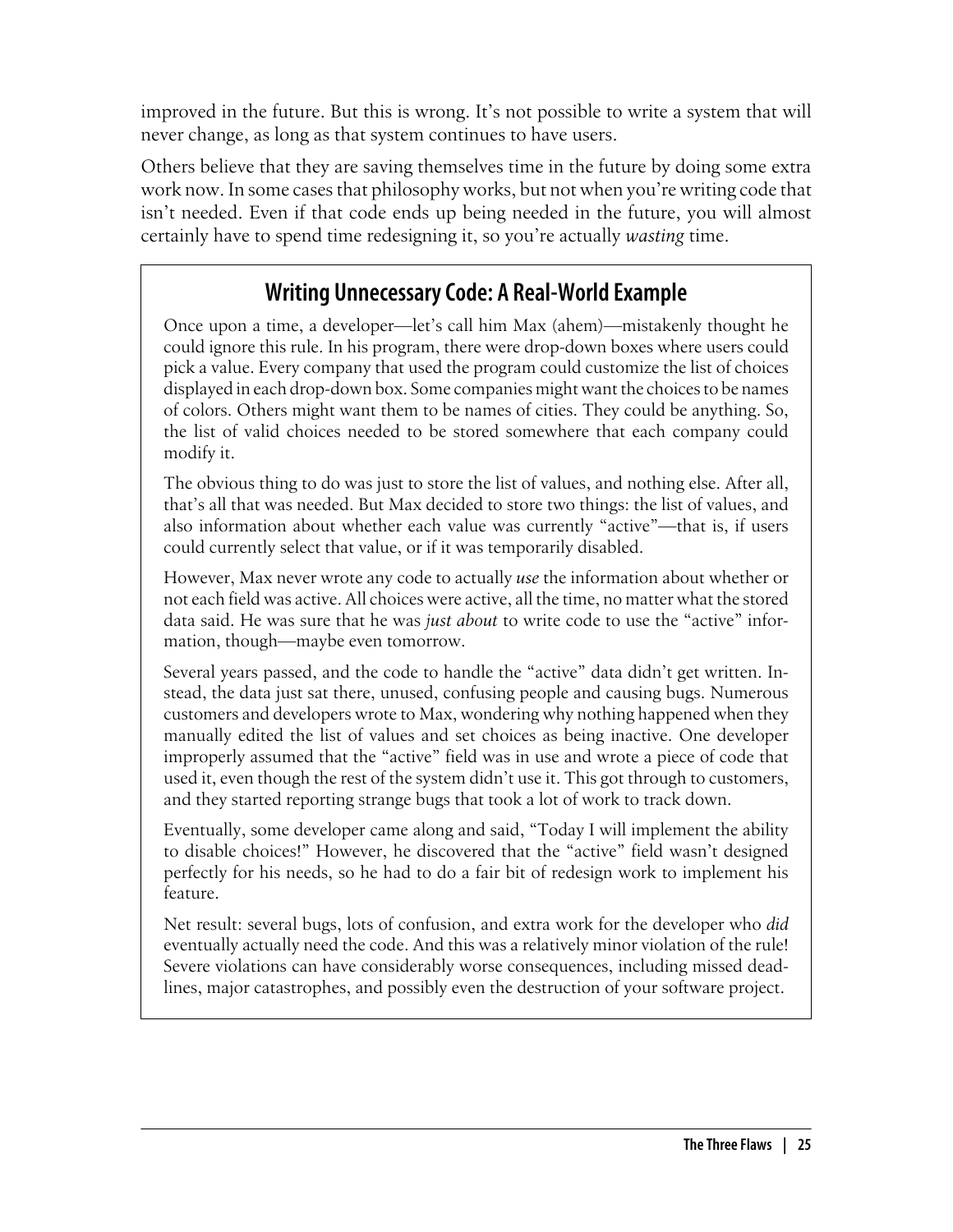### **Not Making the Code Easy to Change**

One of the great killers of software projects is what we call "rigid design." This when a programmer designs code in a way that is difficult to change. There are two ways to get a rigid design:

- 1. Make too many assumptions about the future.
- 2. Write code without enough design.

### **Example: Making Too Many Assumptions About the Future**

A government agency—let's call it The Veteran's Hospital—wants to make a program. We'll call this program "The Healthcare System." Before making this system, it decides to write a document stating exactly how the entire system should be implemented. It spends a year writing this document, making every single decision about the entire system during this time.

The developers then spend three years writing the system according to this document. As they work, they discover that the design in the document is contradictory, incomplete, and hard to implement. But the Hospital took an entire year to write it—the developers can't wait another year to have it revised. So they implement the system, following the document as closely as they can.

The system is completed and given to the users for the first time. However, the situation at the Hospital has changed dramatically in the last four years, and when the users start actually using The Healthcare System, they realize they want something completely different. But the system is made up of hundreds of thousands of lines of code, all designed rigidly according to the document—it simply can't be changed without months or years of effort.

So the Hospital starts writing a new document for a new system, and the process starts all over again.

The Hospital's mistake was attempting to predict the future. They assumed that whatever decisions they made in the document were valid for real users, and would continue to be valid when the system was completed. When the actual future arrived, it wasn't at all like what they had predicted, and their system was a multimillion dollar failure.

A better solution would have been to specify just one feature, or a tiny set of features, and immediately ask the developers to implement it. Then there could have been a back-and-forth of communication and user testing as development occurred. When the first set of features was done and released, they could have worked on additional features, one at a time, until they eventually had a system that was well designed and fully served its users' needs.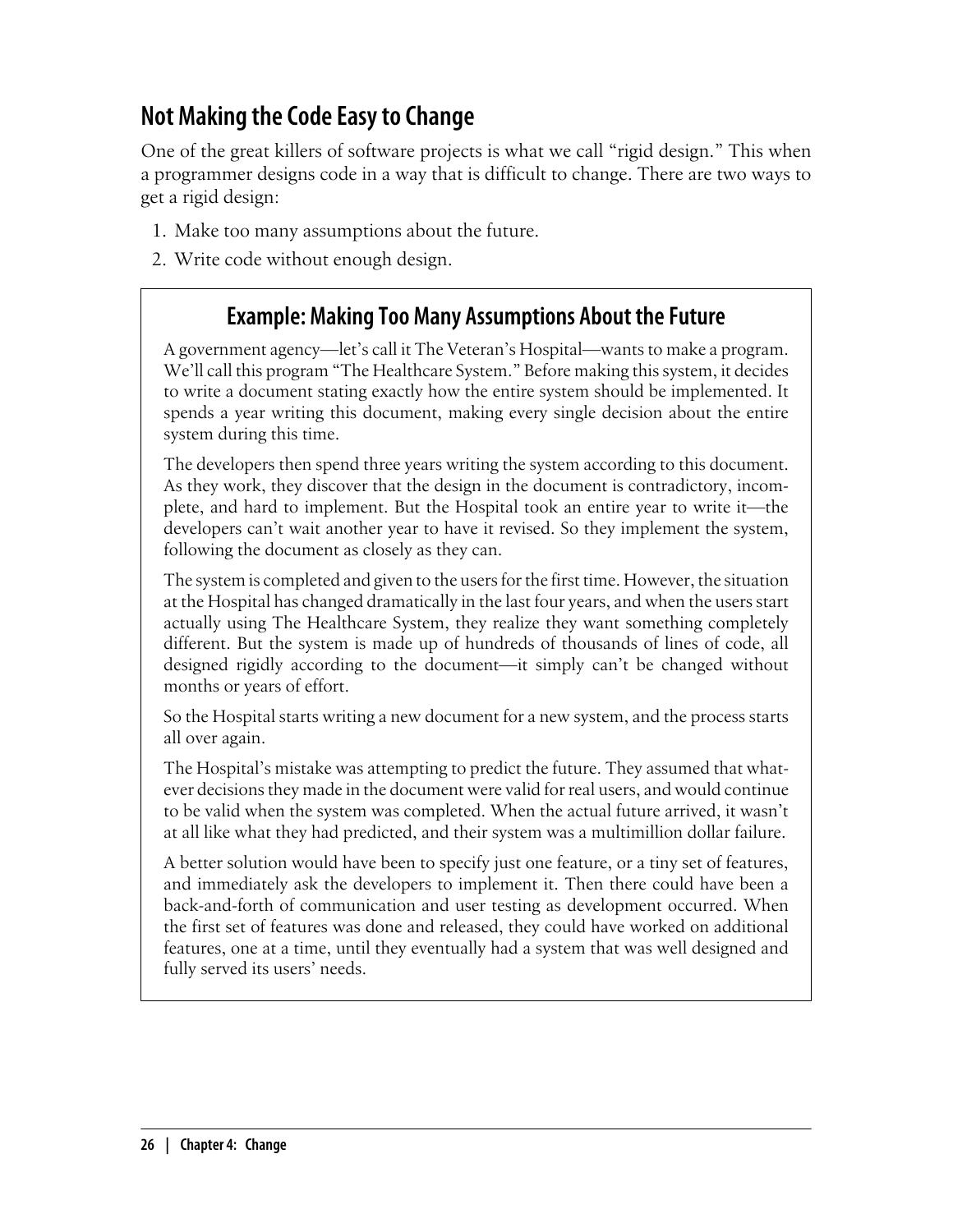### **Example: Code Without Enough Design**

A developer is asked to create a program that people can use to keep track of tasks they need to do. To create a new "task" in the system, users fill out a form with some information, like a short summary of the task and how far along they are on it. This stores data in a database. Then, they can make notes about their progress on the task as time goes on, and eventually note that they have completed the task.

There's a field called "Status" that indicates how far along the user is in performing the task. The values for this field are "No Work Done," "In Progress," "On Hold," and "Complete." When the Status field has the value "No Work Done," it can change only to "In Progress." When the Status field is "In Progress," it can change to "On Hold" or "Complete." And when it is "Complete," it can change only back to "In Progress."

There are 10 other fields in this program with similar rules. They each contain some different piece of information about the task (for example, to whom it's assigned, what its deadline is, and so on).

To implement these rules, the developer writes one very long, continuous piece of code with no structure, in a single file. He validates each field with custom code that is specific to that field. For example, every time he needs to check if the status is "Complete," he literally writes the word "Complete" in the code. Also, the code is not written to be reusable. Where the program has similar fields, the developer cut-and-pastes code and then modifies it slightly for the new field.

The code works. The file is 3,000 lines long. It almost entirely lacks a design.

Several months later, this developer leaves the project.

A new developer comes along and is assigned to maintain this project. He quickly discovers that this code is hard to change—if he changes one part of it, he also has to change many other parts of it in the same way in order to keep it working. To make matters even worse, the various parts are scattered around with no explanation or logical system—you have to simply read the entire file every time you want to make a change.

Customers start asking for new features. At first, the new developer does his best to implement these new features. He adds even *more* code to this file. It ends up being 5,000 lines long.

Eventually, customers start asking for features that simply can't be implemented with this design. They want to send in information about tasks by email, but this code only does it with a form. It's all designed very specifically around how the form works—it would never work with email.

Competitors start appearing that can update tasks by email. The project starts to lose its customers.

The only reason that this project survives is that two developers spend an entire year redesigning just this file so that it can be easily changed. They do their best to keep up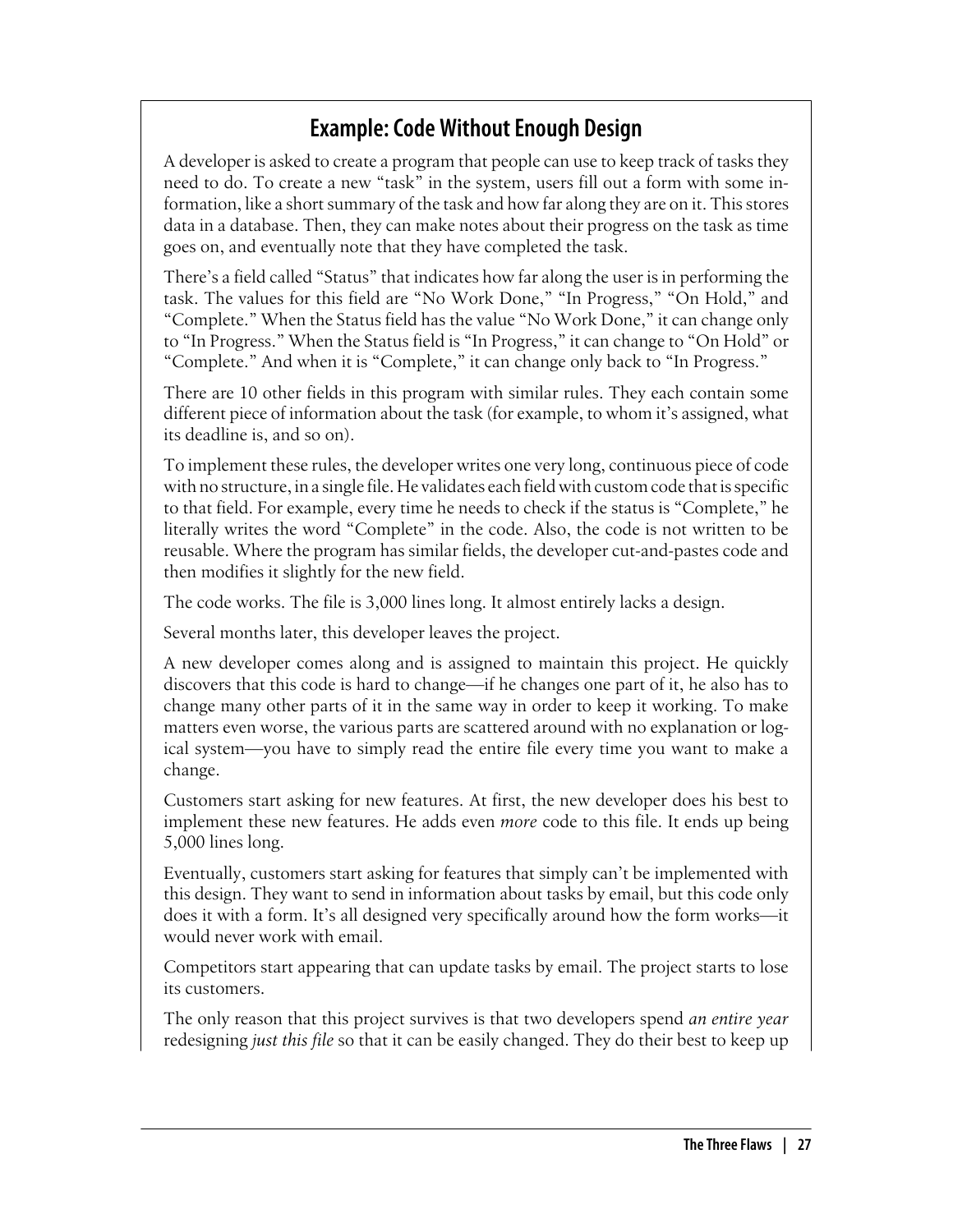with other feature requests while they're redesigning, but most of their time is spent on the redesign.1

The rule used to avoid rigid design is:

#### Code should be designed based on what you know now, not on what you think will happen in the future.

Design based only on your immediate, known requirements, without excluding the possibility of future requirements. If you know for a fact that you need the system to do X, and just X, then just design it to do X, right now. It might do other things that aren't X in the future, and you should keep that in mind, but for now the system should just do X.

When designing like this, it also helps to keep your individual changes small. When you only have to make a small change, it's easy to do some real design on it.

This isn't to say that planning is bad. A certain amount of planning is very valuable in software design. But even if you don't write out detailed plans, you'll be fine as long as your changes are always small and your code stays easily adaptable for the unknown future.

### **Being Too Generic**

When faced with the fact that their code will change in the future, some developers attempt to solve the problem by designing a solution so generic that (they believe) it will accommodate every possible future situation. We call this "overengineering."

The dictionary defines overengineering as a combination of "over" (meaning "too much") and "engineer" (meaning "design and build"). So, per the dictionary, it means designing or building too much for your situation.

Wait—designing or building *too much*? What's "too much"? Isn't design a good thing?

Well, yes, most projects could use more design, as we saw in "Example: Code Without Enough Design" on page 27. But once in a while, somebody really gets into it and just goes overboard—sort of like building an orbital laser to destroy an anthill. An orbital laser is an amazing engineering feat, but it costs an enormous amount of money, takes far too long to build, and is a maintenance nightmare. Can you imagine having to go up there and fix it when it breaks?

<sup>1.</sup> This is the story of a file called *process\_bug.cgi* from a product called "Bugzilla." The story has been simplified somewhat from what actually happened, but the numbers (in terms of lines of code and the time it took to fix it) are roughly accurate. If you want to see the entire history of the redesign project to see how it was done, you can read the records listed here: https://bugzilla.mozilla.org/ showdependencytree.cgi?id=367914&hide\_resolved=0.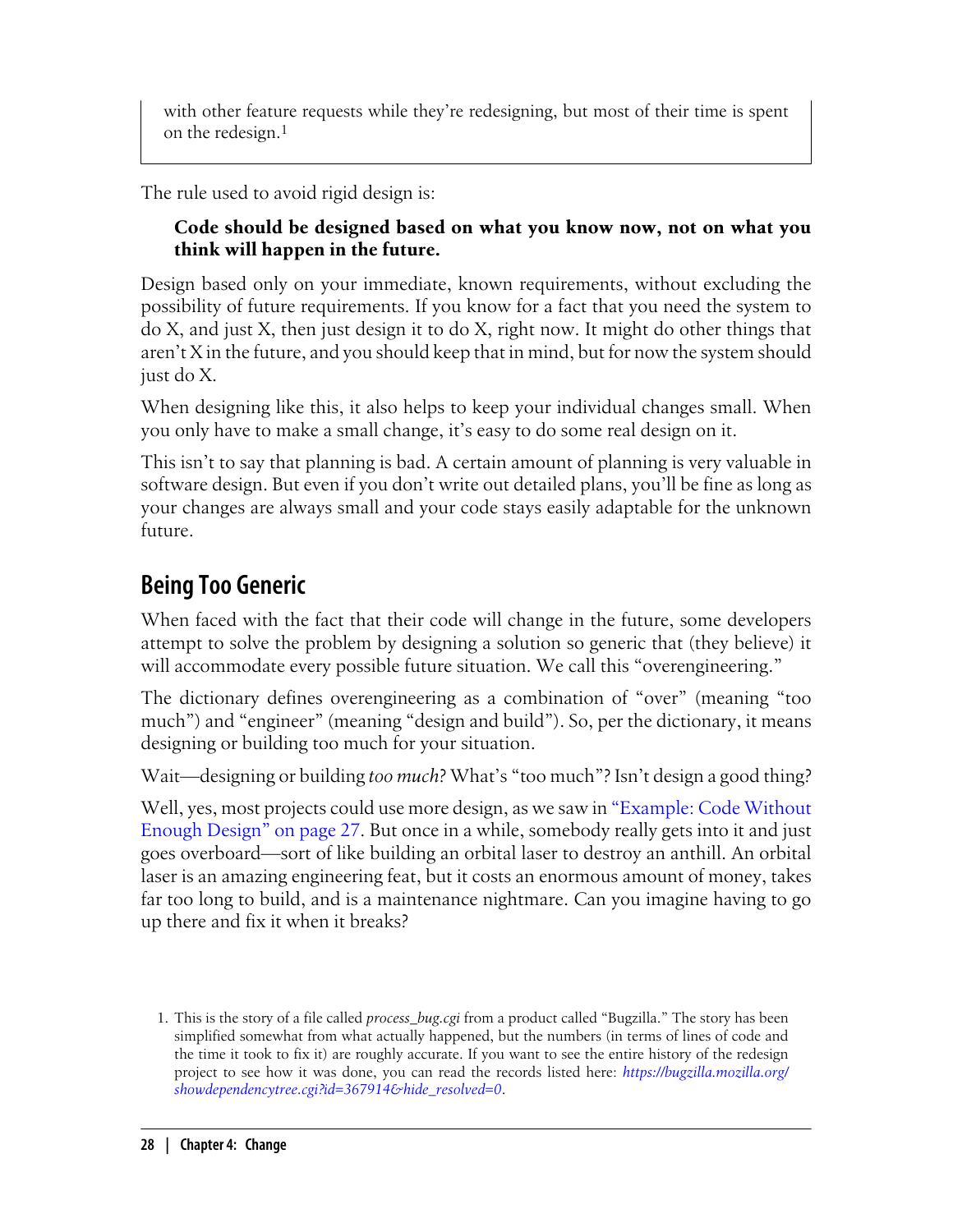There are several other problems with overengineering:

- 1. You can't predict the future, so no matter how generic your solution is, it will not be generic enough to satisfy the actual future requirements you will have.
- 2. When your code is too generic, it often doesn't handle specifics very well from the user's perspective. For example, say you design some code that treats all input the same—it's all just bytes. Sometimes this code processes text, and sometimes it processes pictures, but all it knows is that it's getting bytes. In a way, this is a good design: the code is simple, self-contained, small, etc.

But then you make sure that *no* part of your code distinguishes between pictures and text. This is too generic. When the user passes in a bad picture, the error she gets is, "You passed in bad bytes." It should have said, "You passed in a bad picture," but your code is so generic that it can't tell the user that. (There are lots of ways that generic code can fall short when put to specific uses; this is just an example.)

3. Being too generic involves writing a lot of code that isn't needed, which brings us back to our first flaw.

In general, when your design makes things more complex instead of simplifying things, you're overengineering. That orbital laser would hugely complicate the life of a person who just needed to destroy some anthills, whereas some simple ant poison would greatly simplify that person's life by removing the ant problem (assuming it worked).

Being generic with the right things, in the right ways, can be the foundation of a successful software design. However, being too generic can be the cause of untold complexity, confusion, and maintenance effort. The rule for avoiding this flaw is similar to the rule for avoiding rigid designs:

#### Be only as generic as you know you need to be right now.

### **Example: Being Too Generic**

In one part of a certain program, the user filled out a form and the program sent several hundred emails. This part of the program was very slow. The user would submit the form and the program would sit there for a very long time, sending all the messages.

To make this faster, the developers decided to not send all of the emails immediately. Instead, they would be sent in the background after the user submitted the form, using a pre-existing piece of code called "Email Sender."

The developer who started working on this change decided that some companies might want to use something other than Email Sender. He wrote hundreds of lines of code to allow customers to "plug in" other systems for doing background work. No customer had ever asked for this; the developer just predicted that somebody would want this specific sort of flexibility in the future.

Eventually, the Chief Architect of the program took over work on this change. He removed all of the code for "plugging in" other systems, because there was no evidence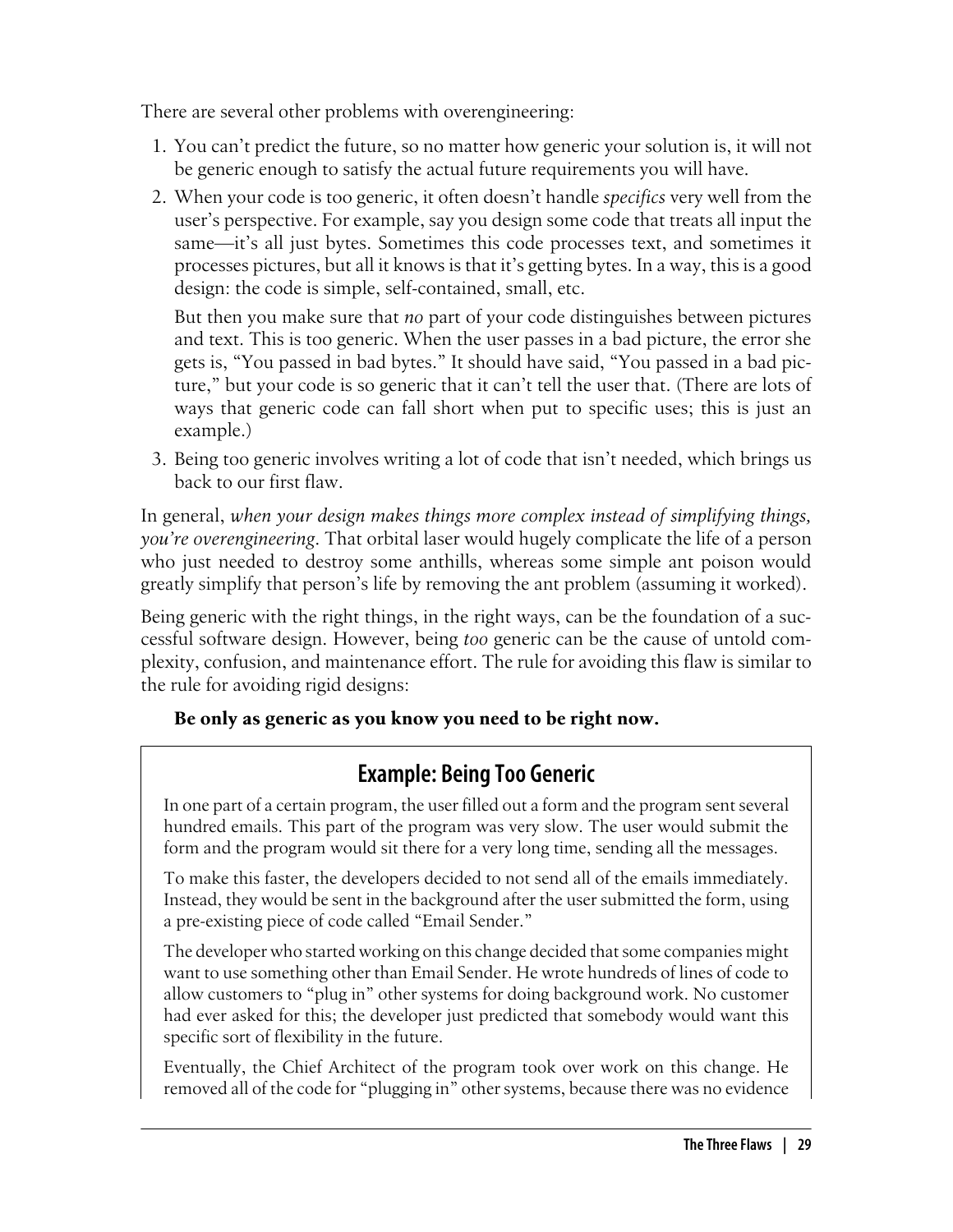that users wanted it. Thus, there was no evidence that the code should be that generic right now. With those pieces removed, the change became much simpler.

Four years have passed since the change was originally made, and not a single customer has needed the ability to plug in other systems. There was, factually, no reason to be that generic.

## **Incremental Development and Design**

There is a method of software development that avoids the three flaws by its very nature, called "incremental development and design." It involves designing and building a system piece by piece, in order.

It is easiest to explain by example. Here's how we would use it to develop a calculator program that needs to add, subtract, multiply, and divide:

- 1. Plan a system that does only addition and nothing else.
- 2. Implement that system.
- 3. Fix up the now-existing system's design so that it is easy to add a subtraction feature.
- 4. Implement the subtraction feature in the system. Now we have a system that does only addition and subtraction, and nothing else.
- 5. Fix up the system's design again so that it is easy to add a multiplication feature.
- 6. Implement the multiplication feature in the system. Now we have a system that does addition, subtraction, multiplication, and nothing else.
- 7. Fix up the system's design again so that it is easy to add the division feature. (At this point, this should take little or no effort, because we already improved the design before implementing subtraction and multiplication.)
- 8. Implement the division feature in the system. Now we have the system we started out intending to build, with an excellent design that suits it well.

This method of development requires less time and less thought than planning the entire system up front and building it all at once. It may not be easy at first if you are used to other development methods, but it will become easy with practice.

The tricky part of using this method is deciding on the order of implementation. In general, you should pick whatever is simplest to work on at each step, when you get there. We picked addition first because it was the simplest of all four operations overall, and subtraction second because it logically built on addition in a very simple way. We could possibly have picked multiplication second, since multiplication is just the action of doing addition many times. The only thing we would not have picked second is division, because stepping from addition to division is too far of a logical jump—it's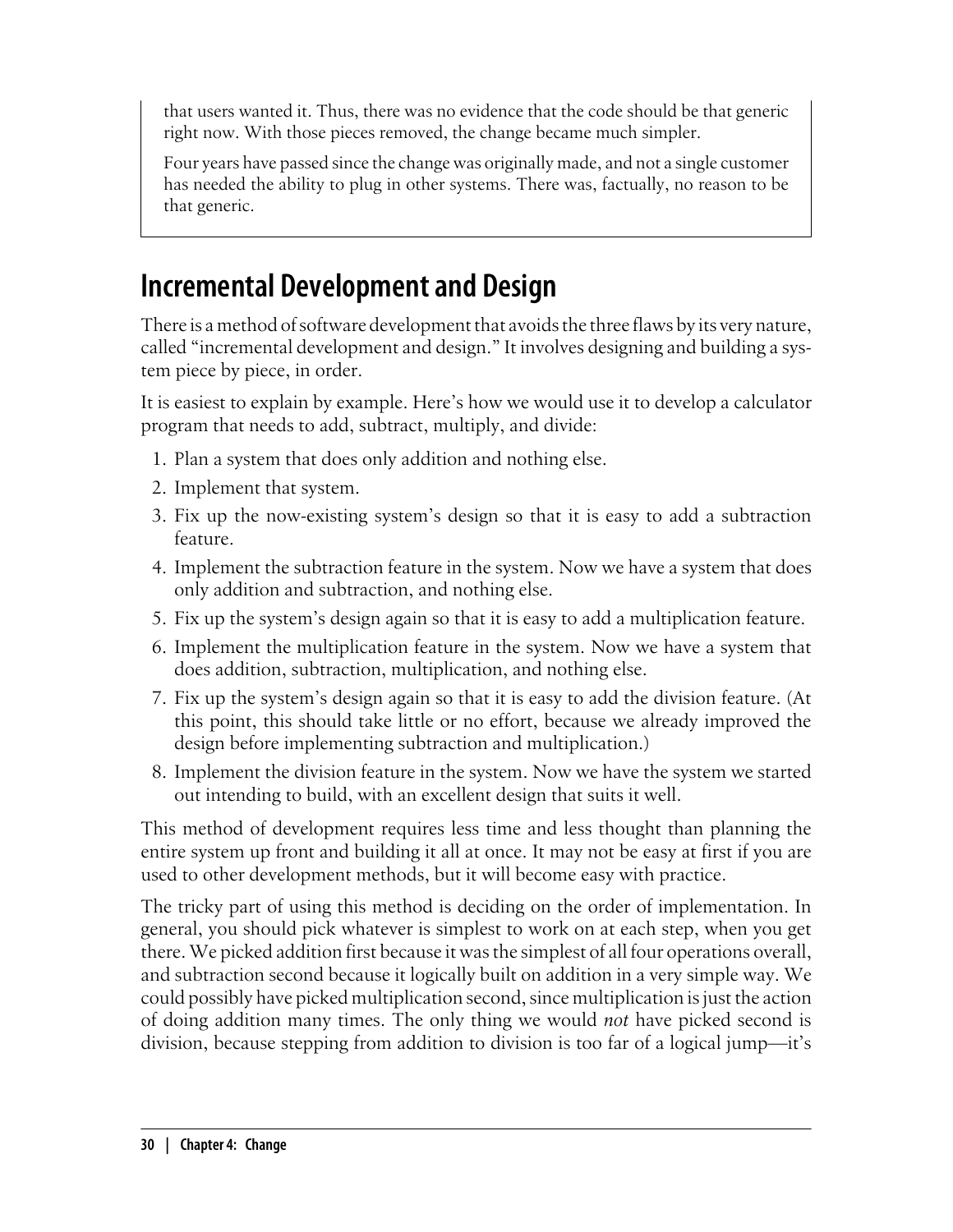too complex. On the other hand, stepping from multiplication to division at the end was really very simple, so that was a good choice.

Sometimes you may even need to take a single feature and break it down into many small, simple, logical steps so that it can be implemented easily.

This is actually a combination of two methods: one called "incremental development" and another called "incremental design." Incremental development is a method of building up a whole system by doing work in small pieces. In our list, each step that started with "Implement" was part of the incremental development process. Incremental design is similarly a method of creating and improving the system's design in small increments. Each step that started with "Fix up the system's design" or "Plan" was part of the incremental design process.

Incremental development and design is not the only valid method of software development, but it is one that definitely prevents the three flaws outlined in the previous section.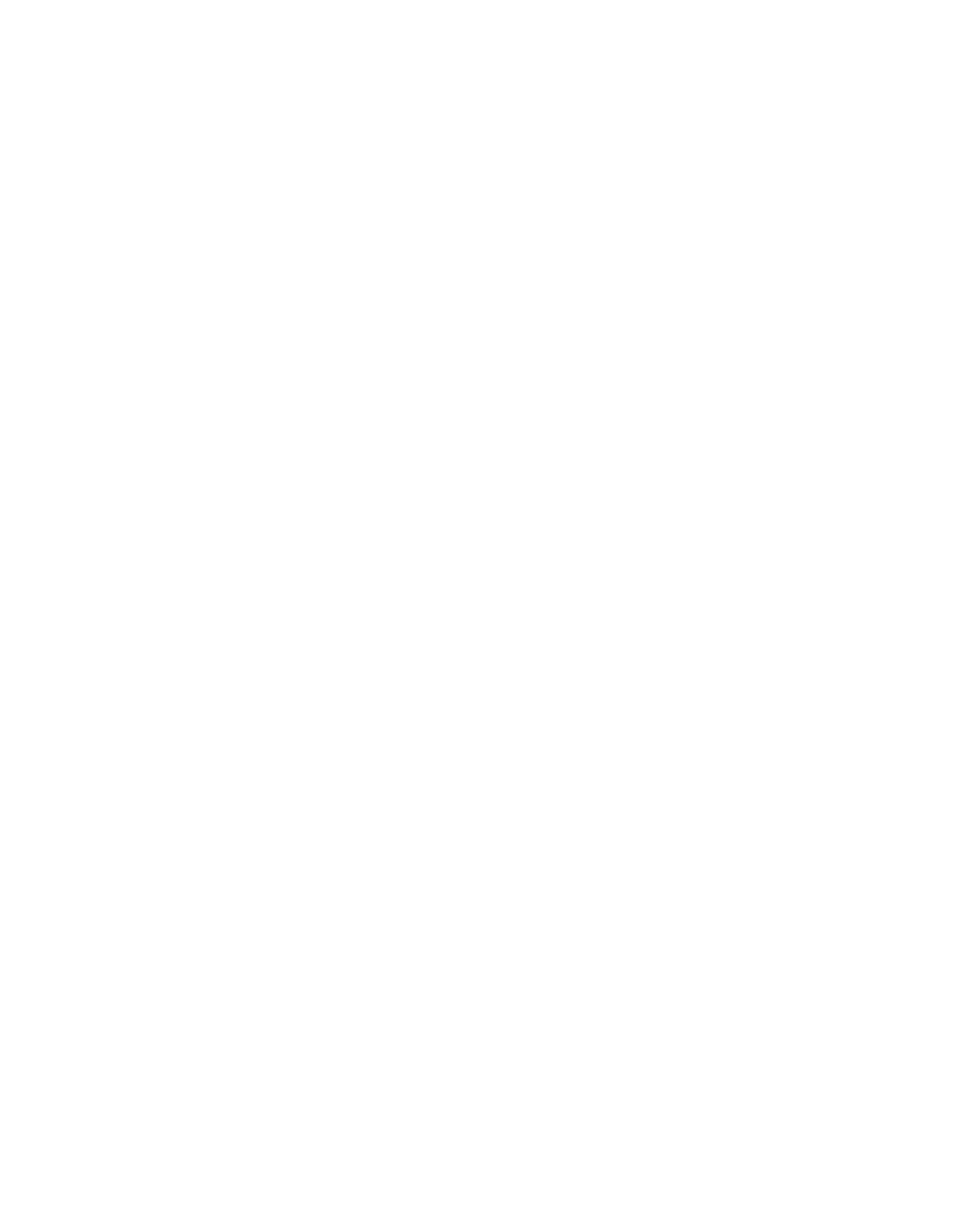# **CHAPTER 5 Defects and Design**

Unfortunately, no programmer is perfect. Good programmers will introduce roughly one defect into a program for every 100 lines of code they write. The best programmers, under the best possible circumstances, will introduce one defect per 1,000 lines of code they write.

In other words, no matter how good or bad you are as a programmer, it's certain that the more you code, the more defects you will introduce. This allows us to state a law called the Law of Defect Probability:

#### The chance of introducing a defect into your program is proportional to the size of the changes you make to it.

This is important because defects violate our purpose of helping people, and therefore should be avoided. Also, fixing defects is a form of maintenance. Thus, increasing the number of defects increases our effort of maintenance.

With this law, without having to predict the future, we can immediately see that making small changes is likely to lead to lower maintenance effort than making large changes would. Small changes = fewer defects = less maintenance.

This law is also sometimes stated more informally as "You can't introduce new bugs if you don't add or modify code."

The funny thing about this law is that it seems to be in conflict with the Law of Change —your software has to change, but changing it will introduce defects. That is a real conflict, and it's balancing these laws that requires your intelligence as a software designer. It is actually that conflict that explains why we *need* design, and in fact tells us what the ideal design is:

#### The best design is the one that allows for the most change in the environment with the least change in the software.

And that, pretty simply, sums up much of what is known about good software design today.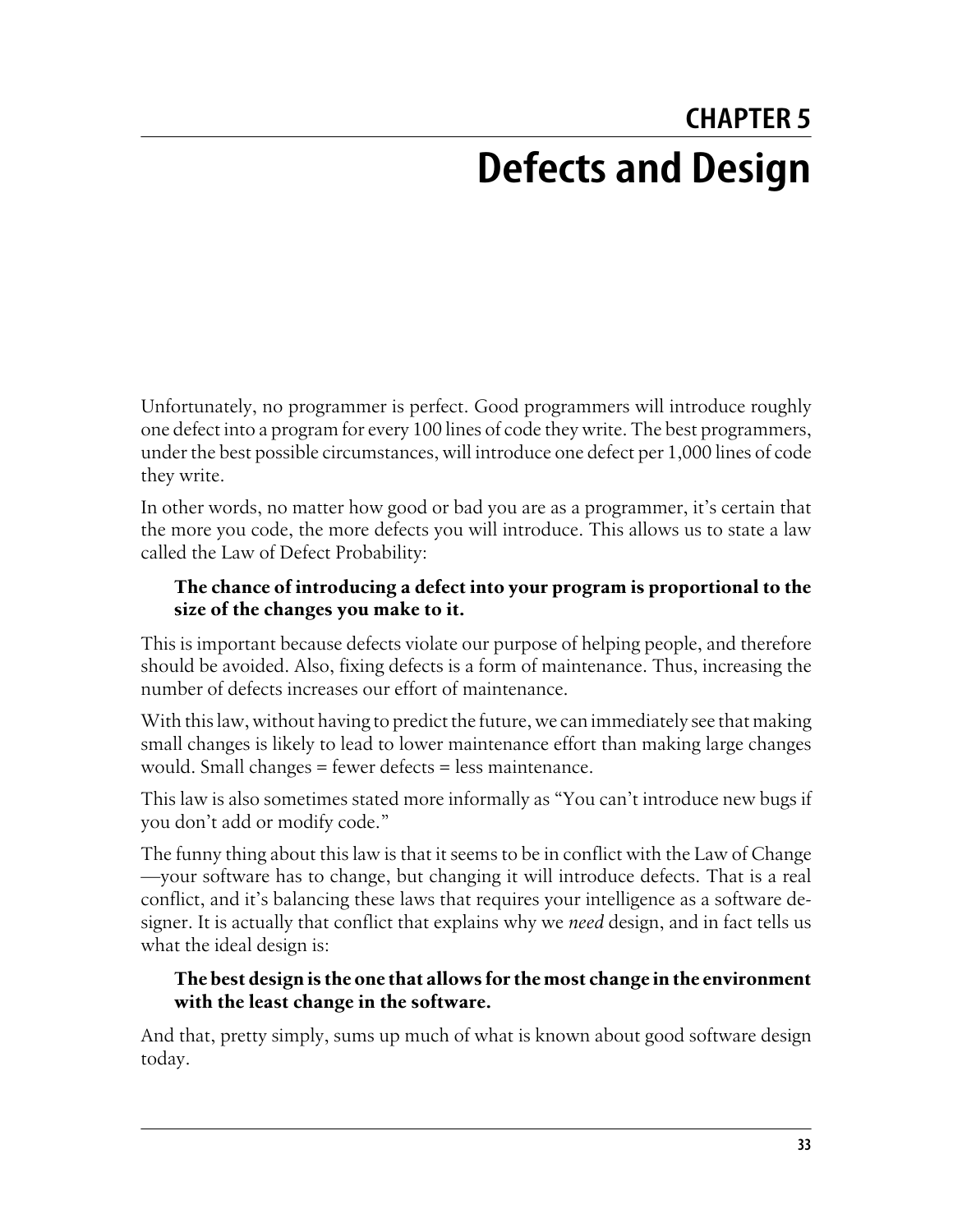# **If It Ain't Broken...**

Okay, so you can't introduce bugs into your program if you don't add or modify code, and that's a major law of software design. However, there's also a very important related rule that many software engineers have heard in one form or another, but sometimes forget:

#### Never "fix" anything unless it's a problem, and you have evidence showing that the problem really exists.

It's important to have evidence of problems before you address them. Otherwise, you might be developing features that don't solve anybody's problem, or you might be "fixing" things that aren't broken.

If you fix problems without evidence, you're probably going to break things. You're introducing change into your system, which is going to bring new defects along with it. And not just that, but you're wasting your time and adding complexity to your program for no reason.

So what counts as "evidence"? Suppose five users report that when they push the red button, your program crashes. Okay, that's evidence enough! Alternatively, you may push the red button yourself and notice that the program crashes.

However, just because a user reports something doesn't mean it's a problem. Sometimes the user will simply not have realized that your program had some feature already, and so asked you to implement something else unnecessarily. For example, say you write a program that sorts a list of words alphabetically, and a user asks you to add a feature that sorts a list of letters alphabetically. Your program already does that. Actually, it already does more than that—this is often the case, with this sort of confused request. In this case, the user may think there is a problem when there isn't. He may even present "evidence" that he can't sort a list of letters, when in fact the problem is just that he didn't realize that he should use the *word-sorting feature*.



If you get a lot of requests like the above, it means that users can't easily find the features they need in your program. That's something you  $\vec{e}$  should fix.

Sometimes a user will report that there's a bug, when actually it's the program behaving exactly as you intended it to. In this case, it's a matter of majority rules. If a significant number of users think that the behavior is a bug, it's a bug. If only a tiny minority (like one or two) think it's a bug, it's not a bug.

The most famous error in this area is what we call "premature optimization." That is, some developers seem to like to make things go fast, but they spend time optimizing their code before they know that it's slow! This is like a charity sending food to rich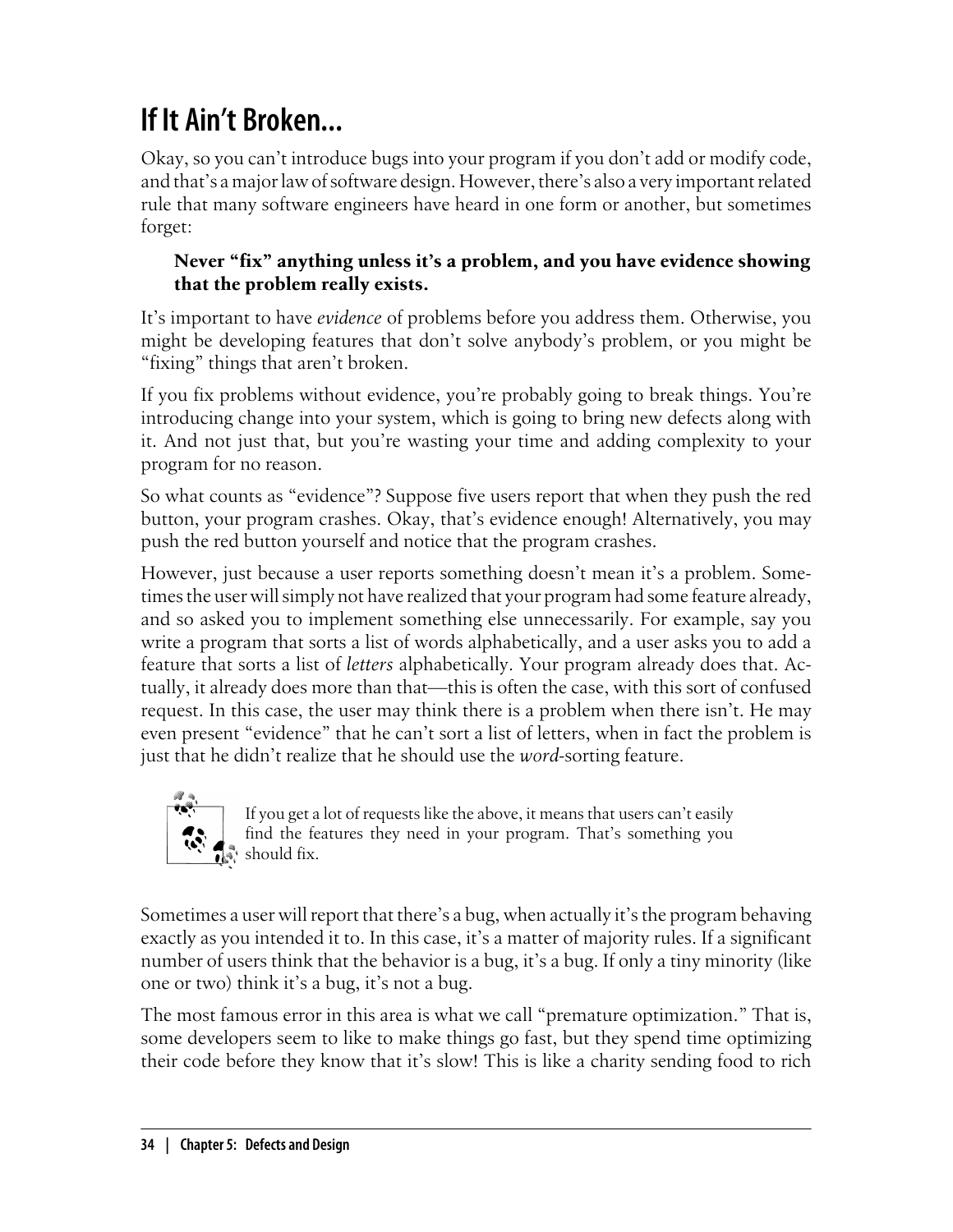people and saying, "We just wanted to help people!" Illogical, isn't it? They're solving a problem that doesn't exist.

The only parts of your program where you should be concerned about speed are the exact parts that you can show are causing a real performance problem for your users. For the rest of the code, the primary concerns are flexibility and simplicity, not making it go fast.

There are infinite ways of violating this rule, but the way to follow it is simple: just get real evidence that a problem is *valid* before you address it.

# **Don't Repeat Yourself**

This is probably the most well known rule in software design. You probably already know it. But it is valid, and so it is included here:

#### In any particular system, any piece of information should, ideally, exist only once.

Let's say you have a field called "Password" that appears on 100 screens of your program's user interface. What if you want to change the name of the field to "Passcode"? Well, if you have stored the name of the field in one central location in your code, fixing it will require a one-line code change. But if you wrote the word "Password" manually into all 100 screens of the user interface, you'll need to make 100 changes to fix it.

This also applies to blocks of code. You should not be copying and pasting blocks of code. Instead, you should be using the various pieces of programming technology that allow one piece of code to "use," "call," or "include" another piece of existing code.

One of the good reasons to follow this rule is the Law of Defect Probability. If we can reuse old code, we don't have to write or change as much code when we add new features, so we introduce fewer defects.

It also helps us with flexibility in our designs. If we need to change how our program works, we can change some code in just one place, instead of having to go through the whole program and make multiple changes.

A lot of good design is based on this rule. That is, the more clever you can get with making code "use" other code and centralizing information, the better your design is. This is another area where your intelligence really comes to play in programming.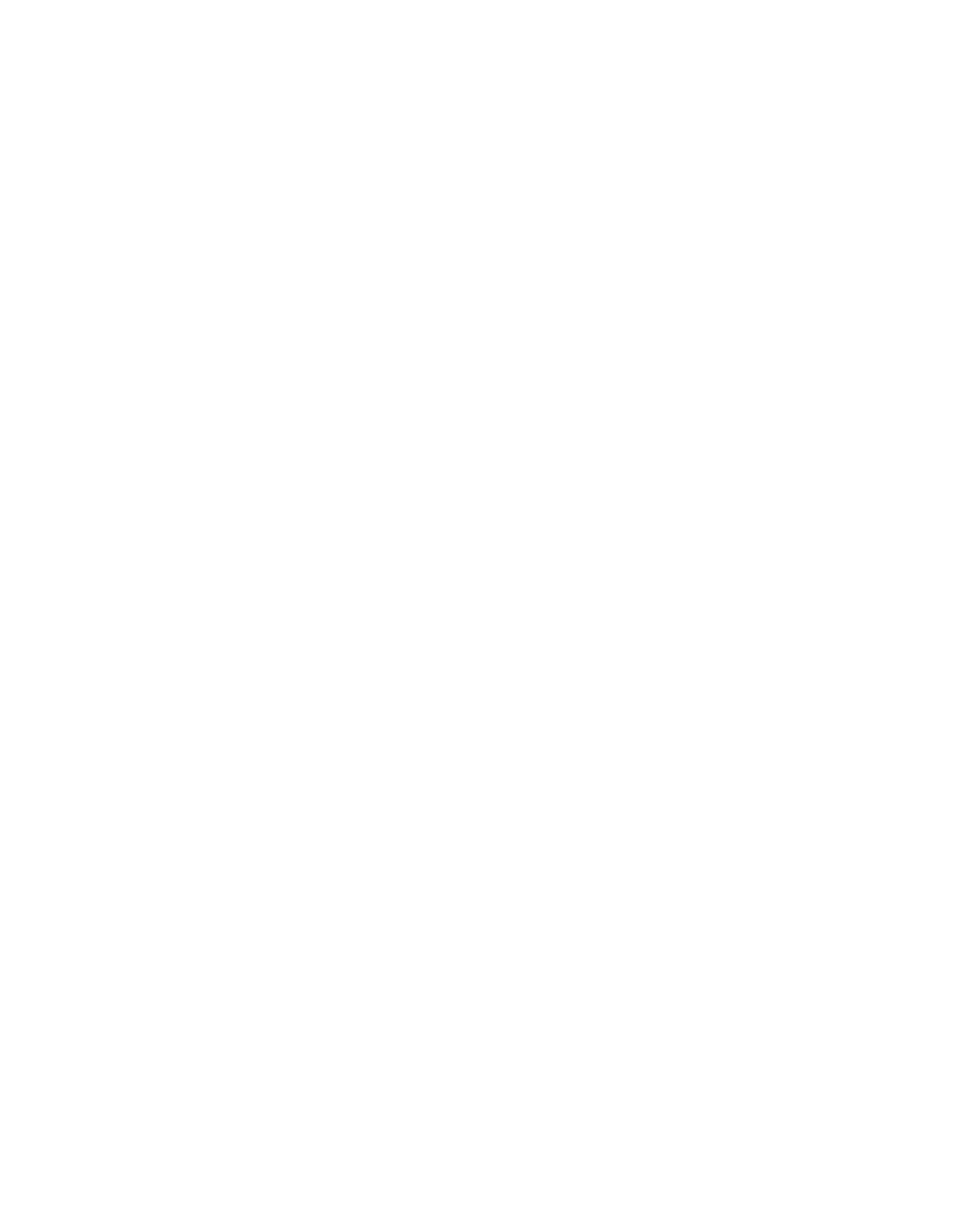# **CHAPTER 6 Simplicity**

Okay, so if we never change our software, we can entirely avoid defects. But change is inevitable, particularly if we're going to add new features. So "don't change anything" can't be the ultimate defect reduction technique.

As explained in Chapter 5, if you want to avoid defects in your code, it does help to keep your changes small. But if you want to go further and eliminate defects even from your small changes, there's another law that can help you. And it doesn't just reduce defects—it keeps your code maintainable, makes it easy to add new features, and improves the overall understandability of your code. This is the Law of Simplicity:

#### The ease of maintenance of any piece of software is proportional to the simplicity of its individual pieces.

That is, the simpler the pieces are, the more easily you can change things in the future. Perfect ease of maintenance is impossible, but it's the goal you strive for—total change or infinite new code with no difficulty.

You may have noticed that this law doesn't talk about the simplicity of the whole system, though, only the individual pieces. Why?

Well, an average-sized computer program is so complex that no human being could comprehend it all at once. It's only possible to comprehend pieces of it. So we actually always have some large, complex structure for our whole program. What then becomes important is that the pieces can be understood when we look at them. The simpler the pieces are, the more likely it is that any given person will understand them. That's particularly important when you're handing your code off to other people, or when you go away from your code for a few months and then have to come back and relearn what you did.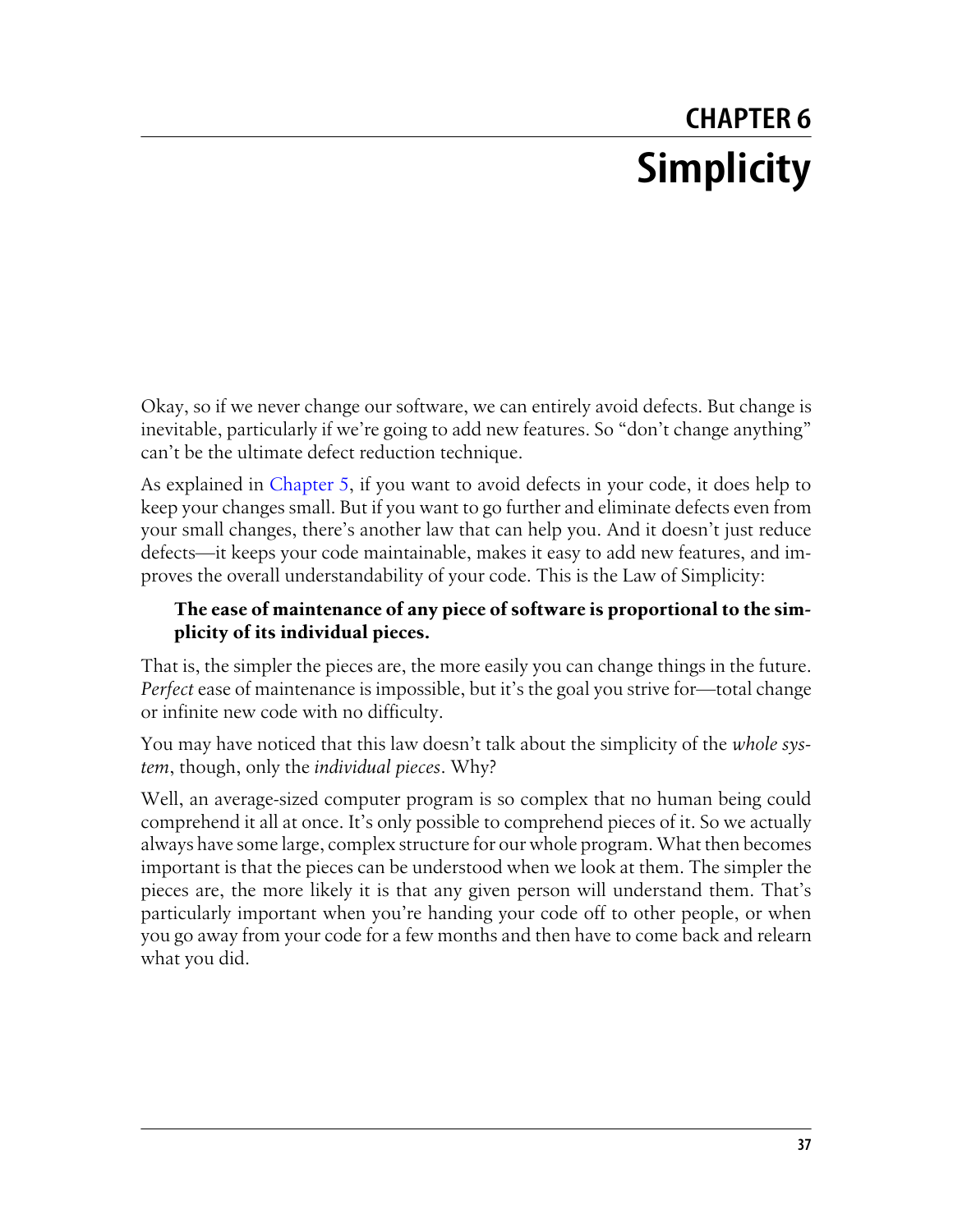### **An Architecture Analogy**

Imagine that you're building a 30-foot-tall steel structure. You could make it out of a bunch of small girders, which are simple pieces. Or you could forge three huge, complex pieces of steel, and put them together.

With the girders approach, it's easy to make or buy the individual pieces. And if one breaks, you just replace it with an identical spare part. Construction is simple, and so is maintenance.

The three huge pieces, on the other hand, have to be carefully custom-made and worked on extensively. Each completed piece is so large that it's hard to find and fix all its defects. And if, after the building is finished, you discover numerous flaws in each piece, you can't replace them—the building would fall over if you took any piece out. So you have to weld on ugly patches of metal and hope that the whole thing stays up.

Software is very similar—when you write your code in simple, self-contained pieces, fixing defects and maintaining the system are easy. When you design large, complex chunks, each piece takes a lot of work and doesn't get as much polish as it should. The system becomes hard to maintain, and patches and hacks have to be added constantly to keep it running.

So why do people sometimes write software in large, complex chunks instead of in small, simple pieces? Well, there's a perceived time savings with the huge pieces method when you're first creating the software. With a bunch of small pieces, a lot of time is spent putting them together. You don't see that with the huge pieces—there are a few of them, they snap together, and that's it.

However, the quality of the huge pieces system is much lower, and you will spend a lot of time fixing it in the future. It will become harder and harder to maintain, while the simple system becomes easier and easier. In the long run, it's simplicity that's efficient, not complexity.

So how do we use this law, in the practical world of programming? That's the subject of much of the rest of this book. In general, though, the idea is to make the individual components of your code as simple as possible, and then make sure they stay that way over time.

One good way to do this is to use the incremental development and design method introduced at the end of Chapter 4. Since there is a "redesign" step before each new feature is added, you can use that time to simplify the system. Even if you're not using that method, though, you can take some time between adding features to simplify any pieces that seem too complex to you or your fellow developers.

One way or another, you often have to take what you've created and make it simpler —you can't rely on your initial design always being the right one. You have to redesign pieces of the system continuously as new situations and requirements arise.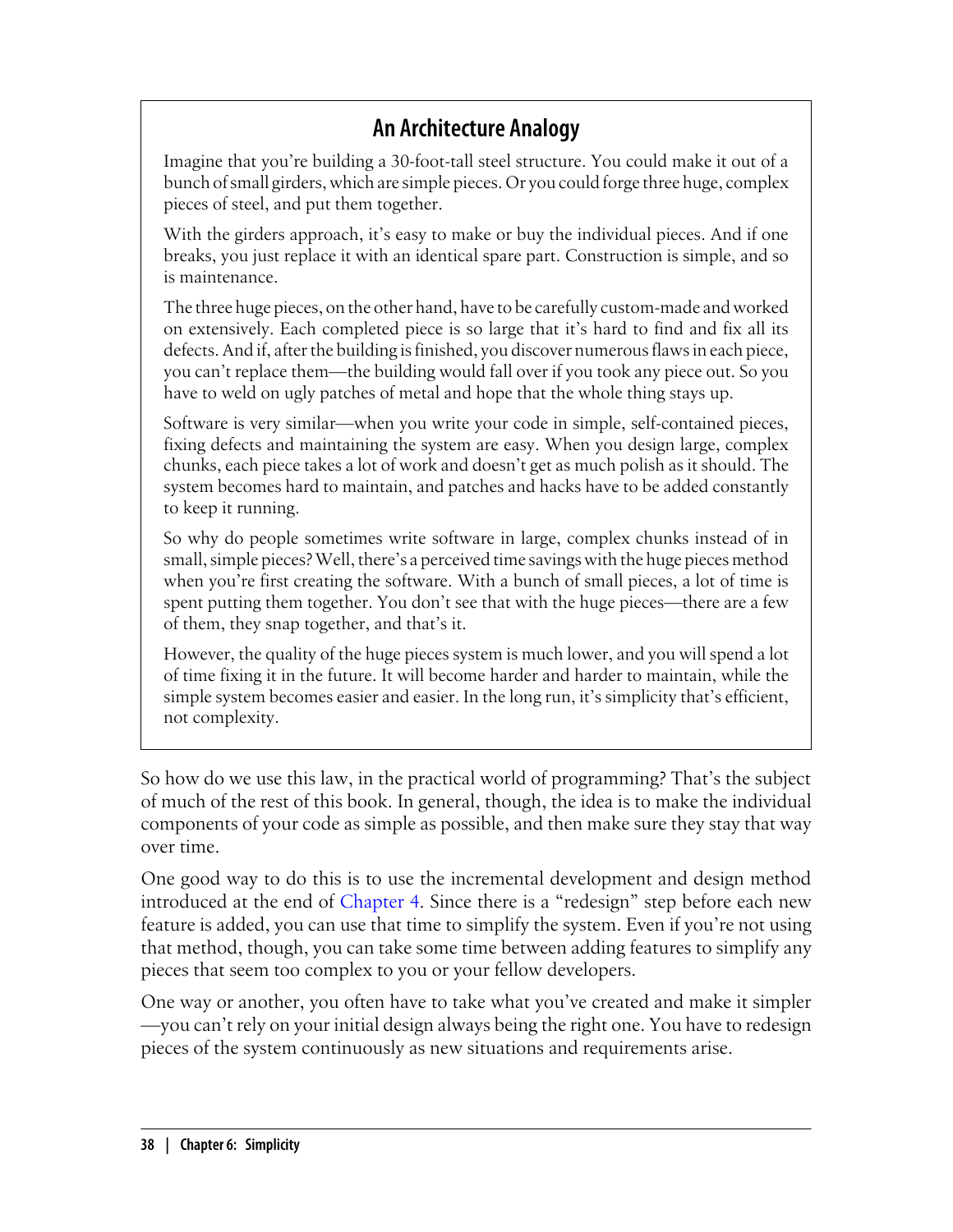Granted, this can be a fairly difficult task. You aren't always given simple tools to write your programs with—the languages are complex, the computer itself is complex, etc. But strive for simplicity with what you have.

## **Simplicity and the Equation of Software Design**

You may have realized this, but this law tells us the most important thing we can do right now that will reduce the effort of maintenance in the Equation of Software Design —make our code simpler. We don't have to predict the future to do that; we can just look at our code, see if it is complex, and make it less complex for ourselves right now. This is how you get an effort of maintenance that decreases over time—you continually work to make your code simpler.

There is a certain amount of work involved in doing this simplification, but overall it is far easier to make changes in a simple system than in a complex system—so you spend a little time doing the simplification now to save a lot of time later.

As you decrease the effort of maintenance for your system, you increase the desirability of all possible changes. (Go back to Chapter 3 and take another look at the Equation of Software Design if you want to refresh your memory about the details.) Simplifying your code decreases the effort of maintenance, thereby increasing the desirability of every other possible change.

# **Simplicity Is Relative**

Okay, so we want things to be simple. However, how you define "simple" really depends on your target audience. What is simple to you might not be simple to your coworkers. Also, when you create something, it may seem relatively "simple" to you, because you understand it inside and out. But to somebody who's never seen it before, it might appear very complicated.

If you want to understand the viewpoint of somebody who doesn't know anything about your code, find some code you've never read, and read it. Try to understand not just the individual lines, but what the whole program is doing and how you would modify it if you had to. That's the same experience other people are having when reading your code. You might notice that the level of complexity doesn't have to get very high before it becomes frustrating to read other people's code.

That's why it's good to have sections in your code documentation like "New to This Code?" that contain some simple explanations that will help people understand your code. These should be written as if the reader knows nothing about the program, because if people are new to something, they probably *don't* know anything about it.

Way too many software projects mess this up. You go to read the documentation written for developers, and you're presented with a huge mass of links and no direction. This appears simple to the long-time developer of the project, because a page with lots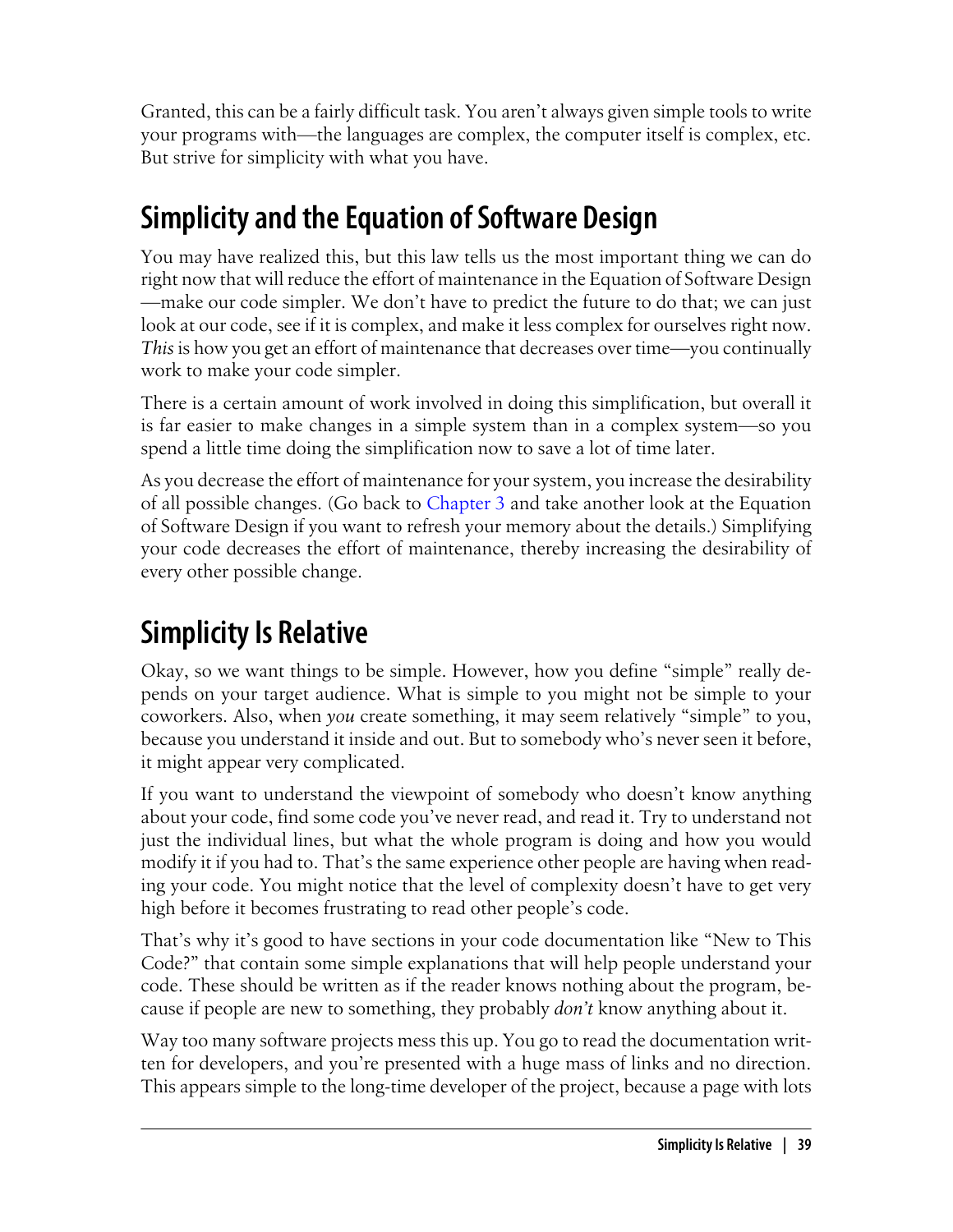of links lets that developer quickly go to the part he's looking for. But for someone new to the project, it's complicated. On the other hand, for the long-time developer, adding a page with big, simple buttons and eliminating that list of links would add to the complexity of his task, because his main goal will just be to find a very specific thing very fast in the documentation.

The only thing worse than complex documentation is no documentation, where you're just expected to figure it out for yourself or "already know" how the code works. To the developer, the way his program works is obvious, but to others it's totally unknown.

Context is important, too. For example, in the context of program code, advanced technologies often lead to simplicity, if used right. But imagine if such a program's advanced internal structure were displayed directly on a web page as the only interface to the program—it wouldn't be simple in that context, even to the developer!

Sometimes what seems complex in one context is simple in another. Displaying a lot of explanatory text on a billboard by the side of the road would be overly complex there's just no time for passing drivers to read all that text, so it would be stupid to put it there. But in a manual for a computer program, including lots of explanatory text would be a lot simpler than just giving a one-sentence description of something. That's why this book doesn't have just one-line chapters; it wouldn't really be all that simple to just say something and then not explain it.

With all these different viewpoints and contexts to consider, does this mean that achieving simplicity is impossibly difficult? No! Not at all. There are specific target audiences for everything, and the context of any individual thing you're doing is usually pretty limited. The problem is always solvable. It's just important to take these considerations into account when designing your software, so that when someone actually comes to use it, it really is simple for that particular person.

### **The Editor War**

There have been numerous arguments in the world of software development about what the best tools for a job are. People love different text editors, different programming languages, different operating systems, etc. Perhaps the most famous "war" in software development is between the users of two particular text editors, *vi* and Emacs. Users of each have sometimes claimed that their preferred editor is fundamentally superior to the other.

In reality, there is rarely a fundamentally superior tool for writing software; there is only a tool that particular people find to be simpler for the task at hand. Emacs users find Emacs to be the simplest tool to use for writing software, and vi users find vi to be the simplest. To some degree, this has to do with fundamental differences between individuals in terms of how they like to work or how they think. People simply have different preferences, and there's no right or wrong. But to a larger degree, the perceived simplicity of a tool has to do with familiarity—anybody who has used a particular tool for a long time has likely become very familiar with it, which makes it much simpler than any other tool, from that person's viewpoint. In order for a new tool to seem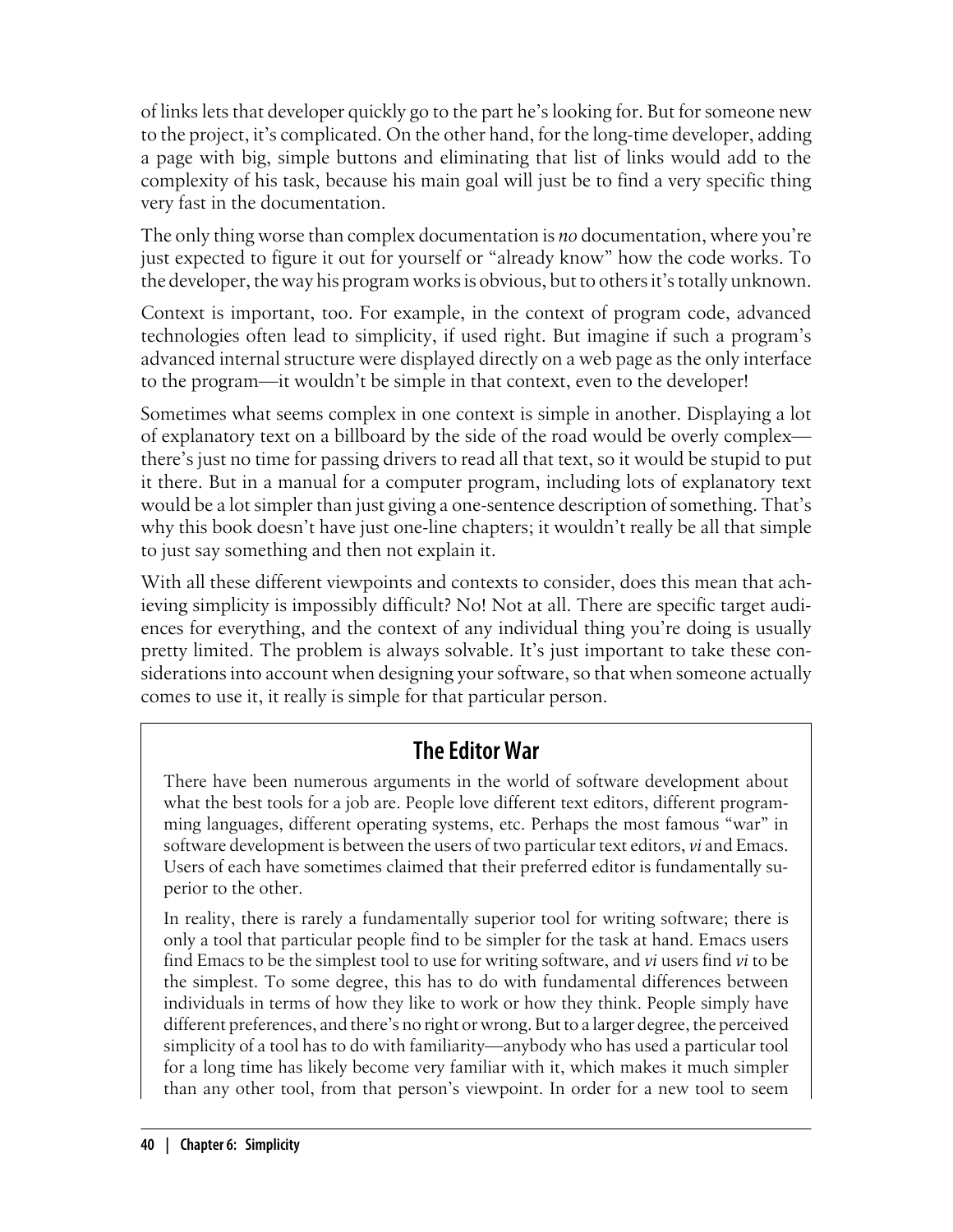equally simple, that tool would have to be extremely simple, and programmers' text editors rarely are.

Non-programmers would likely consider both text editors to be complex beyond reason, which is another example of how simplicity is relative.



Tools can have problems that make them unsuitable for the task at hand or the wrong choice for software design reasons (see "Bad Technologies" on page 52 in Chapter 7). But barring those problems, the relative simplicity of a tool is what will allow an individual programmer to determine what is best for a given situation.

# **How Simple Do You Have to Be?**

When you're working on a project, questions about simplicity can arise. How simple do we really have to be? Just how much do we have to simplify this thing? Is it simple enough?

Well, of course, simplicity is relative. But even so, you can still achieve more or less simplicity. From the relative viewpoint of your user, your product can be hard to use, easy to use, or somewhere in between. Likewise, from the viewpoint of another programmer, your code can be relatively hard or easy to read.

So, how simple do you have to be?

Honestly?

If you really want to succeed?

Stupid, dumb simple.

The nice thing about that level of simplicity is that, for the most part, anything usable by normal people is also usable by geniuses. You get a much broader range of possible users.

But often, people really just don't understand how stupid, dumb simple they have to be to get to that level. Let's look at an example. When you're at the mall, there are maps that tell you where everything is. On the best mall maps, there is a huge red dot, with the words "YOU ARE HERE" in gigantic letters, right in front of you. On the poorer maps, there is a tiny yellow triangle in the middle of the map that is very hard to find, and off to the side there's some text that explains, "The tiny yellow triangle means 'You are here!'" Add this to the general confusion of trying to find anything on these maps, and you could be spending five or six minutes just standing in front of the thing, trying to figure out how to get where you're going.

To the guy that designed the map, this may seem totally reasonable. He spent lots of time designing it, so it was clearly important enough to him that he would be happy to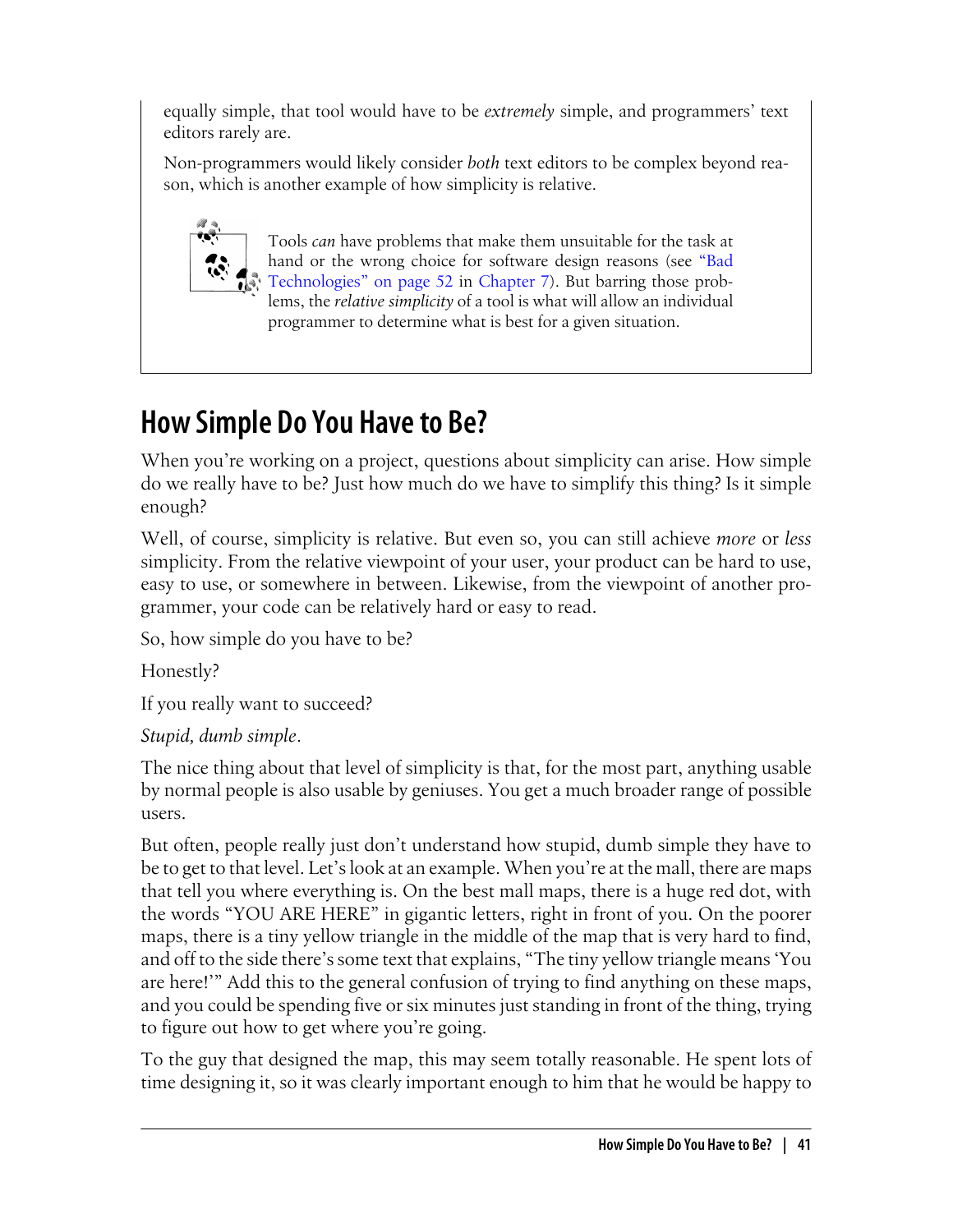spend several minutes looking at it, learning all about it, figuring it out, etc. But to us, the people who are actually *using* the map, it's a very, very minor part of our existence. We just want it to be as simple as possible, so that we can use it quickly and get on with our lives!

Many programmers are particularly bad about this with their code. They assume that other programmers will be willing spend a lot of time learning all about their code, because after all, it took a lot of time to write it! The code is important to them, so won't it be important to everybody?

Now, programmers are generally an intelligent bunch. But it's still a mistake to think, "Oh, other programmers will understand everything I've done here without any simplification or explanation of my code." It's not a matter of intelligence—it's a matter of knowledge. Programmers who are new to your code don't know anything about it; they have to learn. The easier you make it for them to learn, the faster they are going to figure it out, and the easier it will be for them to use it.

There are lots of ways to make your code easy to learn: simple documentation, simple design, step-by-step tutorials, etc.

But, if your code isn't stupid, dumb simple to learn, people are going to have trouble with it. They're going to use it incorrectly, create bugs, and generally muck things up. And when all this happens, who are they going to come ask about it? Yes, you! You are going to be spending time answering all of their questions. (Mmm, sounds fun, doesn't it?)

None of us like being talked down to or treated like we're idiots. And sometimes that leads us to create things that are a little complicated, so that we feel like we aren't talking down to the user or to other programmers. We throw in some big words, make it a little less than simple, and people respect our intelligence but feel kind of stupid because they **don't get it**. They might think we're way smarter than they could ever be, and that is kind of flattering. But really, is that helping them?

On the other hand, when you make your product or code stupidly simple, you're allowing people to understand it. That makes them feel smart, lets them do what they're trying to do, and doesn't reflect badly on you at all. In fact, people will probably admire you *more* if you make things simple than if you make them complex.

Now, your whole family does not have to be able to read your code. Simplicity is still relative, and the target audience for code is other programmers. But to those other programmers, your code should seem very simple and easy to understand. It can use as much advanced technology as is required to achieve that simplicity, but it should still ultimately be simple.

When the question "How simple do I have to be?" comes up, you might as well ask yourself, "Do I want people to understand this and be happy, or do I want them to be confused and frustrated?" If you pick the former, there's only one level of simplicity that will assure your success: Stupid, dumb simple.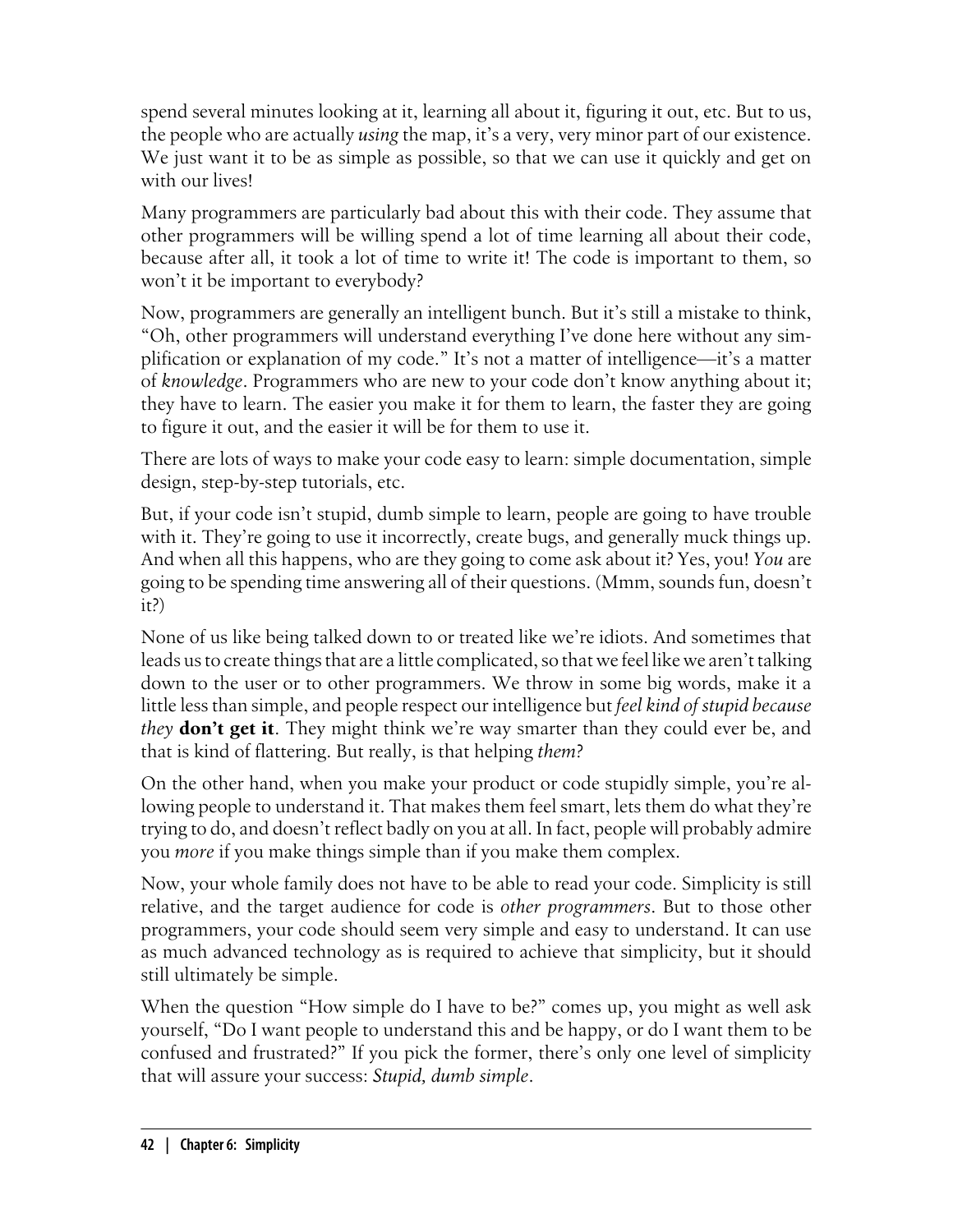## **Be Consistent**

Consistency is a big part of simplicity. If you do something one way in one place, do it that way in every place.

If you name a variable somethingLikeThis, then all of your variables should be named that way (otherVariable, anotherNameLikeThat, etc.). If you have variables that are named like this, then all variables should be all lowercase and have underscores between the words.

Code that isn't consistent is harder for a programmer to understand and read.

We can illustrate this by looking at an example from natural language. Compare these two sentences:

- This is a normal sentence with normal words that everybody can understand.
- tHisisanOrmalseNtencewitHnorMalwordsthAtevErybOdycAnunderStaNd.

Both of those sentences say the exact same thing, but the first one is way simpler to read because it's consistent with how most people write English. Sure, it is possible to read the second sentence, but would you want to read a whole book written like that? Right. So, would you want to read a whole program written without any consistency?

There are situations in programming where it doesn't matter how you do things, as long as you always do them that way. Theoretically, you could write your code in some crazy complex way, but as long as you were consistent with it, people would learn how to read it. (Of course, it's better to be consistent and simple, but if you can't be totally simple, at least be consistent.)

Total consistency can also make programming easier in many cases. For example, if every object in your program has a field called name, you can write one piece of simple code that deals with the name field of every object in your entire program. But if in Object A the name field is called a name and in Object B it's called name of mine, you'll have to write special code to deal with Object A and Object B differently.

Similarly, your program should behave in a consistent fashion internally. A programmer who is familiar with how to use one part of your code should be immediately familiar with how to use another part of your code, because both pieces behave in a similar fashion. For example, if when using Part A the programmer has to call three functions and then write some code, when using Part B she should also have to call a similar set of three functions and then write some code. And if you have a function named dump in Part A that causes Part A to print out all its internal variables, the function named dump in Part B should do the same thing for Part B. Don't keep forcing programmers to relearn the way your system works every time they look at a new piece of it.

Maybe things aren't that consistent in the real world, but you're in charge of the world of your program, so you can make things simple and consistent.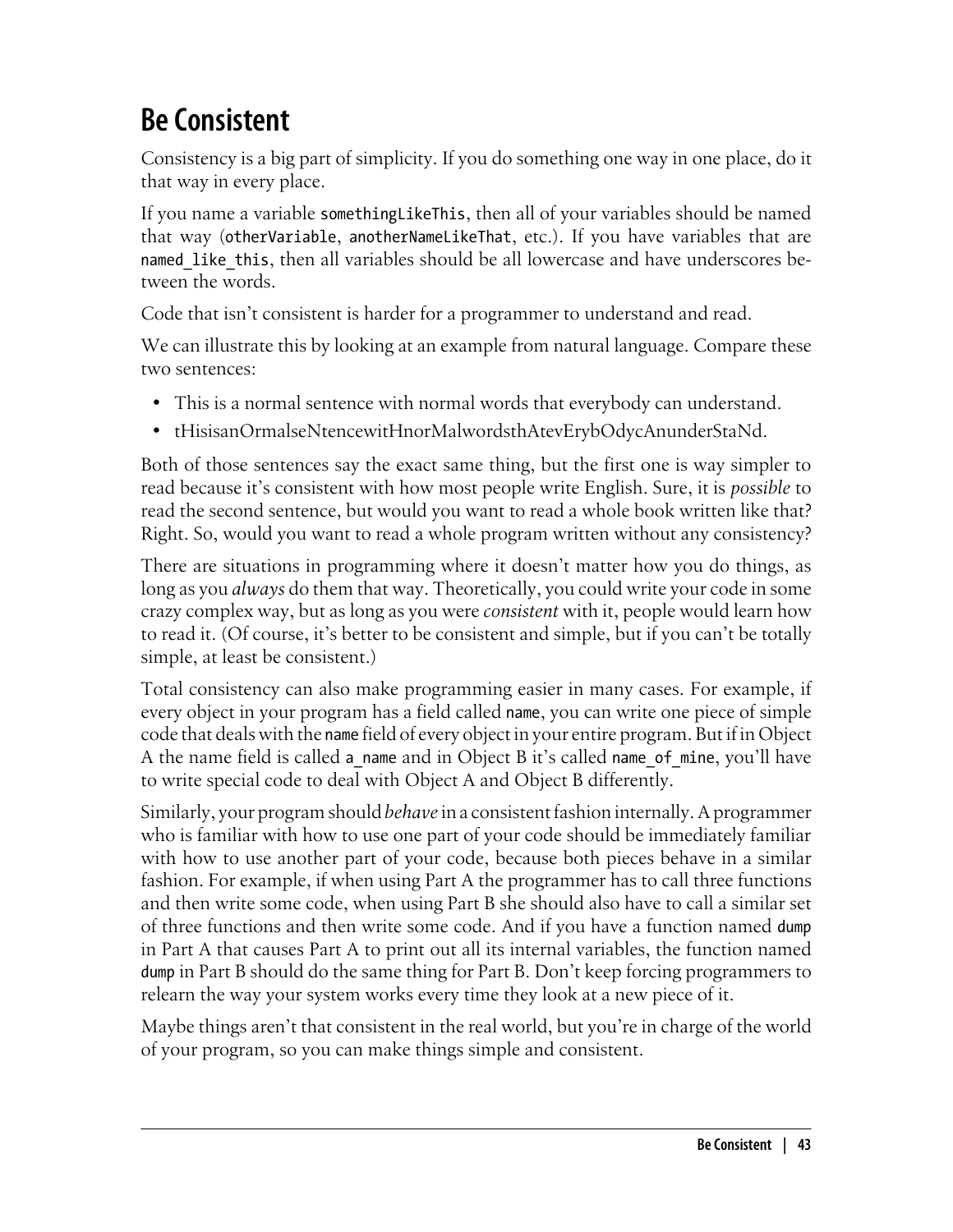There are some examples of consistency in the real world. In much of Asia, people use chopsticks to eat. In the Americas and Europe, people use forks. Okay, that's two different methods of eating, but overall it's pretty consistent, in any given area. Now imagine if every time you went to somebody's house, you had to learn some whole new way of eating. Maybe at Bob's house they eat with scissors, and at Mary's house they eat with flat pieces of cardboard. Eating would get pretty complex, wouldn't it?

It's the same in programming—without consistency, things get very complex. With consistency, they become simple. And even if they're not simple, at least you can learn the complexity just once, and then you know it forever.

# **Readability**

As has been said many times in the world of software development, code is read more often than it is written. So, it's important to make code easy to read:

#### Readability of code depends primarily on how space is occupied by letters and symbols.

If the whole universe were black, you wouldn't be able to tell objects apart. They'd all be a single black mass. Just the same, if a whole file is a mass of code without enough consistent, logical spacing, it's hard to separate out the pieces. Space is what keeps things separate.

You don't want too much space, because then it's hard to tell how things are related. And you don't want too little, because then it's hard to tell that things are separate.

There's no hard and fast rule about exactly how code should be spaced, except that it should be done in a consistent manner and the spacing should help inform the reader about the code's structure.

### **Example: Spaces**

This code is hard to read because it has too little space in it—very little information about the code's structure is provided:

```
x=1+2;y=3+4;z=x+y;if(z>y+x){print"error";}
```
Here's the same block of code with too much space in it—the space hinders the reader from seeing the code's structure:

```
x = 1+ 2;
y = 3 +4;
z = x + y;if (z > y+x) { print "error" ;
 }
```
That's even harder to read than the code with no space.

Here's the same code with reasonable spacing: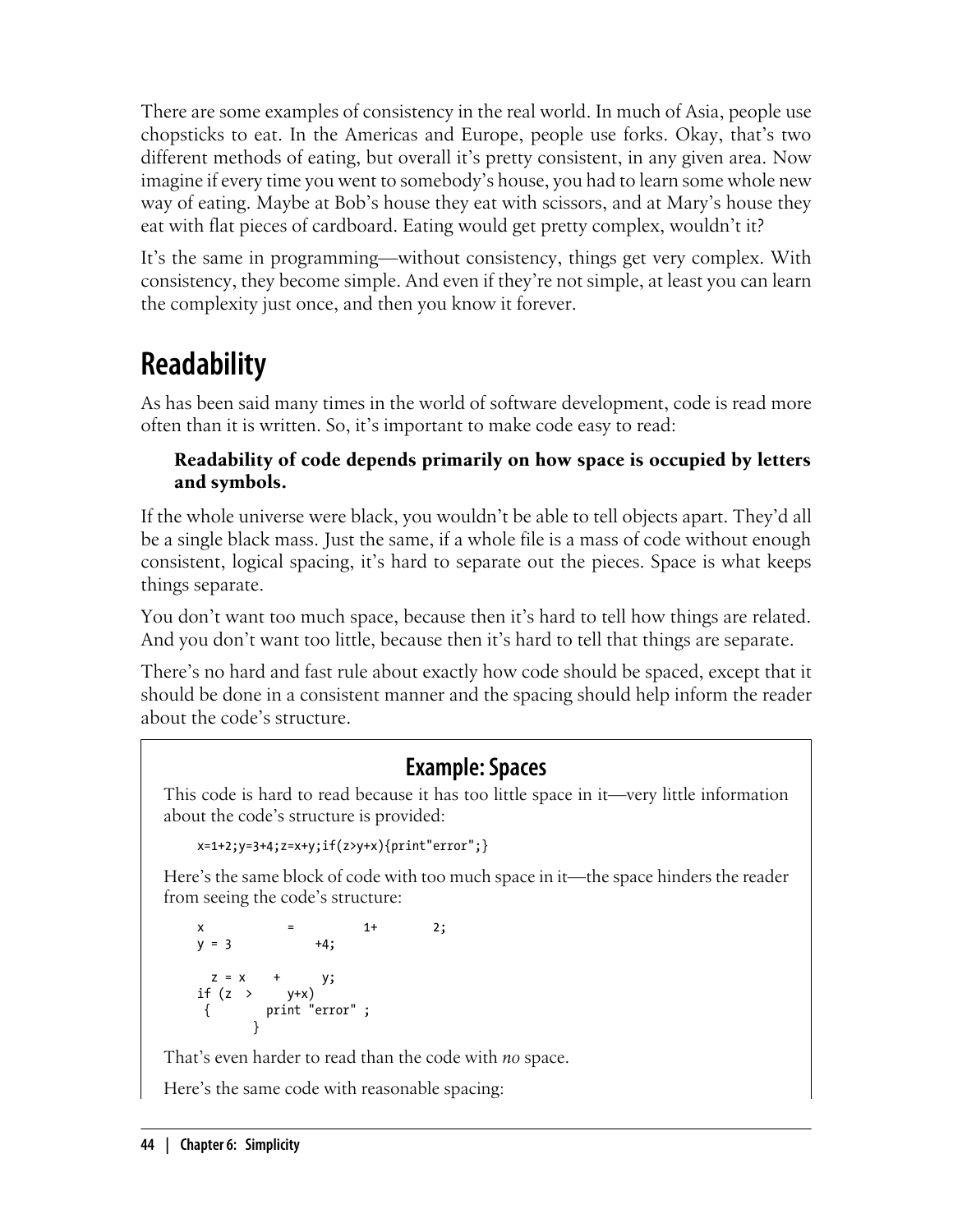$x = 1 + 2;$  $y = 3 + 4;$  $z = x + y;$ if  $(z > y + x)$  { print "error"; }

That's much easier to read, and it helps you realize how the programmer intended the program to be designed. Three variables are set, and then in some condition, an error is thrown. That's the structure of the system, made clear to the reader by the way the programmer used space.

Making code easy to read also helps make it easy to fix. In the previous example, when the code is properly spaced, we can easily see that z will never be greater than  $y + x$ , because z is always equal to  $y + x$ . Thus, the block starting with if  $(z > y + x)$  should be deleted, as it's unnecessary.

In general, if you have some very buggy code that is also hard to read, the first thing you should do is make it more readable. Then you can see more clearly where the bugs are.

### **Naming Things**

An important part of readability is giving good names to variables, functions, classes, etc. Ideally:

#### Names should be long enough to fully communicate what something is or does without being so long that they become hard to read.

It's also important to think about how the function, variable, etc. is going to be used. Once we start putting its name into lines of code, will it make those lines of code so long that they're hard to read? For example, if you have a function that is only called once, on one line all by itself (with no other code in that line), it can have a fairly long name. However, a function that you're going to use frequently in complex expressions should probably have a name that is short (though still long enough to fully communicate what it does).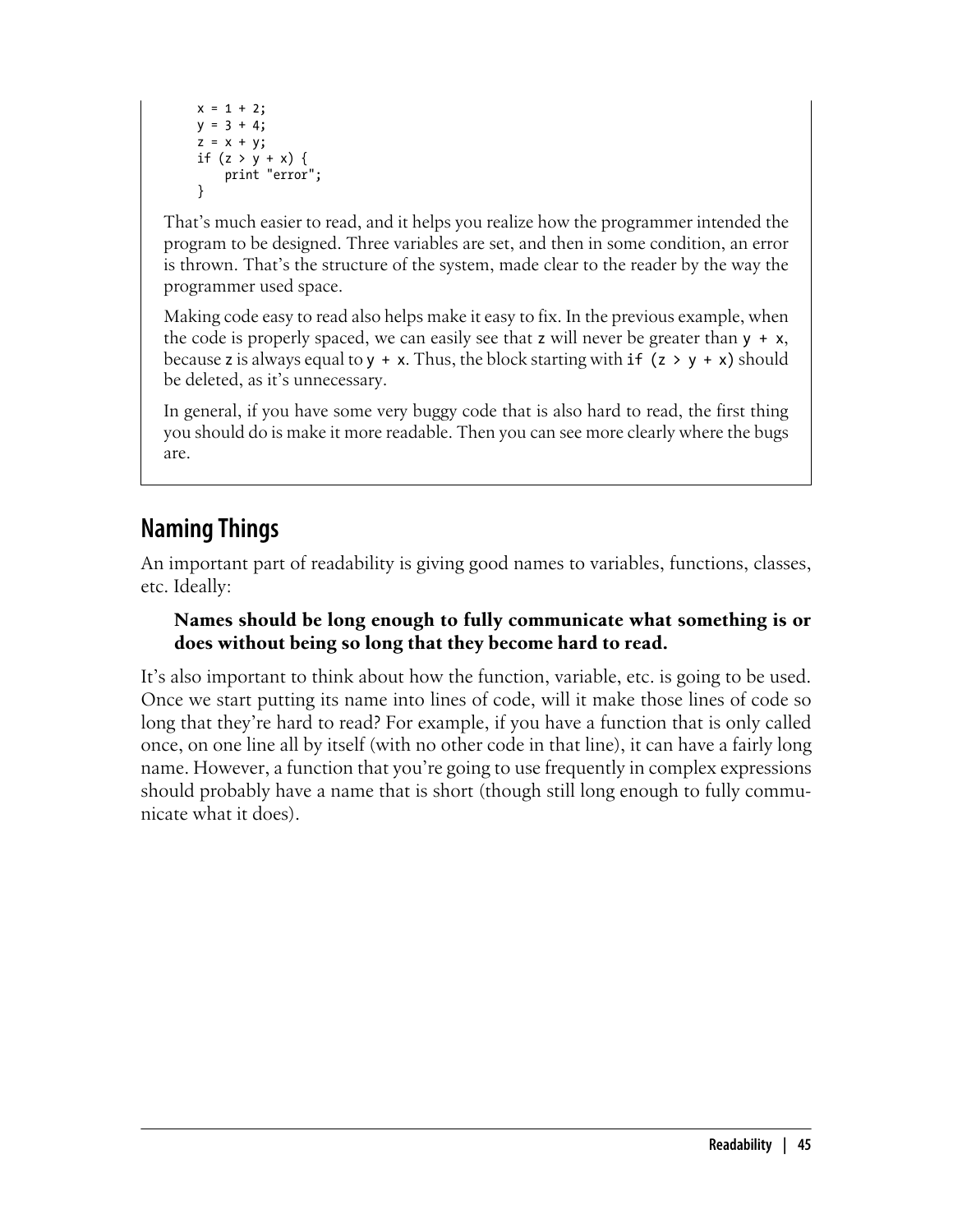### **Example: Names**

Here's some code with really poor names:

 $q = s(j, f, m);$  $p(q)$ ;

Those names don't communicate what the variables are or what the functions do. Here's the same code with good names:

```
quarterly total = sum(january, february, march);
print(quarterly total);
```
And here's the same code again, with names that are so long that they're hard to read:

```
quarterly_total_for_company_in_2011_as_of_today = 
add all of these together and return the result(january total amount,
february total amount, march total amount);
send_to_screen_and_dont_wait_for_user_to_respond(quarterly_total_for_company_in_2011_as_
of today);
```
Those names take up too much space, which makes them difficult to read. Thus, in a way naming things also comes back to how letters and symbols occupy space.

### **Comments**

Having good comments in code is a big part of making it readable. However, you generally should not add comments that say what a piece of code is doing. That should be obvious from reading the code. If it *isn't* obvious, the code should be made simpler. Only if you can't make code simpler should you have a comment explaining what it does.

The real purpose of comments is to explain why you did something, when the reason isn't obvious. If you don't explain that, other programmers may be confused, and when they go to change your code they might remove important parts of it if those parts don't seem to have a reason to exist.

Some people believe that readability is the be-all and end-all of code simplicity—that if your code is easy to read, you've done all you need to do as a designer. That's not true—you can have very readable code and still have a system that is too complex. However, making your code readable is very important, and it's usually the first step that should be taken on the road to good software design.

# **Simplicity Requires Design**

Unfortunately, people do not naturally build simple systems. Without attention paid to design, a system will evolve into a massive, complicated beast.

If your project lacks a good design, and it continues to grow, you will eventually end up over your head in complexity. This is hard for certain people to imagine—some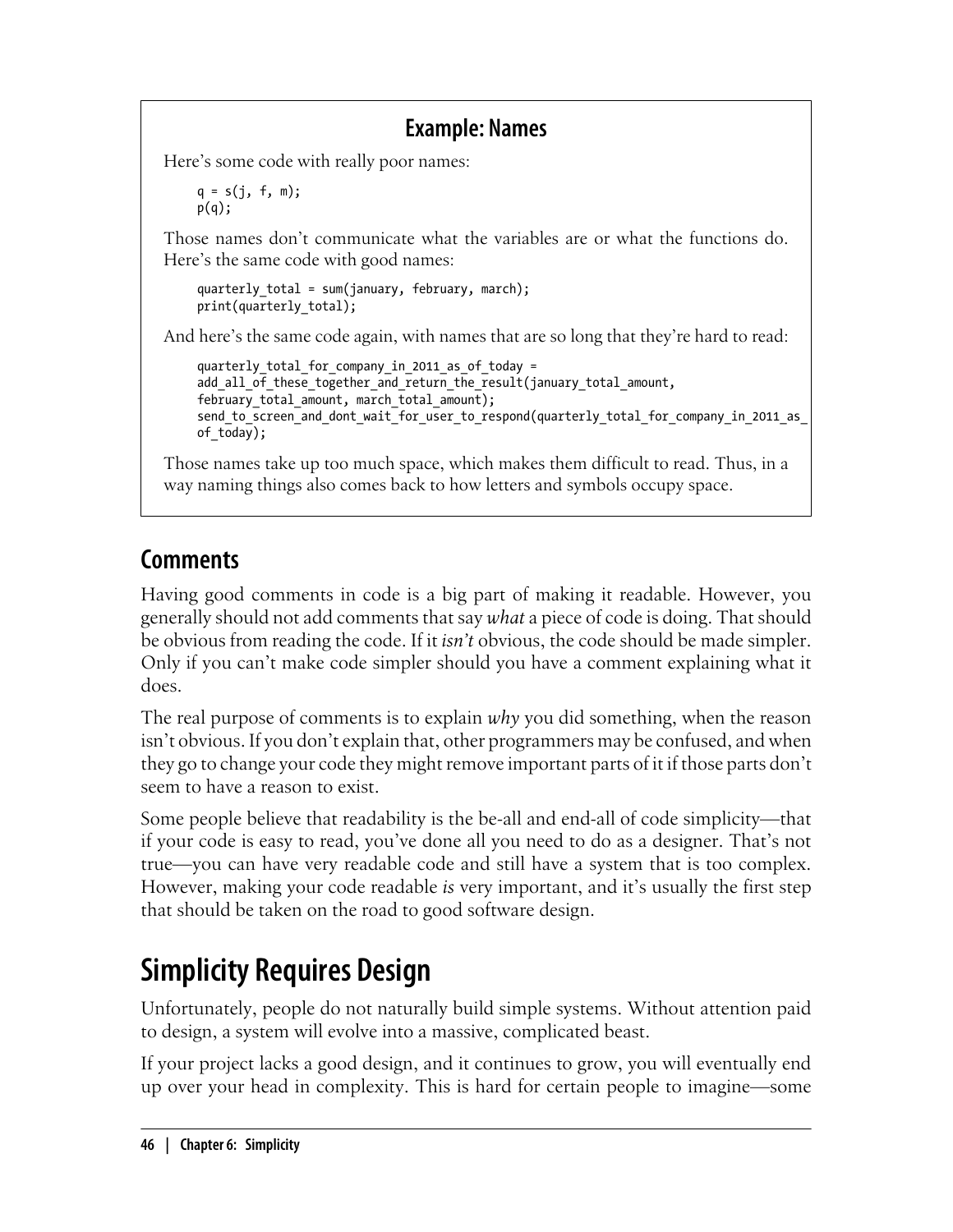can't imagine that there is a future beyond lunch, and others just haven't had enough experience to understand how complex things can get. And there can be a corporate culture that says, "Oh, we just hack in new features; we should do things the right way, but we can't because blah blah blah." But one day, your project will fail. And no matter how many reasons you can give for that failure, it won't change the fact that your project failed.

On the other side of things, when you've designed well, there's often not a whole lot of credit that comes your way. Catastrophic failures in design are big and noticeable, whereas small increments of work toward a good design are invisible to people who aren't intimately connected with the code. This can make being a designer a difficult job. Handling a big failure gets you a lot of thanks, but preventing one from ever happening...well, nobody's likely to notice.

So, let's congratulate you here. Did you think a bit about design? Great! Your users and fellow developers will see the benefits—working software, on-time releases, and a clear, understandable codebase. You will feel confident in your own work and go home feeling accomplished. Will the other developers know how much work it took to make things run so smoothly? Maybe not. But that's okay. There are other rewards in the world besides the congratulations of your peers.

Once in a rare while, though, you will get some appreciation for all of your work. Don't despair—somebody will notice eventually. And until then, enjoy all of the other positive results of effective, correct design.



When you start applying the design principles in this book to your project, it may take some of your junior programmers or colleagues a  $\mathbb{R}^3$  long time to understand why they should also design well. Having them read this book will help. If they can't or won't read it, keep guiding them (or forcing them, at the worst) toward good design decisions, and they will see after a couple of years (at the outside) how well good design decisions pay off.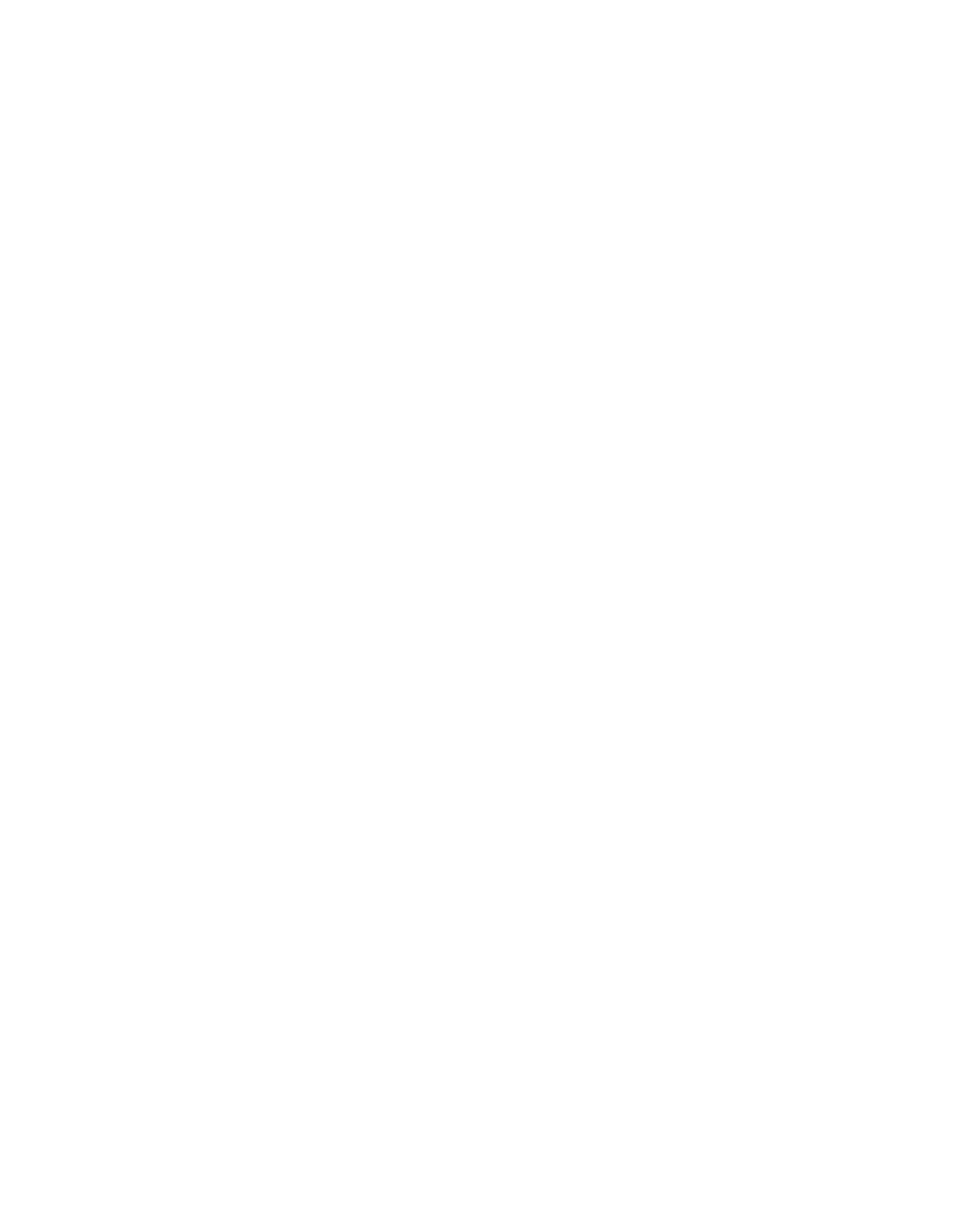# **CHAPTER 7 Complexity**

When you work as a professional programmer, chances are you'll know somebody (or you are somebody!) who's going through this common development horror story: "We started working on this project five years ago, and the technology we were using/making was modern then, but it's obsolete now. Things keep getting more and more complex with this obsolete technology, so it keeps getting less and less likely that we'll ever finish the project. But if we rewrite, we could be here for another five years!"

Another popular one is: "We can't develop fast enough to keep up with modern user needs." Or, "While we were developing, Company X wrote a product better than ours much more quickly than we did."

We know now that the source of these problems is *complexity*. You start out with a simple project that can be completed in one month. Then you add complexity, and the task will take three months. Then you take each piece of that and make it more complex, and the task will take nine months.

Complexity builds on complexity—it's not just a linear thing. That is, you can't make assumptions like: "We have 10 features, so adding 1 more will only add 10 percent more time." In fact, that one new feature will have to be coordinated with all 10 of your existing features. So, if it takes 10 hours of coding time to implement the feature itself, it may well take another 10 hours of coding time to make the 10 existing features all interact properly with the new feature. The more features there are, the higher the cost of adding a feature gets. You can minimize this problem by having an excellent software design, but there will still always be some slight extra cost for every new feature.

Some projects start out with such a complex set of requirements that they never get a first version out. If you're in this situation, you should just trim features. Don't shoot for the moon in your first release—get out something that works and make it work better over time.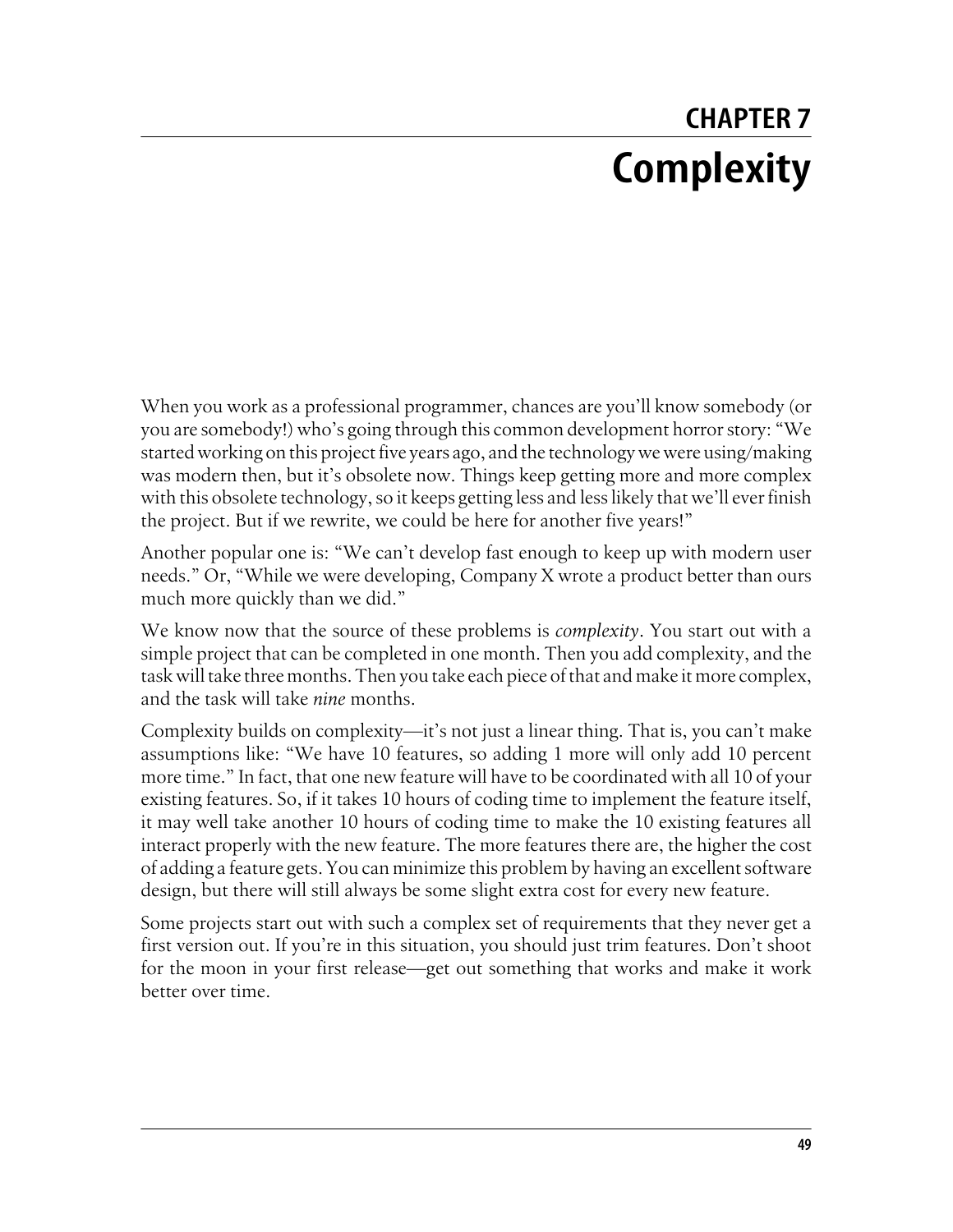There are other ways to add complexity than just adding features, too. The most common other ways are:

#### Expanding the purpose of the software

Generally, just don't ever do this. Your marketing department might be drooling over the idea of making a single piece of software that does your taxes and cooks dinner, but you should be screaming as loud as you can whenever any suggestion like that comes near your desk. Stick to the existing purpose of your software—it just has to do what it does well, and you will succeed (as long as your software helps people with something they actually need and want help with).

#### Adding programmers

Yes, that's right—adding more people to the team does not make things simpler; instead, it adds complexity. There's a famous book called The Mythical Man Month by Fred Brooks, that points this out. If you have 10 programmers, adding an eleventh means spending time to groove in that one programmer, plus time to groove in the existing 10 programmers to the new person, plus the time spent by the new person interacting with the existing 10 programmers, and so on and so on. You are more likely to be successful with a small group of expert programmers than a large group of inexpert programmers.

#### Changing things that don't need to be changed

Any time you change something, you're adding complexity. Whether it's a requirement, a design, or just a piece of code, you're introducing the possibility of bugs, as well as the time required to decide upon the change, the time required to implement the change, the time required to validate that the new change works with all the other pieces of the software, the time required to track the change, and the time required to test the change. Each change builds on the last in terms of all this complexity, so the more you change, the more time each new change is going to take. It's still important to make certain changes, but you should be making informed decisions about them, not just making changes on a whim.

#### Being locked into bad technologies

Basically, this is where you decide to use some technology, and then are stuck with it for a long time because you're so dependent on it. A technology in this sense is "bad" if it locks you in (doesn't allow you to switch easily to some other technology in the future), isn't going to be flexible enough for your future needs, or just doesn't have the level of quality you need in order to design simple software with it.

#### Misunderstanding

Programmers who don't fully understand their work tend to develop complex systems. It can become a vicious cycle: misunderstanding leads to complexity, which leads to further misunderstanding, and so on. One of the best ways to improve your design skills is to be sure that you fully understand the systems and tools you are working with. The better you understand these, and the more you know about software in general, the simpler your designs can be.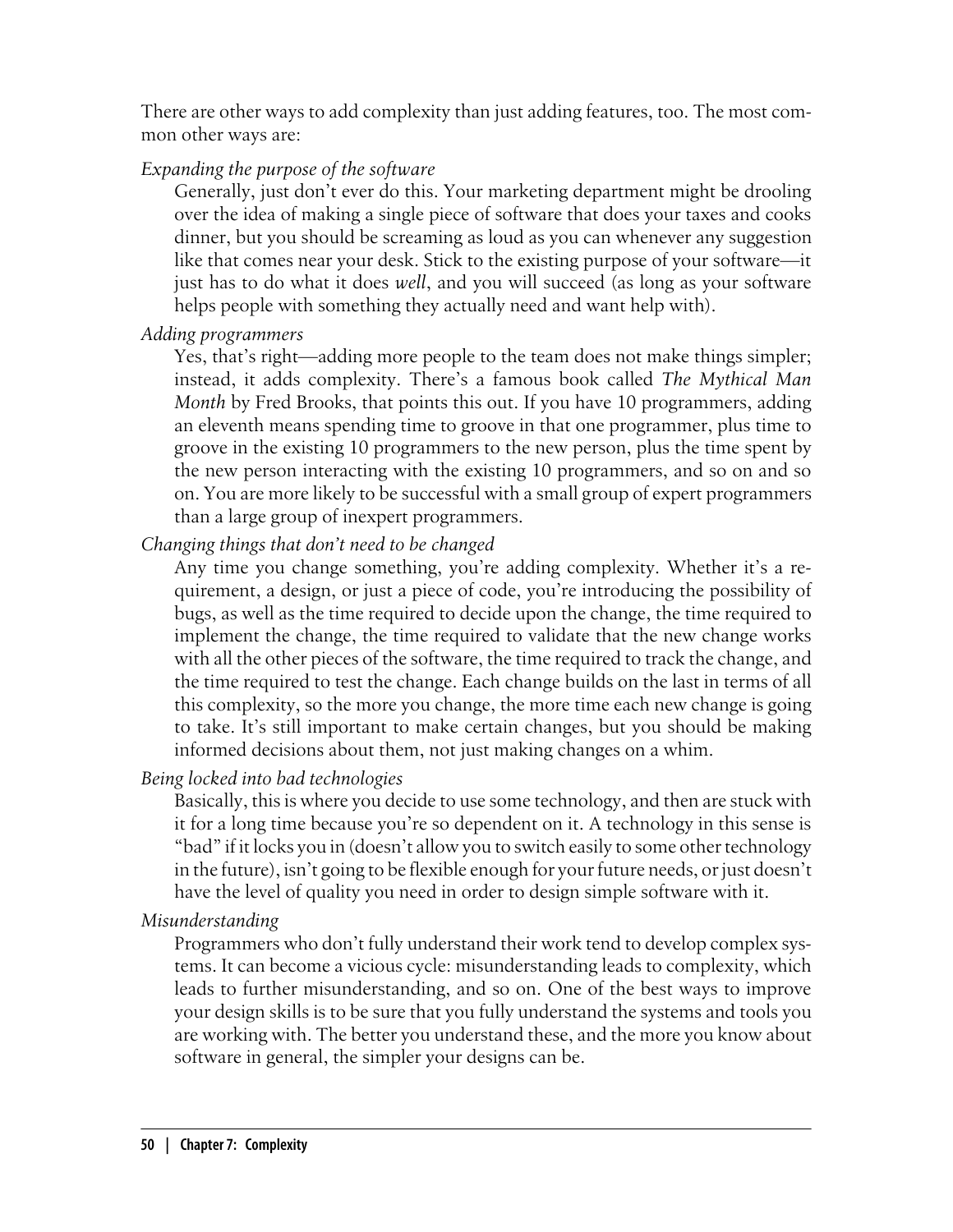#### Poor design or no design

Basically, this just means "a failure to plan for change." Things are going to change, and design work is required to maintain simplicity while the project grows. You have to design well at the start and keep on designing well as the system expands —otherwise, you can introduce massive complexity very fast, because with a poor design, each new feature *multiplies* the complexity of the code instead of just adding a little bit to it.

Reinventing the wheel

If, for example, you invent your own protocol when a perfectly good one exists, you're going to be spending a lot of time working on the protocol, when you could just be working on your software. You should almost never have any huge inventedin-house dependency, like a web server, a protocol, or a major library, unless that is your product. The only times it's okay to reinvent the wheel are when any of the following are true:

- a. You need something that doesn't exist yet.
- b. All of the existing "wheels" are bad technologies that will lock you in.
- c. The existing "wheels" are fundamentally incapable of handling your needs.
- d. The existing "wheels" aren't being properly maintained and you can't take over maintenance of them (because, for example, you don't have the source code).

All of these factors are *slowly and gradually* harmful to your project, not immediately destructive. Most of them only do long-term damage—something you won't see for a year or more—so when somebody proposes them, often they sound harmless. And even when you start implementing them, they may seem fine. But as time goes on and particularly as more and more of these stack up—the complexity becomes more apparent and grows and grows and grows, until you're another victim of that ever-socommon horror story, The Never-Shipping Product.

## **Complexity and Purpose**

The basic purpose of any given system that you're working on should be pretty simple. That helps keep the system as a whole as simple as it can realistically be. But if you start to add features that fulfill some other purpose, things get very complex very quickly. For example, the basic purpose of a word processor is to help you write things. If we suddenly made it also able to read your email, it would get ridiculously complicated. Can you imagine what the user interface would look like? Where would you put all the buttons? We would say that this is a violation of your word processor's purpose. You didn't even expand its purpose; you just added features that have nothing to do with it.

It's also important to think about the *user's* purpose. Your user will be trying to do something. Ideally, the purpose of a program should be very close (in the exact words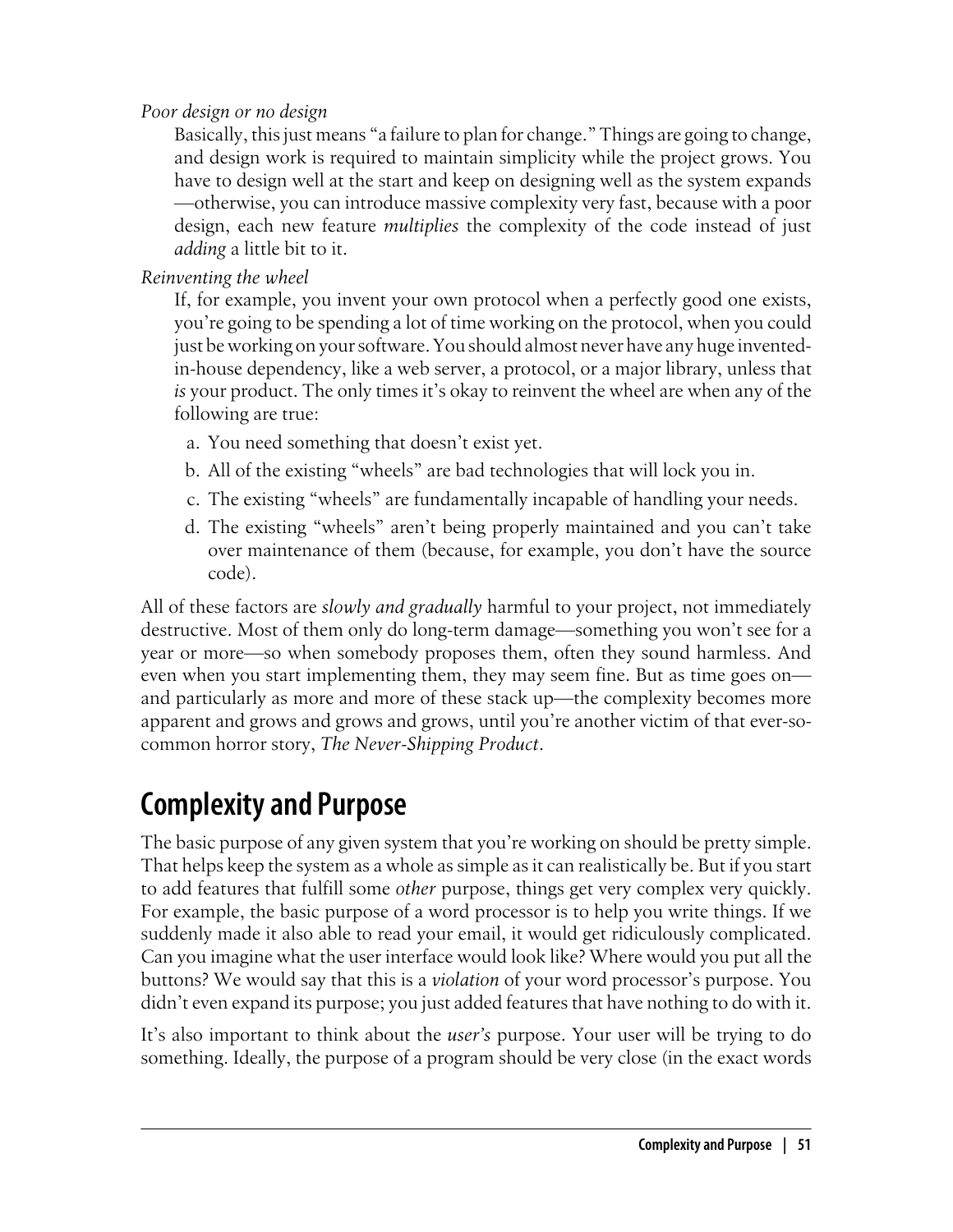you'd use to describe it) to the user's purpose. For example, let's say the user's purpose is to do her taxes. She wants software whose purpose is to help people do their taxes.

If your purpose and the user's purpose don't match up, you're probably making her life difficult. For example, if she wants to read her email, but the primary purpose of the program she's using is to show ads to users, those purposes are not matched up.

Want to see your user get angry really fast? Make it difficult for her to accomplish her purpose. Pop up windows in her face when she's trying to do something. Add so many features to your program that she can't find the right one. Use lots of strange icons that she doesn't understand. There are lots of ways to do it, but they all boil down to interfering with the user's purpose or violating the basic purpose of the program itself.

Sometimes, marketers or managers have goals for a program that are not really aligned with the basic purpose of the program, like "be cute," "have an edgy design," "become popular with the news media," "use the latest technologies," and so on. These people may be important to your organization, but they are not the people who should be deciding what your program does! As a software designer or technical manager, it's your job to see that the program stays on track and never violates its basic purpose. Nobody else is going to hold that responsibility. Sometimes you might really have to fight for it, but it's well worth it in the long run.

And it's not as if you'd come to a marketing failure with that philosophy. There are many, many products that have been extremely successful by sticking to just one purpose. Soap's purpose is just to clean things. Salt just makes things salty. A light bulb just lights things up. But all of these are products that have supported enormous corporations for decades. You don't have to have a complicated product to have effective marketing—you just have to have knowledge and skill in marketing, which is a completely separate field from software design.

Really, there's no need to get fancy and complex and try to do 500 things at once in a single program. Users are happiest with a focused, simple product that never violates its basic purpose.

## **Bad Technologies**

Another common source of complexity is picking the wrong technology to use in your system—particularly one that ends up not holding up well to future requirements. However, it can be tricky to know, without being able to predict the future, what technology you should choose now. Thankfully, there are three factors you can look at to determine if a technology is "bad" before you even start using it: *survival potential*, interoperability, and attention to quality.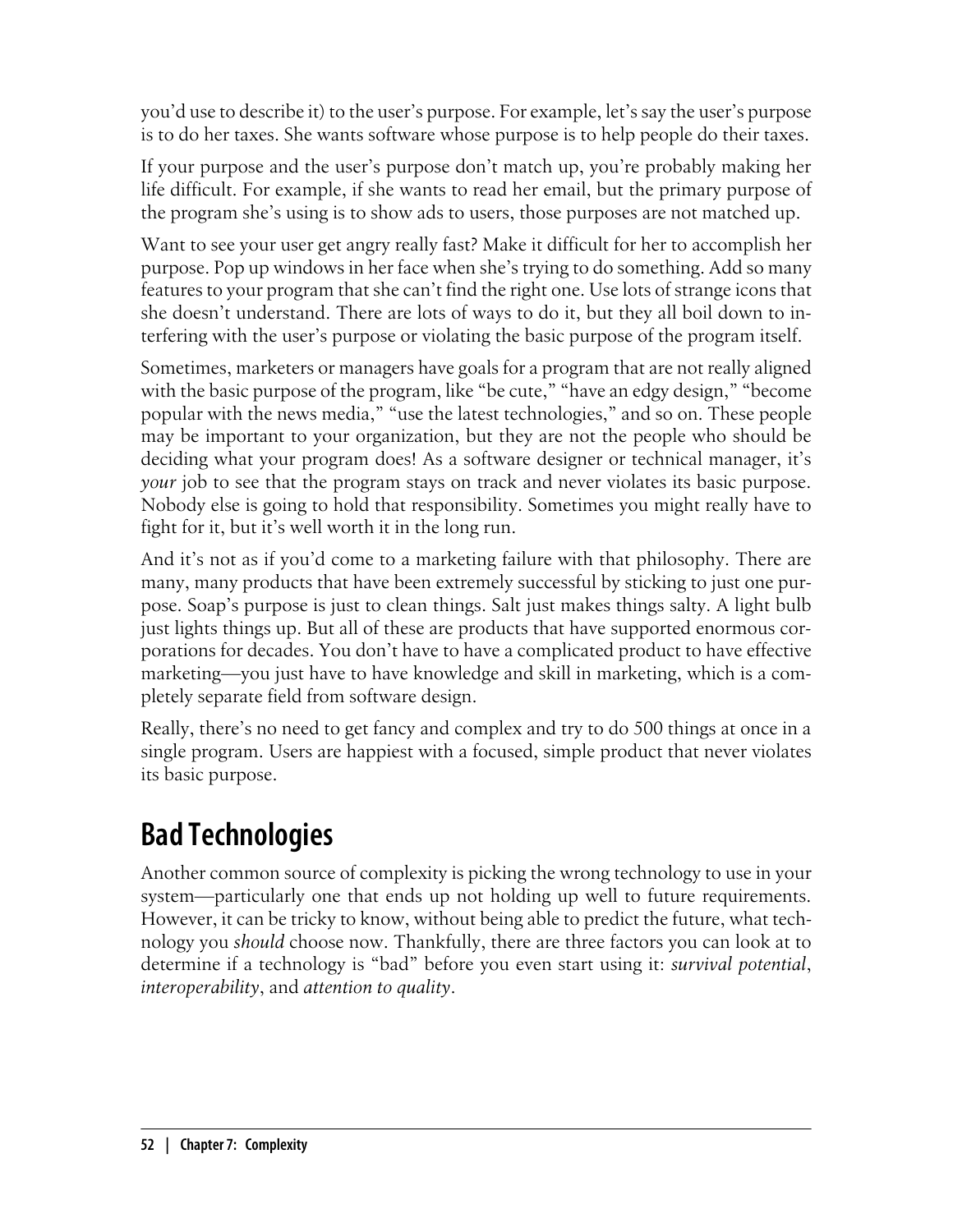### **Survival Potential**

A technology's survival potential is the likelihood that it will continue to be maintained. If you get stuck with a library or some dependency that becomes obsolete and unmaintained, you're really in for some trouble.

You can get some idea of the survival potential of a piece of software by looking at its recent release history. Have the developers been frequently coming out with new versions that solve real user problems? Also, how responsive are the developers to bug reports? Do they have a mailing list or a support team that's very active? Are there lots of people online talking about this technology? If a technology has a lot of momentum now, you can be fairly sure that it's not going to die any time soon.

Also look at whether just one vendor is pushing the technology, or if it's broadly accepted and used across many areas of software by many different developers. If there is only one vendor who pushes and forwards the system, there's a risk that that vendor will either go out of business or just decide to stop maintaining the system.

### **Popularity**

It may sound like we're saying you should just pick the most popular technology that suits your needs. To some degree, this is true—popular technologies have a lot of survival potential. However, you have to look at the difference between tools that are validly popular, and tools that are popular only because they hold some sort of monopoly.

At the time of this book's writing, C is one example of a validly popular language. Many people use it at many different organizations for many different purposes. It's the subject of several international standards, and there are numerous implementations of those standards, including many different widely used compilers.

Some technologies are popular only because you *must* use them, though.<sup>1</sup> Suppose Company X designs its own programming language. Then it designs a popular device that accepts only programs written in that language. This is the "one vendor" case mentioned in the text—the language may seem popular, but it actually has poor survival potential unless it gets picked up broadly across the software industry.

### **Interoperability**

Interoperability is a measure of how easy it is to switch away from a technology if you have to. To get an idea of the interoperability of a technology, ask yourself, "Can we interact with this technology in some standard way, so it would be easy to switch to another system that follows the same standard?"

1. Developers can be very passionate about technologies they work with. To avoid offending users of certain technologies, no specific technology is mentioned here.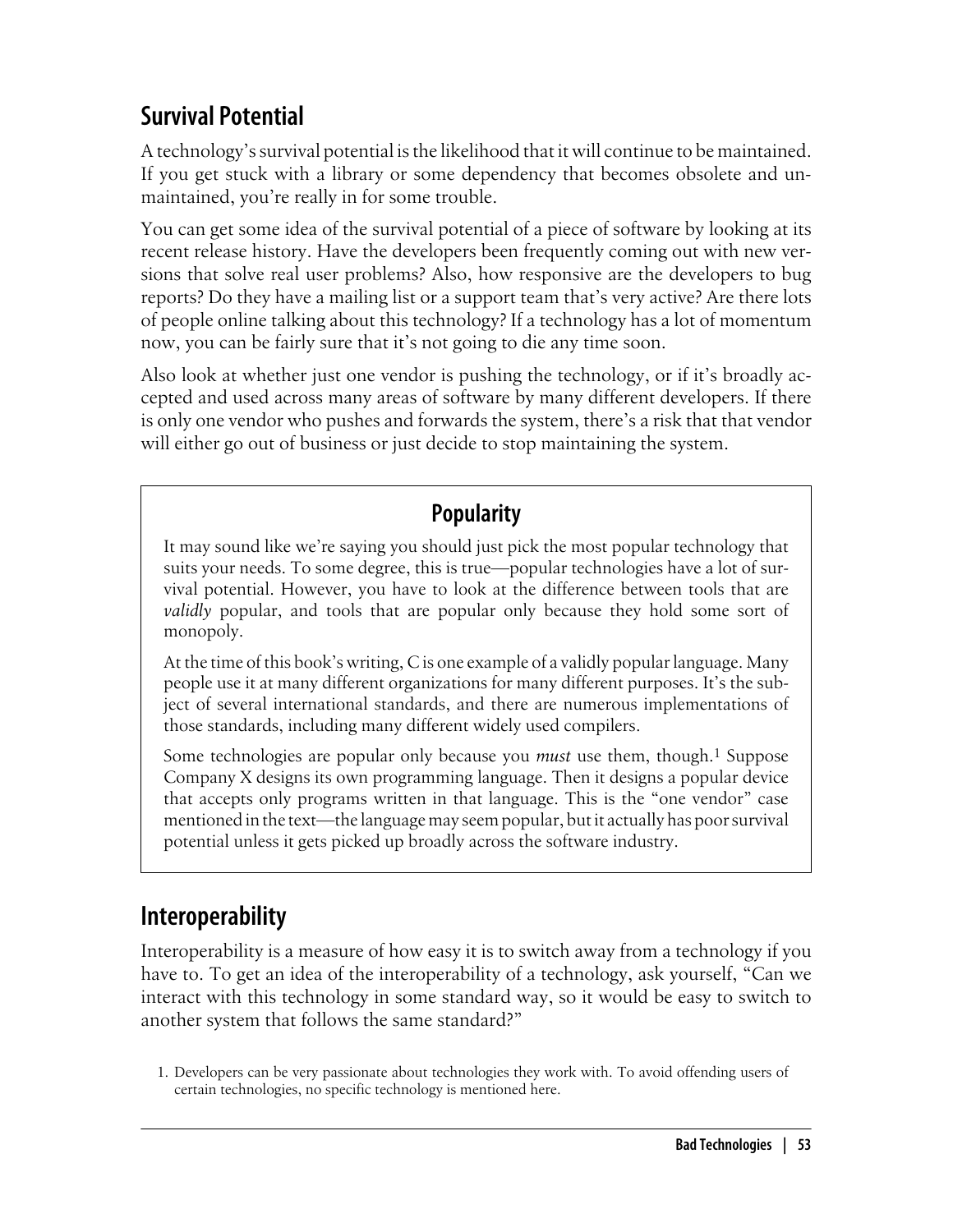For example, there are international standards for how a program should interact with a database system. Some database systems support these standards very well. If you pick one of these good database systems, you can switch to another database system in the future with only minor changes to your program.

However, some other database systems aren't very good at supporting standards. If you want to switch between database systems that don't support standards, you'll have to rewrite your program. So, when you choose one of these nonstandard systems, you are locked into it and will be unable to easily switch to a different system.

### **Attention to Quality**

This one is more of a subjective measurement, but the idea is to see if the product has been getting better in its recent releases. If you can see the source code, check if the developers are refactoring and cleaning up the codebase. Is it becoming easier to use or more complex? Do the people who maintain the technology actually care about the quality of their product? Have there recently been a lot of serious security vulnerabilities in the software that seem like they were the result of poor programming?

### **Other Reasons**

There are other aspects to consider when you're choosing a technology—primarily its simplicity and how suitable it is for your purposes. Personal opinion can play a part, too, after you've taken into account all the practical considerations. Some people like the way one programming language looks better than the way another one does. That can sometimes be a valid reason to choose a technology—if you just like one technology more than another, and everything else is equal between them, go with the one that makes you happy. After all, you're the one who's going to be using it—your opinion matters! The guidelines above will help you weed out the definitely bad choices; the rest is up to your personal research, requirements, and desires.

# **Complexity and the Wrong Solution**

Often, if something is getting very complex, that means there is an error in the design somewhere far below the level where the complexity appears.

For example, it's very difficult to make a car drive fast if it has square wheels. Tuning the engine isn't going to solve the problem—you need to redesign the car so that its wheels are round.

Any time there's an "unsolvable complexity" in your program, it's because there's something fundamentally wrong with the design. If the problem appears unsolvable at one level, back up and look at what might be underlying the problem.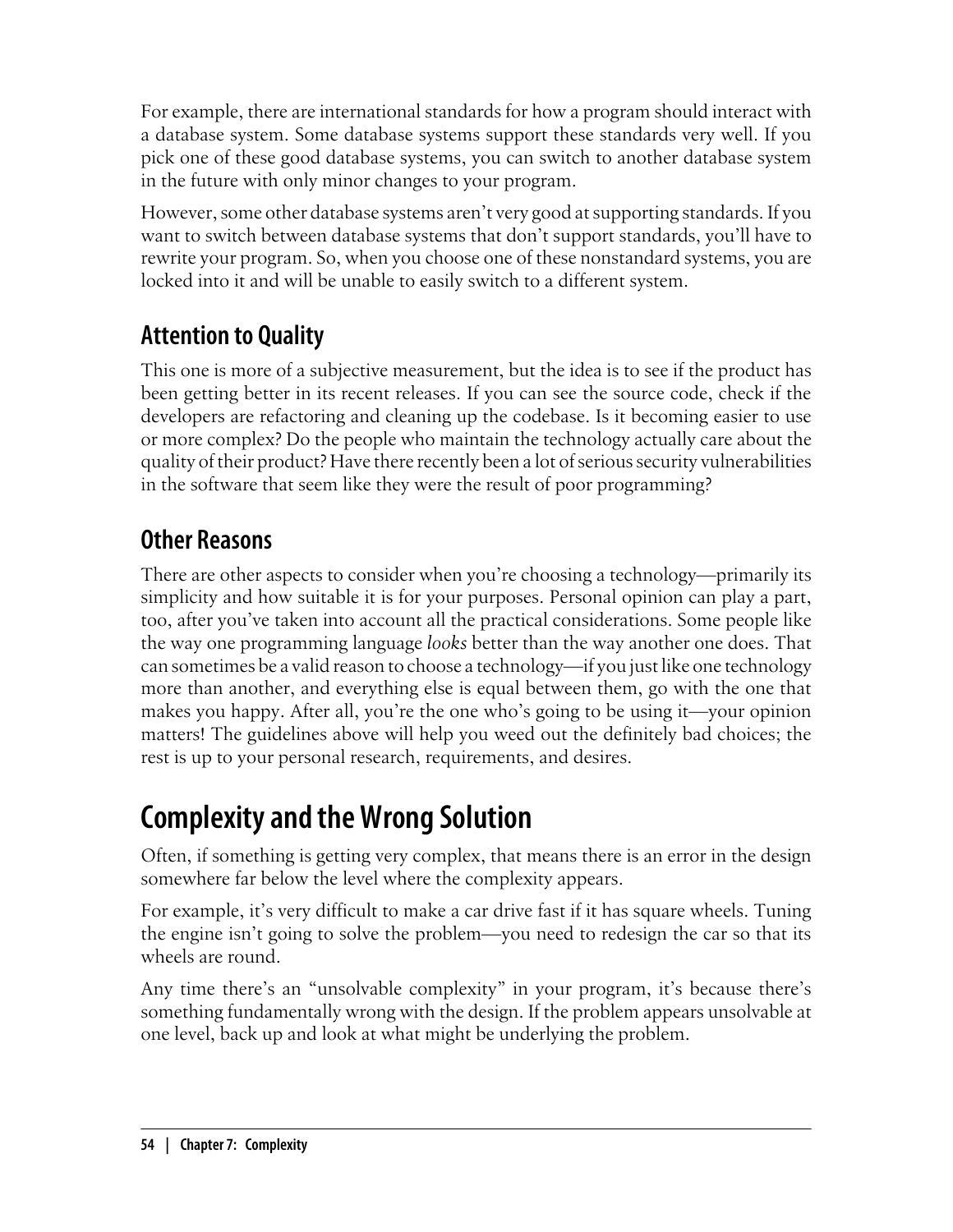Programmers actually do this quite often. You may find yourself saying, "I have this terribly messy code, and it's really complex to add a new feature!" Well, your fundamental problem there is that the code is messy. Clean it up, make the already existing code simple, and you'll find that adding the new feature will be simple as well.

### **What Problem Are You Trying to Solve?**

If somebody comes up to you and says something like, "How do I make this pony fly to the moon?" the question you need to ask is, "What problem are you trying to solve?" You may find out that what this person really needs is to collect some gray rocks. Why he thought he had to fly to the moon, and use a *pony* to do it, only he may know. People do get confused like this. Ask them what problem they're trying to solve, though, and a simple solution will start to present itself. For example, in this case, once we understand the problem fully, the solution becomes simple and obvious: he should just walk outside and find some gray rocks—no pony required.

So, when things get complex, back up and take a look at the problem you're trying to solve. Take a *really big* step back. You are allowed to question *everything*. Maybe you thought that adding two and two was the only way to get four, and you didn't think about adding one and three instead, or skipping the addition entirely and just putting four there. The problem is, "How do I get the number four?" Any method of solving that problem is acceptable, so what you need to do is figure out what the best method would be for the situation that you're in.

Discard your assumptions. Really look at the problem you're trying to solve. Make sure that you fully understand every aspect of it, and then figure out the simplest way to solve it. Don't ask, "How do I solve this problem using my current code?" or "How did Professor Anne solve this problem in her program?" No—just ask yourself, "How, in general, in a perfect world, should this sort of problem be solved?" From there, you might see how your code needs to be reworked. Then you can rework your code. Then you can solve the problem.

# **Complex Problems**

Sometimes you will be called upon to solve a problem that is inherently very complex —for example, spell checking, or making a computer play chess. This doesn't mean that your solution has to be complex, but it does mean that you will have to work harder than usual to simplify your code when dealing with this problem.

If you're having trouble with a complex problem, write it down on paper in plain language, or draw it out as a diagram. Some of the best programming is done on paper, really. Putting it into the computer is just a minor detail.

#### Many difficult design problems can be solved by simply drawing or writing them out on paper.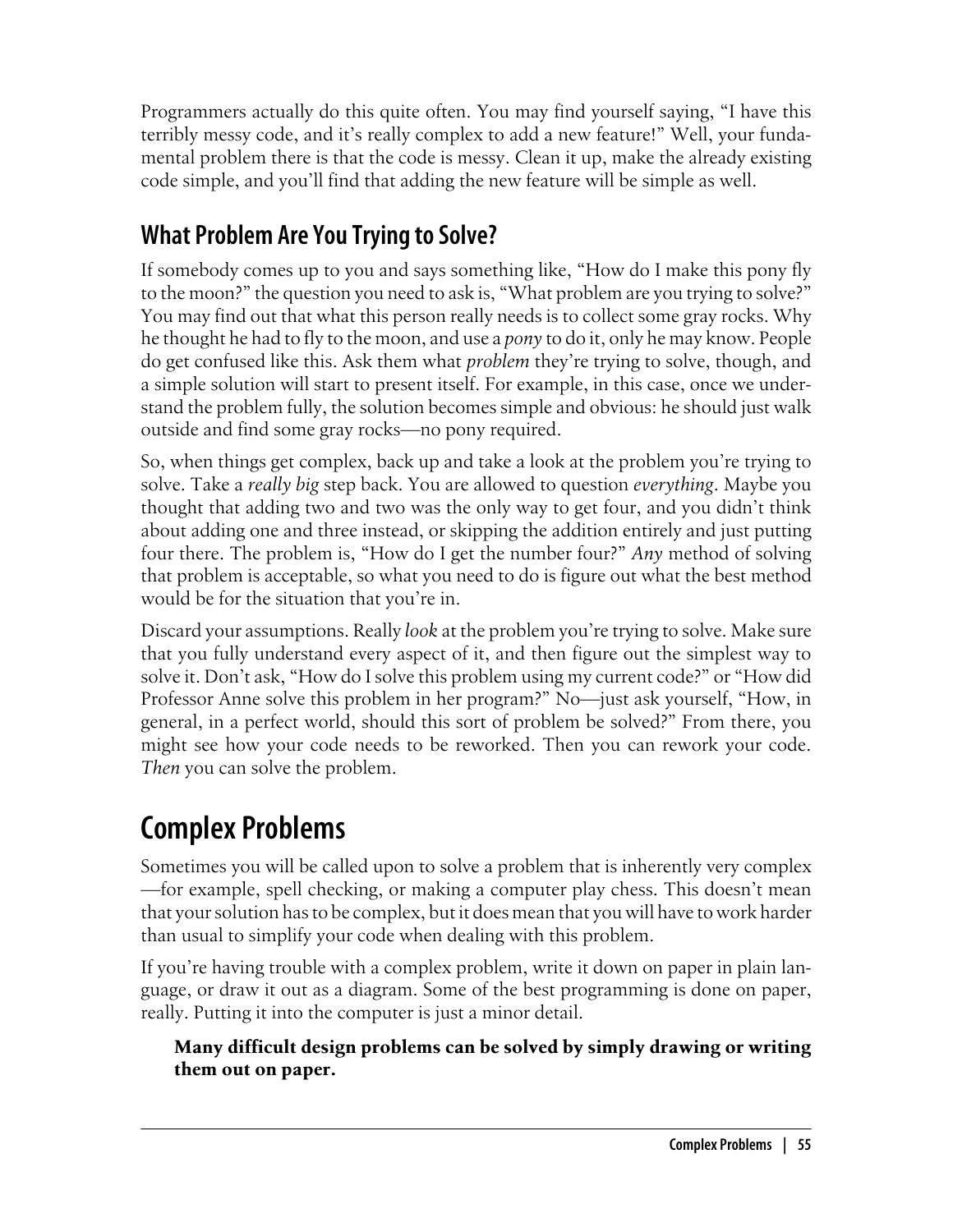# **Handling Complexity**

As a programmer, you will run into complexity. Other programmers will write complex programs that you will have to fix. Hardware designers and language designers will make your life difficult.

If some part of your system is too complex, there is a specific way to fix it—redesign the individual pieces, in small steps. Each fix should be as small as you can safely make it without introducing further complexity. When you're going through this process, the greatest danger is that you could possibly introduce more complexity with your fixes. This is why so many redesigns or rewrites ultimately fail—they introduce more complexity than they fix, or they end up being just as complex as the original system was.

Each step could be as small as giving a single variable a better name, or just adding a few comments to confusing code. But more often, the steps involve splitting one complex piece into multiple simple pieces.

For example, if you have one long file that contains all of your code, start improving it by splitting off one tiny piece into a separate file. Then improve the design of that tiny piece. Then split off some other tiny piece of the system into a new file, and improve its design. Continue like this, and eventually you'll end up with a reliable, understandable, and maintainable system.

If your system is *very* complex, this can take quite a bit of work, so you must be patient. You must first conceive of a system that is *simpler* than the one you have now—even if just in a small way. Then you work toward that simpler system, step by step. Once you reach that simpler system, you again conceive an even *simpler* system, and work toward that. You don't ever have to conceive the "perfect" system, because there is no such thing. You just have to continuously work toward a system that is *better* than the one you have now, and eventually you will reach a highly manageable level of simplicity.

It is important to note, however, that you cannot stop writing features and spend a long time just redesigning. The Law of Change tells us that the environment around your program will be continuously changing, and thus your program's functionality must adapt. If you fail to adapt and improve from the user's perspective for any significant length of time, you risk the loss of your user base and the death of your project.

There are, thankfully, various ways to balance these two needs of writing features and handling complexity. One of the best ways is to do your redesigning purely with the goal of making some specific feature easier to implement, and then implementing that feature. That way, you switch regularly between redesign work and feature work. This also helps your new design fit your needs well, because you're creating it with a real use in mind. Your system will slowly get less complex over time, and you will still keep pace with your users' needs. You can even do this for bugs—if you see that some bug would be easier to fix with a different design, redesign the code before fixing it.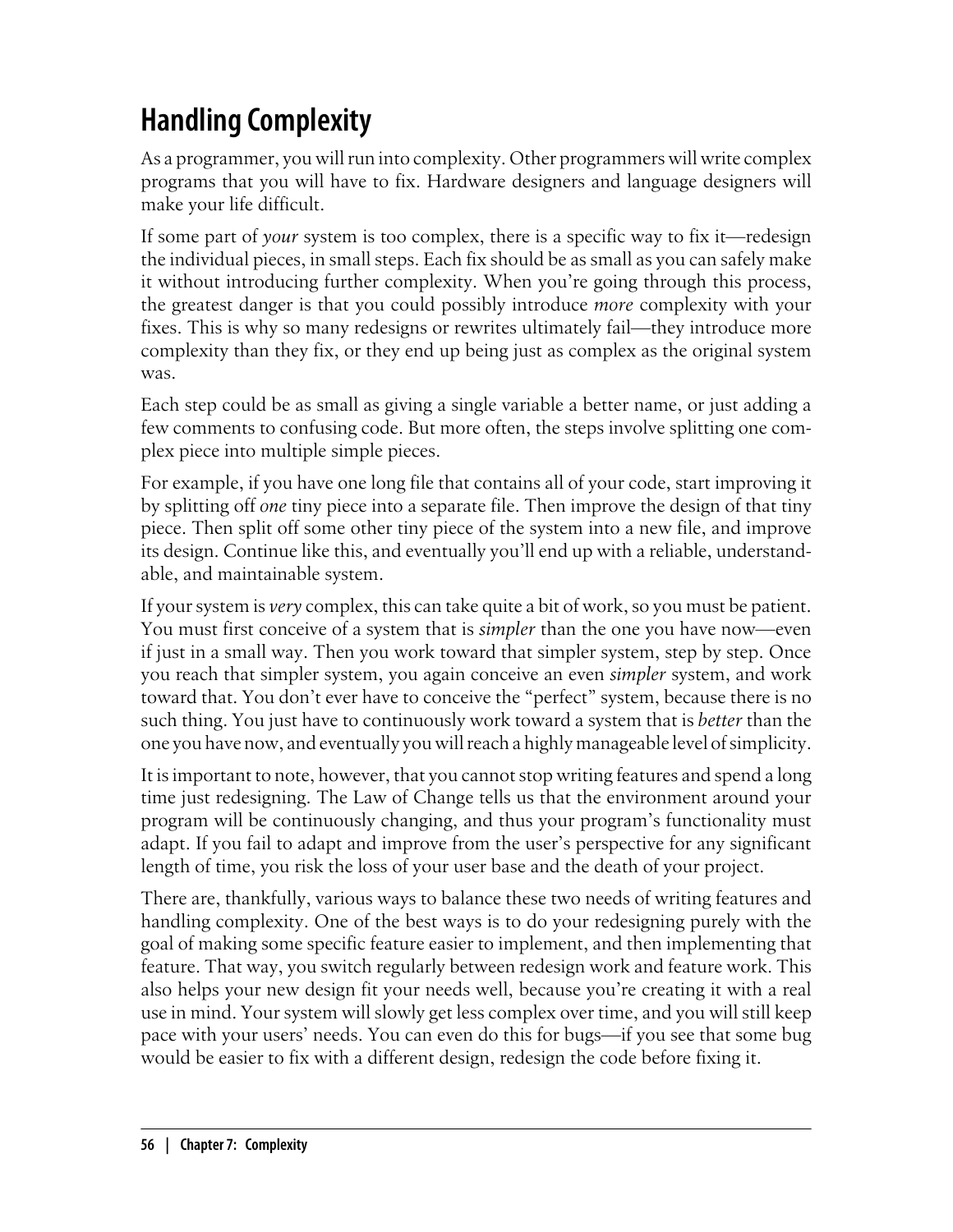### **Redesigning for a Feature**

A project named Bugzilla stores all of its data in a database. Bugzilla only supports one particular database system for storing data, named OldDB. Some new customers want to use a different database system to store data, named NewDB. These customers have good reasons to want this feature: they understand NewDB much better than OldDB, and they already have NewDB running at their companies. But all the existing customers want to keep using OldDB.

So, Bugzilla has to start supporting more than one database. This will require a lot of code changes, as Bugzilla doesn't have any centralized code for storing and receiving information from the database. Instead, there are lots of custom database commands spread throughout the code that are specific to OldDB and won't work on NewDB.

One option is to sprinkle if statements throughout the entire codebase, writing different code for NewDB and OldDB everywhere that the database gets accessed. This would roughly double the complexity of the entire codebase, though, and the Bugzilla team consists of only a few part-time programmers. If the system's complexity doubled, they could no longer maintain it.

Instead, the Bugzilla team decides to redesign the system so that it can support multiple databases easily. This is a huge project. Here is a high-level overview of how they accomplish it:

- 1. There exist some standard database commands that work on *any* database system, but they aren't always being used. Go through the system and fix one file at a time, changing it to use standard commands where possible.
- 2. For the database commands where there is no standard version, create functions that will return the right command for the database in use. One function is created for one nonstandard command, and then every instance of that nonstandard command is replaced with the function call. Continue this process until all nonstandard functions are gone.
- 3. Numerous pieces of code are designed entirely around features that exist only in OldDB. Stop using those OldDB-specific features, and instead use standard features that will work on all database systems. Fix these features one at a time, in multiple steps if necessary.
- 4. Redesign Bugzilla's installation system so that it can set itself up on any database system, not just OldDB. This involves first redesigning the installation system to be simpler, and then adjusting that simple code to support both OldDB and NewDB.

Each step above is a project in and of itself. They are all broken down into smaller steps, so that good design can be done on each piece of work. Also, the system is tested after any change is made, to be sure that it still works the same way on OldDB as it did before.

Does this result in a perfect system? No. But it does result in a system that is better than it was before—in addition to supporting NewDB, the code is now much easier to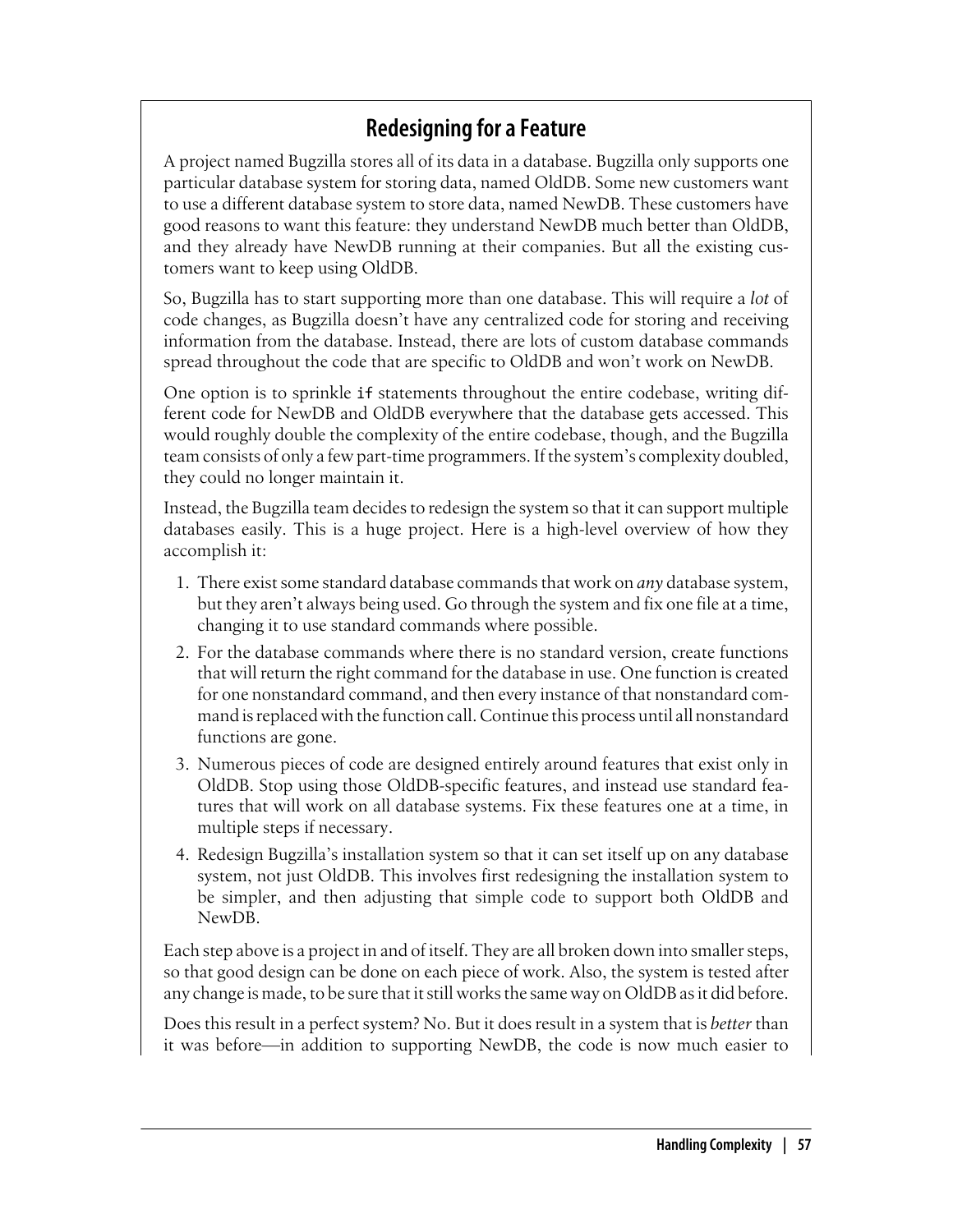maintain. Eventually Bugzilla expanded to support four different database systems, all because this work made it so much easier to support new ones.<sup>2</sup>

### **Making One Piece Simpler**

The above is all well and good, but what do you actually do to make one piece simpler? Well, this is where all of the world's existing knowledge about software design comes into play. It helps a lot to study up on design patterns, methods of dealing with legacy code, and all the tools of software engineering in general. It can be particularly helpful to know multiple programming languages and be familiar with many different libraries, because each involves different ways of thinking about problems that could be applicable to your situation, even if you're not using those languages or libraries.

Studying those materials will give you many options to choose from when you are faced with a complexity. The laws of software design can help you pick which options are good, and then your judgment and experience can determine what to actually do with your specific problem. Never robotically apply a tool purely because some authority has deemed it best—always do what is right for the code you're looking at and the situation you're in.

Sometimes, though, you may look at a piece of code and not know *any* tools to use to simplify it. Or you may be new to programming and not have the time to study up on all this information immediately. In that case, you should just look at the complexity and ask yourself, "How could this be easier to deal with or more understandable?" That's the key question behind every simplification. Any true answer to it is a valid way of making your code simpler; the tools and techniques of software design just help us come up with better answers.

### **Unfixable Complexity**

When you are working on simplifying your system, you may find that some complexity is hard to avoid, like the complexity of the underlying hardware. If you run into an unfixable complexity like this, your goal is to hide the complexity. Put a wrapper around it that is simple for other programmers to use and understand.

<sup>2.</sup> Bugzilla was redesigned in this fashion many times, over many years, for many different reasons. If you'd like to see a history of the major work that was done, you can look at the crossed-out items here: https://bugzilla.mozilla.org/showdependencytree.cgi?id=278579&hide\_resolved=0. If you'd just like more specifics about how the database work was done, see the crossed-out items here: https:// bugzilla.mozilla.org/showdependencytree.cgi?id=98304&hide\_resolved=0. Reading the title of each item should give you an idea of how the project was accomplished, if you're familiar with database systems.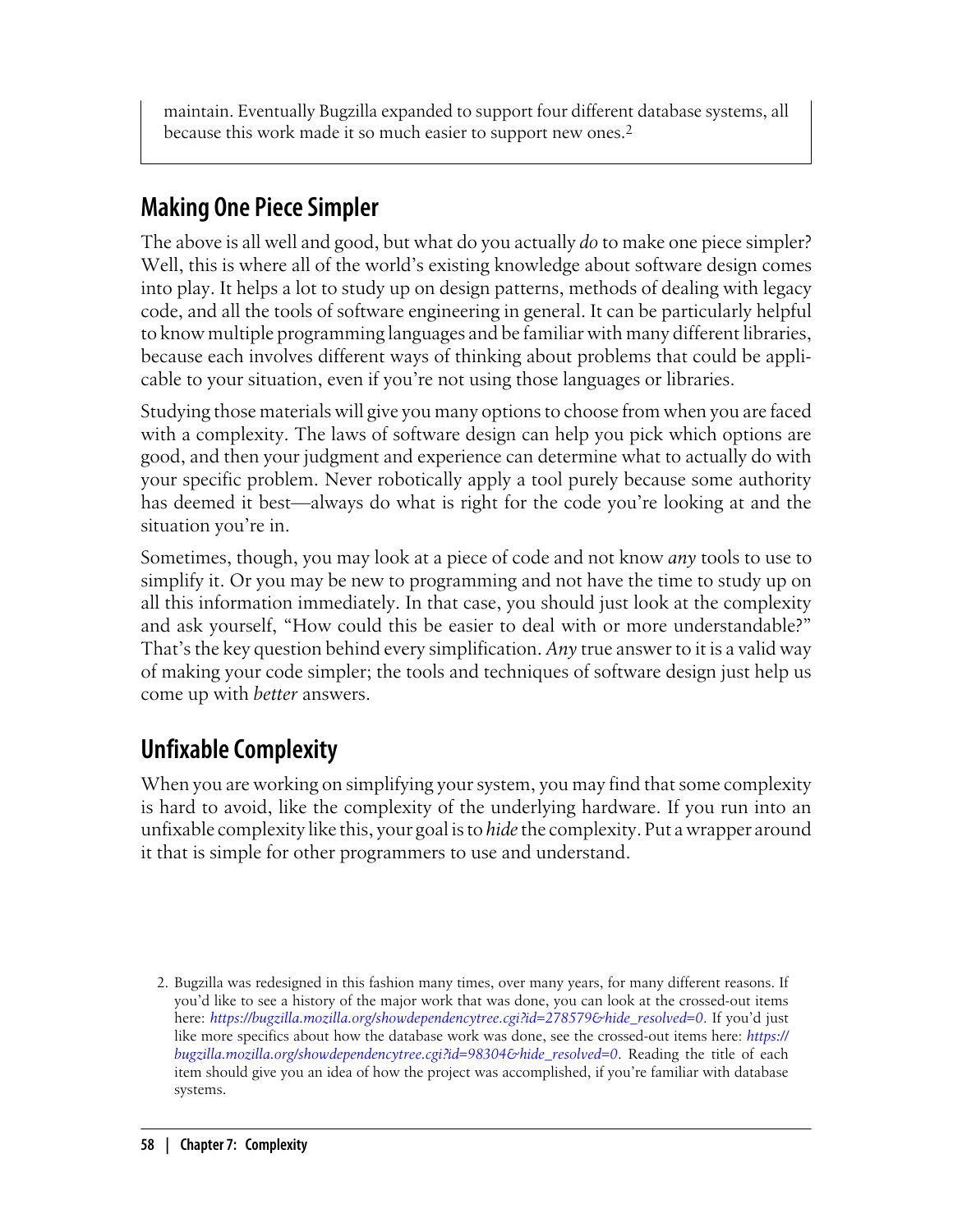## **Rewriting**

Some designers, when faced with a very complex system, throw it out and start over again. However, rewriting a system from the ground up is essentially an admission of failure as a designer. It is making the statement, "We failed to design a maintainable system and so must start over."

Some people believe that all systems must eventually be rewritten. This is not true. It is possible to design a system that never needs to be thrown away. A software designer saying "We'll have to throw the whole thing away someday anyway" would be much like a building architect saying "This skyscraper will fall down someday anyway." If the skyscraper were poorly designed and not maintained well, then yes, someday it would fall down. But if it were built right to start with and then properly maintained, why would it collapse?

It is just as possible to build maintainable software systems as it is to build sound skyscrapers.

Now, with all that said, there are situations in which rewriting is acceptable. However, they are very rare. You should only rewrite if all of the following are true:

- 1. You have developed an accurate estimate that shows that rewriting the system will be a more efficient use of time than redesigning the existing system. Don't just guess—do actual experiments with redesigning the existing system to see how it goes. It can be very hard to confront the existing complexity and resolve some piece of it, but you must actually attempt this a few times before you can know how much effort fixing all of it will require.
- 2. You have a tremendous amount of time to spend on creating a new system.
- 3. You are somehow a better designer than the original designer of the system or, if you are the original designer, your design skills have improved drastically since you designed the original system.
- 4. You fully intend to design this new system in a series of simple steps and have users who can give you feedback for each step along the way.
- 5. You have the resources available to both maintain the existing system and design a new system at the same time. Never stop maintaining a system that is currently in use so that the programmers can rewrite it. Systems must always be maintained if they are in use. And remember that your personal attention is also a resource"that must be taken into account here—do you have enough time available in each day to be a designer on both the new system and the old system simultaneously, if you are going to work on both?

If all of the above points are true, you may be in a situation where it is acceptable to rewrite. Otherwise, the correct thing to do is to handle the complexity of the existing system without a rewrite, by improving the system's design in a series of simple steps.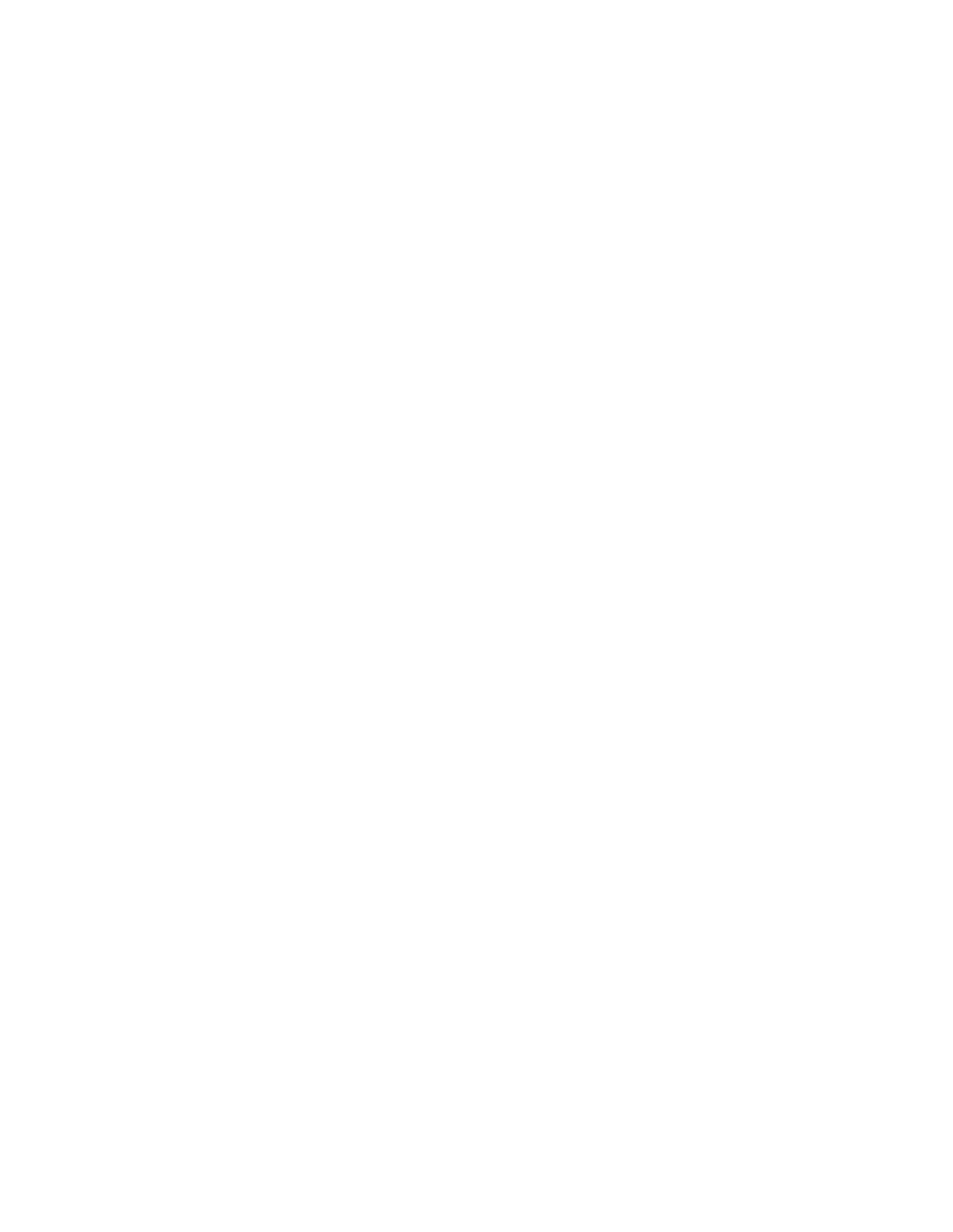# **CHAPTER 8 Testing**

There is no certainty that a program will run in the future—there is only the certainty that a program is running now. Even if you've run it once, it may not run again. Perhaps the environment will change around it so it will no longer function. Perhaps you'll run it on a different computer, and it won't work on the new machine.

However, there is hope—we are not doomed to endless uncertainty about the functionality of our software. The Law of Testing tells us the way out:

#### The degree to which you know how your software behaves is the degree to which you have accurately tested it. $<sup>1</sup>$ </sup>

The more recently you've tested your software, the more likely it is that it still works. The more environments you've tested it in, the more certain you can be that it works in those circumstances. This is part of what we mean when we talk about the "degree" of testing—how many aspects of the software you've tested, how recently, and in how many different environments. In general, you could simply say:

#### Unless you've tried it, you don't know that it works.

Saying "it works" is actually quite vague, though—what do you mean by "works"? What you really know when you test is that your software behaves as you intended it to. Thus, you have to know what behavior you intended. That may sound stupid and obvious, but it's a critical fact in testing. You must ask a very precise question with every test, and get a very specific answer. The question could be something like, "What happens when a user presses this button as the first thing he does after the application starts, when the application has never been started before?" And you should be looking for some specific answer, such as, "The application displays a window that says 'Hello, World!'"

So, you have a question, and you know what the answer should be. If you get some other answer, then your software is "not working."

<sup>1.</sup> This law is considerably newer than the others and I would welcome any verification or counter-examples that you have for it.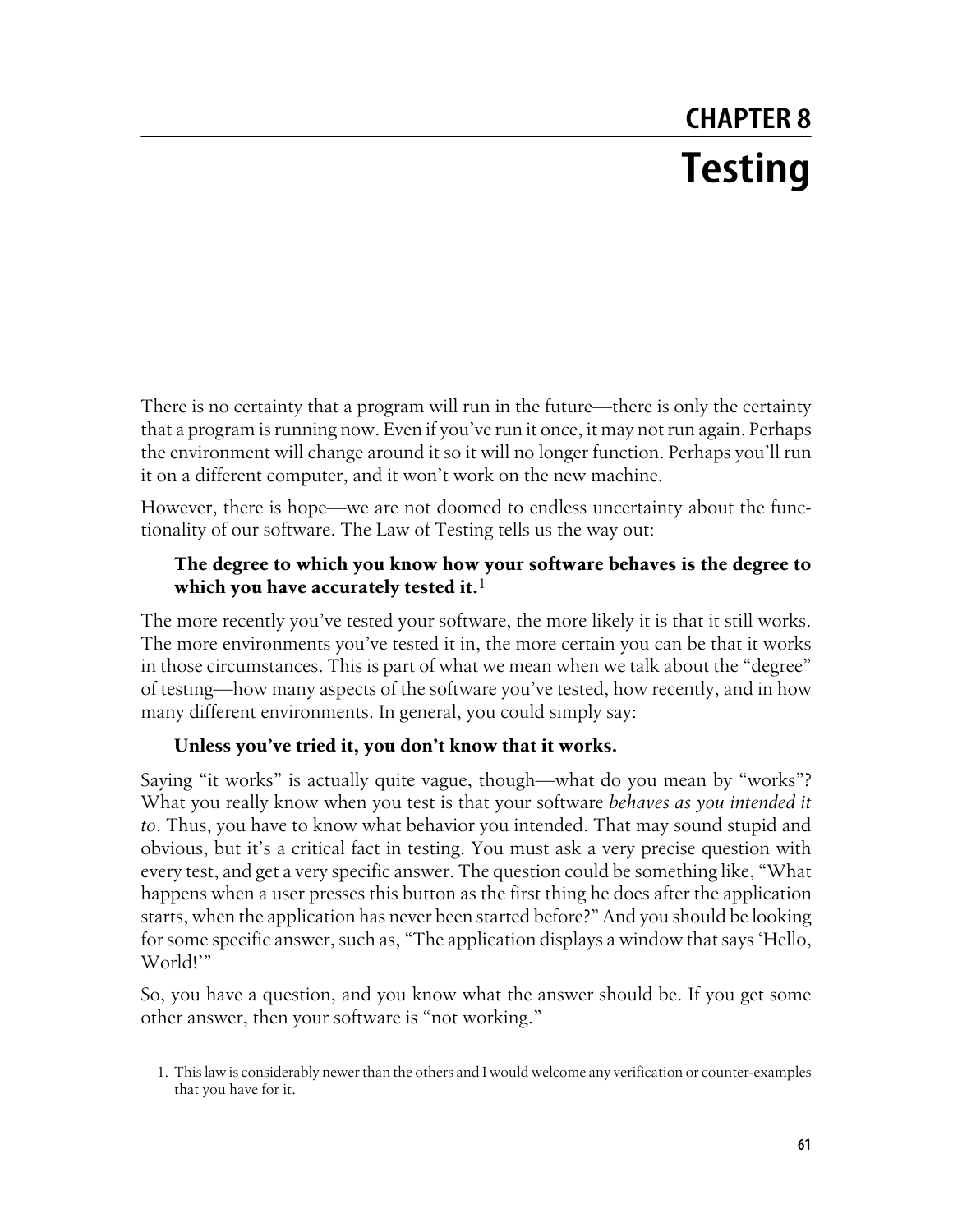Sometimes a behavior is very hard to test, and you can only ask, "If a user does this, does the program crash?" and expect the answer, "No." But with well-designed software, in most situations, you can get much more specific information than that with your tests.

And of course, you must also make your tests *accurate*. If they tell you that the program is behaving properly when it is not—or tell you that it's broken when it's actually working fine—they are inaccurate tests.

Finally, you must observe the results of your tests in order for them to be valid. If they fail, there must be some way for you to know that they failed, and specifically how they failed.

Testing can be easy to overlook. We write some code, save it, and forget to ever see if it actually works. But no matter how brilliant a programmer you are, no matter how many mathematical proofs you do to show that your code is correct, you don't know that it works unless you've actually tried to use it.

And if at any point you change a piece of your software, you no longer know that that piece works. It must be tested again. Furthermore, that piece is likely connected to lots of other pieces, so you now don't know if any of those pieces work, either. If your change is big enough, you may have to test the whole program again.

Obviously, you don't want to have to manually test your whole program every time you make a tiny change. So, in modern times, developers usually apply this law by creating automated tests for every piece of code that they write. The nice thing about that is that they can just run the tests right after they make any change, and those automated tests will test every single piece of the system to make sure everything still works after each individual change.

There is a lot of information on the Internet and in books about writing automated tests and about testing in general—it's a very well covered area, and it's worth reading up on. The Law of Testing just explains why we should test, when we should test, and what information tests are actually giving us.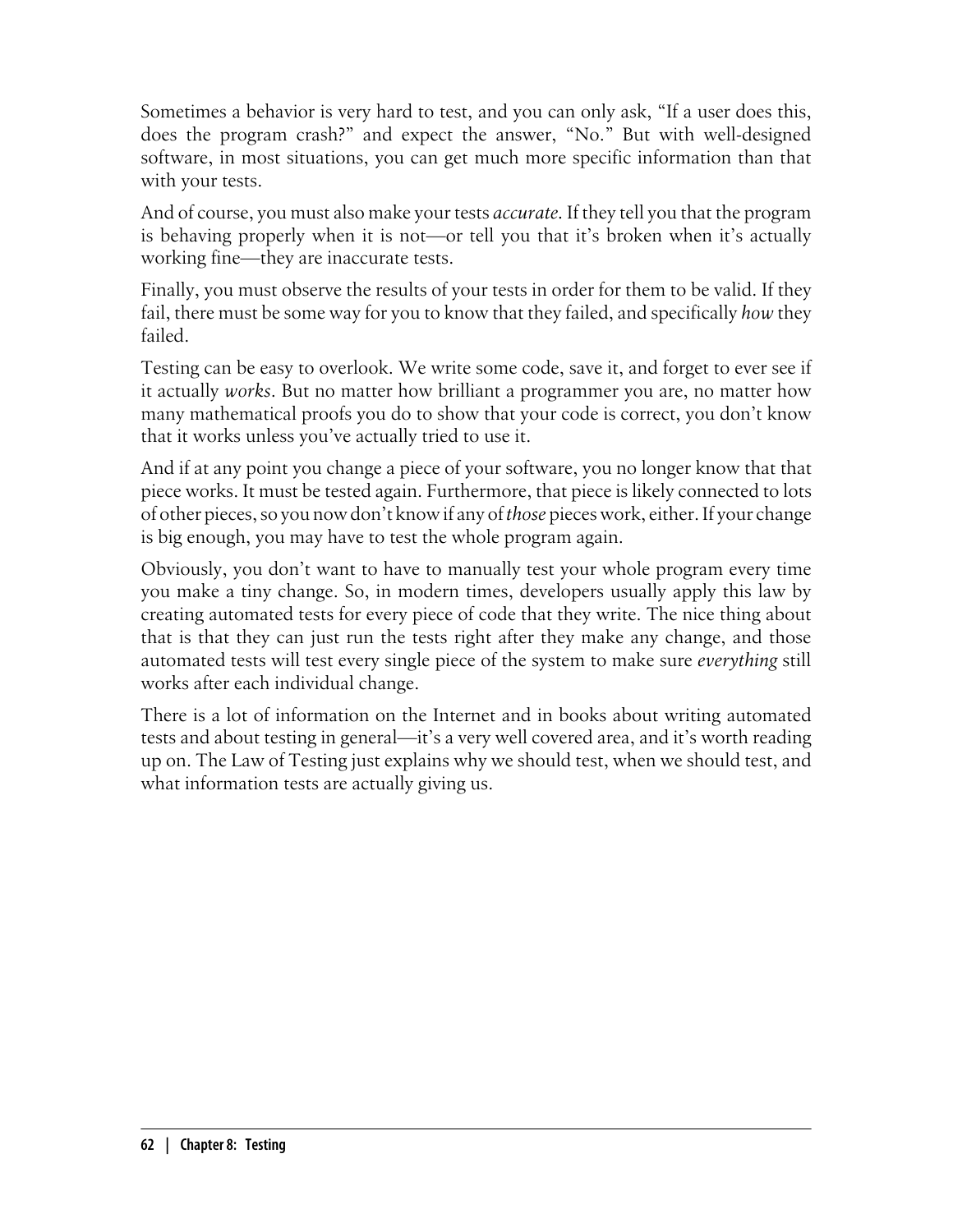## **APPENDIX A The Laws of Software Design**

This appendix summarizes all of the actual laws discussed in this book:

- 1. The purpose of software is to help people.
- 2. The Equation of Software Design:

$$
D = \frac{V_n + V_f}{E_i + E_m}
$$

where:

D

Stands for the desirability of the change.

 $V_n$ 

Stands for value now.

 $V_f$ 

Stands for future value.

 $E_i$ 

Stands for the effort of implementation.

 $E_m$ 

Stands for the effort of maintenance.

This is the primary law of software design. As time goes on, this equation reduces to:

$$
D = \frac{V_f}{E_m}
$$

Which demonstrates that it is more important to reduce the effort of maintenance than it is to reduce the effort of implementation.

3. The Law of Change: The longer your program exists, the more probable it is that any piece of it will have to change.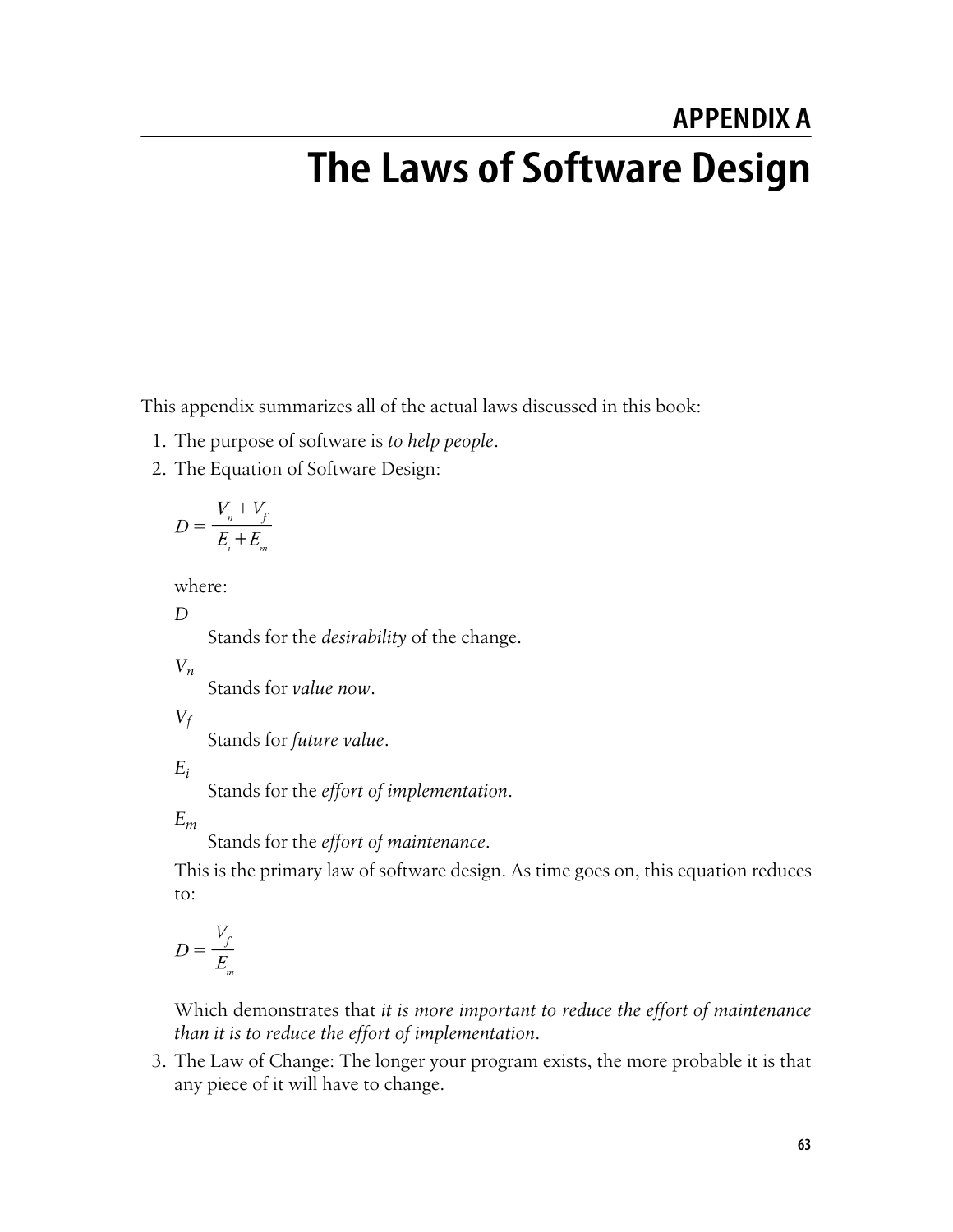- 4. The Law of Defect Probability: The chance of introducing a defect into your program is proportional to the size of the changes you make to it.
- 5. The Law of Simplicity: The ease of maintenance of any piece of software is proportional to the simplicity of its individual pieces.
- 6. The Law of Testing: The degree to which you know how your software behaves is the degree to which you have accurately tested it.

That's it. Many more facts and ideas were discussed in this book, but these six items are the laws of software design. Note that of all of these, the most important to bear in mind are the purpose of software, the reduced form of the Equation of Software Design, and the Law of Simplicity.

If you wanted to sum up the most important facts to keep in mind about software design in two simple sentences, they would be:

- It is more important to reduce the effort of maintenance than it is to reduce the effort of implementation.
- The effort of maintenance is proportional to the complexity of the system.

Armed with only those two statements and an understanding of the purpose of software, you could very possibly re-evolve everything in this book, provided that you also understood that the complexity of the system actually comes from the complexity of its individual pieces.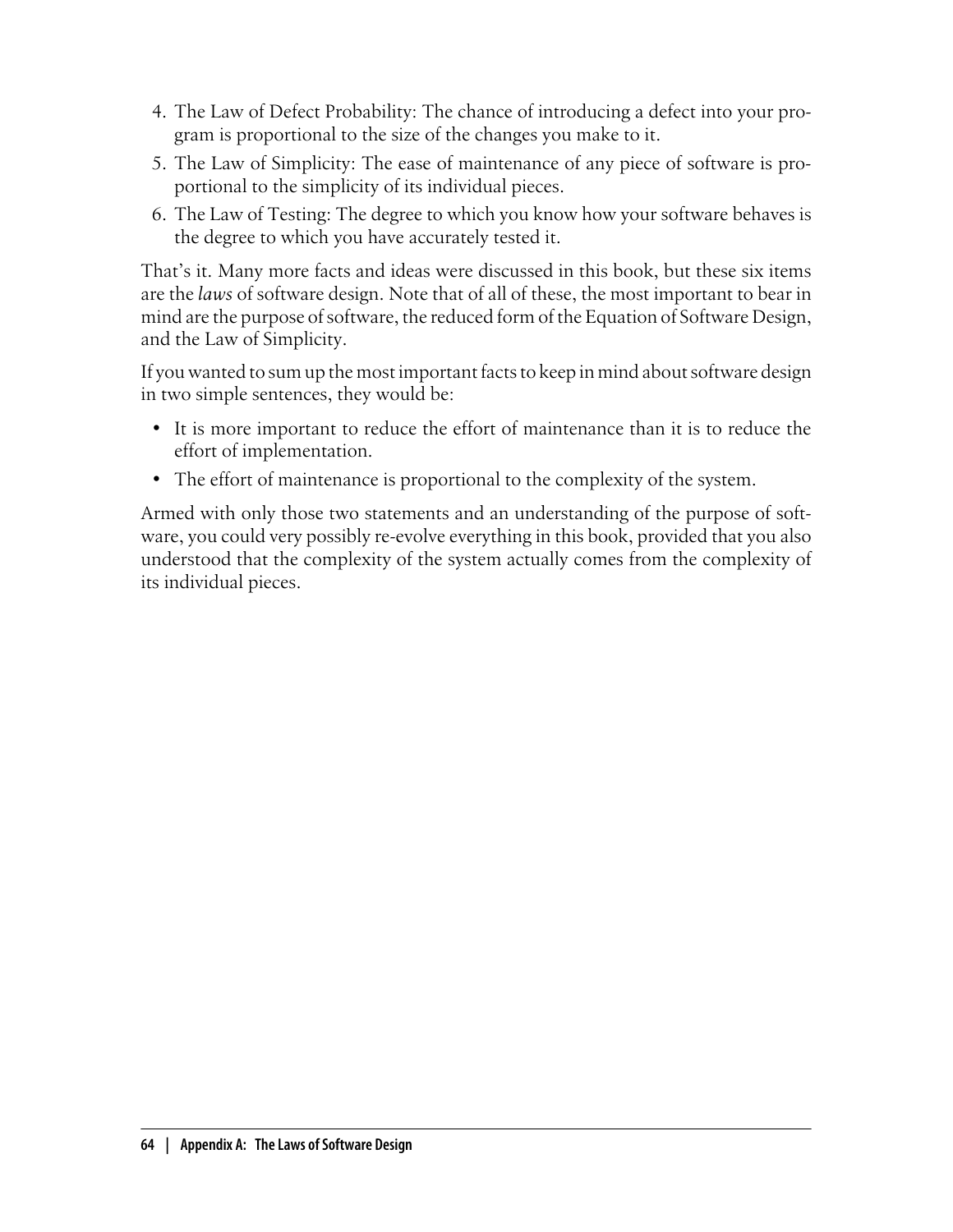## **APPENDIX B Facts, Laws, Rules, and Definitions**

This appendix lists every single major fact, law, rule, and definition covered in this book:

- Fact: The difference between a bad programmer and a good programmer is understanding. That is, bad programmers don't understand what they are doing, and good programmers do.
- Rule: A good programmer should do everything in his power to make what he writes simple for other programmers to use and comprehend.
- Fact: Everybody who writes software is a designer.
- Rule: Design is not a democracy. Decisions should be made by individuals.
- Law: The purpose of software is to help people.
- Law: The Equation of Software Design:

$$
D = \frac{V_n + V_f}{E_i + E_m}
$$

This is the Primary Law of Software Design. Or, in English:

The desirability of a change is directly proportional to the value now plus the future value, and inversely proportional to the effort of implementation plus the effort of maintenance.

As time goes on, this equation reduces to:

$$
D = \frac{V_f}{E_m}
$$

Which demonstrates that it is more important to reduce the effort of maintenance than it is to reduce the effort of implementation.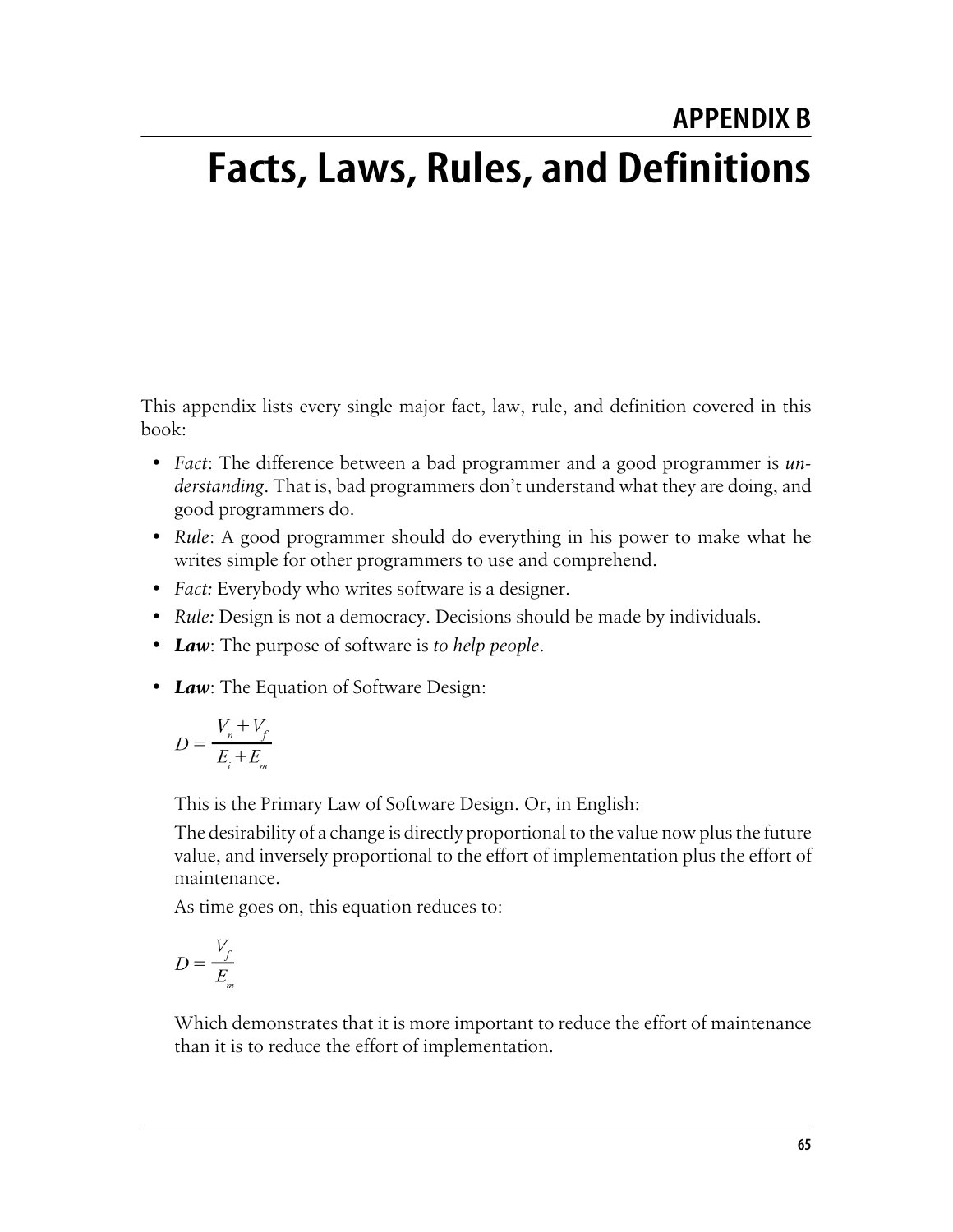- Rule: The quality level of your design should be proportional to the length of future time in which your system will continue to help people.
- Rule: There are some things about the future that you do not know.
- Fact: The most common and disastrous error that programmers make is predicting something about the future when in fact they cannot know.
- Rule: You are safest if you don't attempt to predict the future at all, and instead make all your design decisions based on immediately known present-time information.
- Law: The Law of Change: The longer your program exists, the more probable it is that any piece of it will have to change.
- Fact: The three mistakes (called "the three flaws" in this book) that software designers are prone to making in coping with the Law of Change are:
	- 1. Writing code that isn't needed
	- 2. Not making the code easy to change
	- 3. Being too generic
- Rule: Don't write code until you actually need it, and remove any code that isn't being used.
- Rule: Code should be designed based on what you know now, not on what you think will happen in the future.
- Fact: When your design actually makes things more complex instead of simplifying things, you're overengineering.
- Rule: Be only as generic as you know you need to be right now.
- Rule: You can avoid the three flaws by doing incremental development and design.
- Law: The Law of Defect Probability: The chance of introducing a defect into your program is proportional to the size of the changes you make to it.
- Rule: The best design is the one that allows for the most change in the environment with the least change in the software.
- Rule: Never "fix" anything unless it's a problem, and you have evidence showing that the problem really exists.
- Rule: In any particular system, any piece of information should, ideally, exist only once.
- Law: The Law of Simplicity: The ease of maintenance of any piece of software is proportional to the simplicity of its individual pieces.
- Fact: Simplicity is relative.
- Rule: If you really want to succeed, it is best to be stupid, dumb simple.
- Rule: Be consistent.
- Rule: Readability of code depends primarily on how space is occupied by letters and symbols.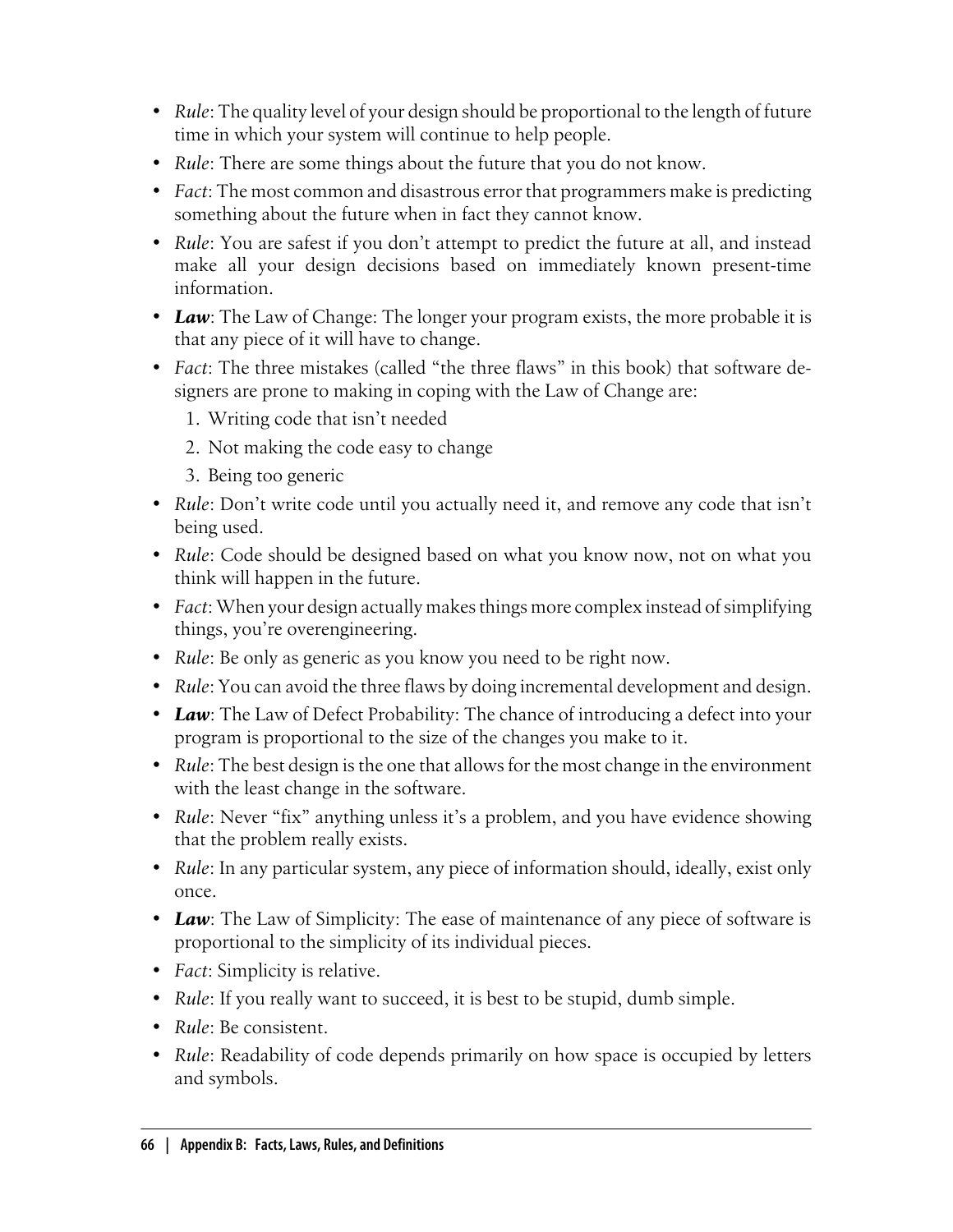- Rule: Names should be long enough to fully communicate what something is or does without being so long that they become hard to read.
- Rule: Comments should explain why the code is doing something, not what it is doing.
- Rule: Simplicity requires design.
- Rule: You can create complexity by:
	- Expanding the purpose of your software
	- Adding programmers to the team
	- Changing things that don't need to be changed
	- Being locked into bad technologies
	- Misunderstanding
	- Poor design or no design
	- Reinventing the wheel
	- Violating the purpose of your software
- Rule: You can determine whether or not a technology is "bad" by looking at its survival potential, interoperability, and attention to quality.
- Rule: Often, if something is getting very complex, that means there is an error in the design somewhere below the level where the complexity appears.
- Rule: When presented with complexity, ask, "What problem are you trying to solve?"
- Rule: Many difficult design problems can be solved by simply drawing or writing them out on paper.
- Rule: To handle complexity in your system, redesign the individual pieces in small steps.
- Fact: The key question behind all valid simplifications is, "How could this be easier to deal with or more understandable?"
- Rule: If you run into an unfixable complexity outside of your program, put a wrapper around it that is simple for other programmers.
- Rule: Rewriting is acceptable only in a very limited set of situations.
- Law: The Law of Testing: The degree to which you know how your software behaves is the degree to which you have accurately tested it.
- Rule: Unless you've tried it, you don't know that it works.